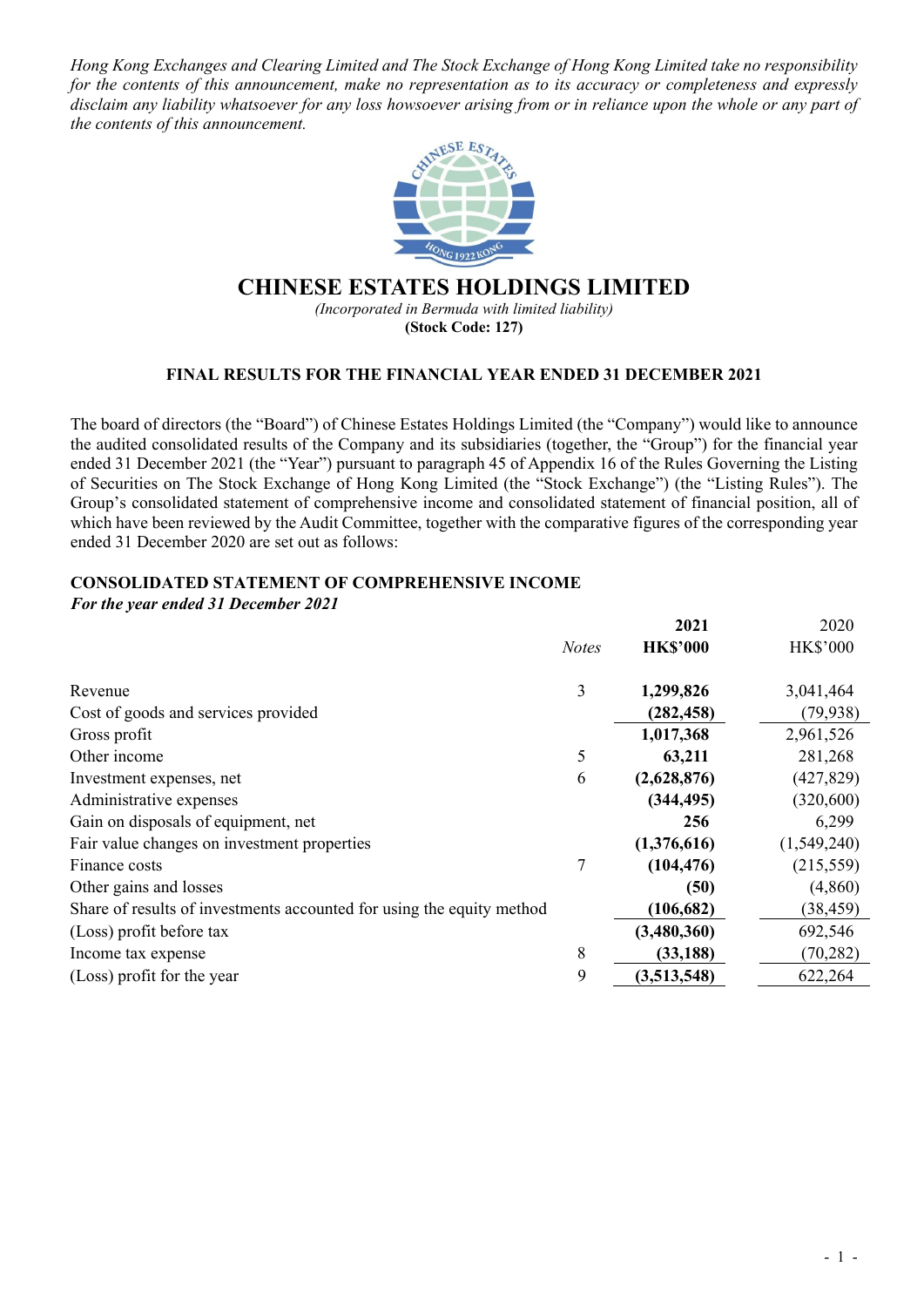# **CONSOLIDATED STATEMENT OF COMPREHENSIVE INCOME** *(continued)*

*For the year ended 31 December 2021*

|                                                                | <b>Notes</b> | 2021<br><b>HK\$'000</b> | 2020<br><b>HK\$'000</b> |
|----------------------------------------------------------------|--------------|-------------------------|-------------------------|
| Other comprehensive expenses                                   |              |                         |                         |
| Items that will not be reclassified to profit or loss          |              |                         |                         |
| Gains and losses on investments in equity instruments measured |              |                         |                         |
| at fair value through other comprehensive income               |              | (10, 842, 215)          | (5,763,244)             |
| Share of other comprehensive expenses of investments           |              |                         |                         |
| accounted for using the equity method                          |              | (60)                    | (93)                    |
|                                                                |              | (10, 842, 275)          | (5,763,337)             |
| Items that may be reclassified subsequently to profit or loss  |              |                         |                         |
| Exchange differences on translation of foreign operations      |              | (20, 454)               | 152,262                 |
| Share of other comprehensive income of investments accounted   |              |                         |                         |
| for using the equity method                                    |              | 2,328                   | 10,225                  |
|                                                                |              | (18, 126)               | 162,487                 |
| Other comprehensive expenses for the year (net of tax)         |              | (10, 860, 401)          | (5,600,850)             |
| Total comprehensive expenses for the year                      |              | (14,373,949)            | (4,978,586)             |
|                                                                |              |                         |                         |
| (Loss) profit for the year attributable to:                    |              |                         |                         |
| Owners of the Company                                          |              | (3,515,305)             | 622,233                 |
| Non-controlling interests                                      |              | 1,757                   | 31                      |
|                                                                |              | (3,513,548)             | 622,264                 |
| Total comprehensive expenses for the year attributable to:     |              |                         |                         |
| Owners of the Company                                          |              | (14, 375, 706)          | (4,978,617)             |
| Non-controlling interests                                      |              | 1,757                   | 31                      |
|                                                                |              |                         |                         |
|                                                                |              | (14, 373, 949)          | (4,978,586)             |
| (Loss) earnings per share (HK\$)                               | 11           |                         |                         |
| Basic and diluted                                              |              | (1.843)                 | 0.326                   |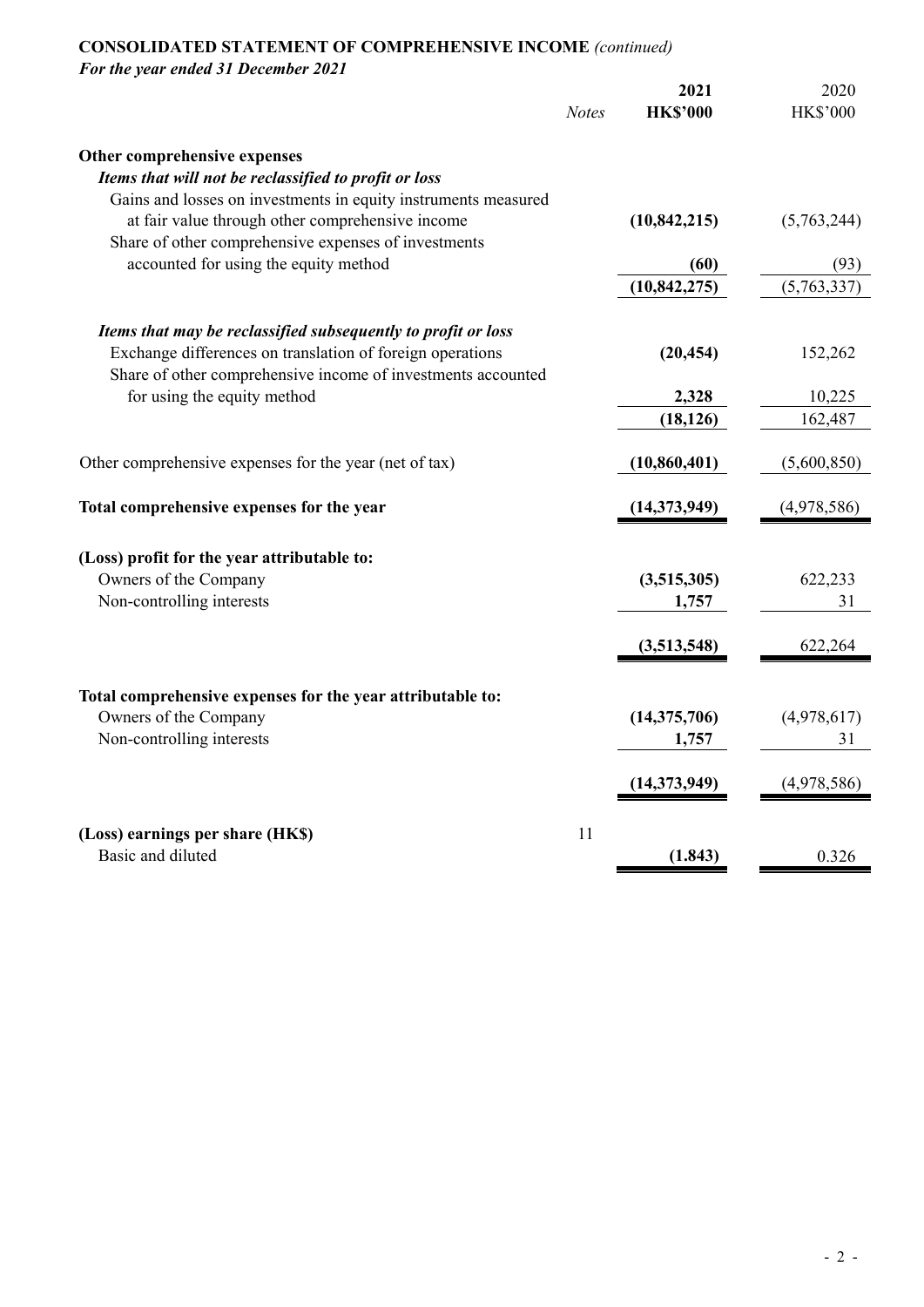#### **CONSOLIDATED STATEMENT OF FINANCIAL POSITION**  *At 31 December 2021*

*Notes*  **2021 HK\$'000**  2020 HK\$'000 **Non-current assets**  Investment properties **13,292,161** 14,373,283 Property, plant and equipment **184,996** 169,262 Right-of-use assets **59,742** 126,215 Intangible assets Investments accounted for using the equity method **2,095,096** 2,199,510 Advances to associates **50,060** 48,463 Financial assets measured at fair value through profit or loss 12 **156,633** 1,629,070 Financial assets measured at fair value through other comprehensive income 13 **1,527,466**  14,407,220 Advance to an investee company **100,737** 100,737 100,737 Deferred tax assets **3,920** 11,272 Pledged deposits **4,308** 81,974 Prepayments 14 **34,762** 50,380 **17,509,881** 33,197,386 **Current assets**  Stock of properties **23,316** 232,938 Financial assets measured at fair value through profit or loss 12 **600,084** 1,921,466 Financial assets measured at fair value through other comprehensive income 13 **364,582**  - Inventories **3,514** 4,964 Debtors, deposits, other receivables and prepayments 14 **260,738** 250,152 Securities trading receivables and deposits **69,422** 27,055 Tax recoverable **12,457** 2,344 Pledged deposits **273,202** 178,532 Time deposits, bank balances and cash **2,479,874** 1,654,542 **4,087,189** 4,271,993 **Current liabilities**  Creditors and accruals 15 **201,896** 158,469 Securities trading and margin payable **12,163** 38,883 Deposits and receipts in advance **172,660 167,623**  Lease liabilities **50,673** 67,300 Tax liabilities **3,590** 36,110 Borrowings **3,642,977** 5,312,436 Derivative financial instrument **-** 111 **4,083,959** 5,780,932 **Net current assets (liabilities)** 3,230 (1,508,939) **Total assets less current liabilities 17,513,111** 31,688,447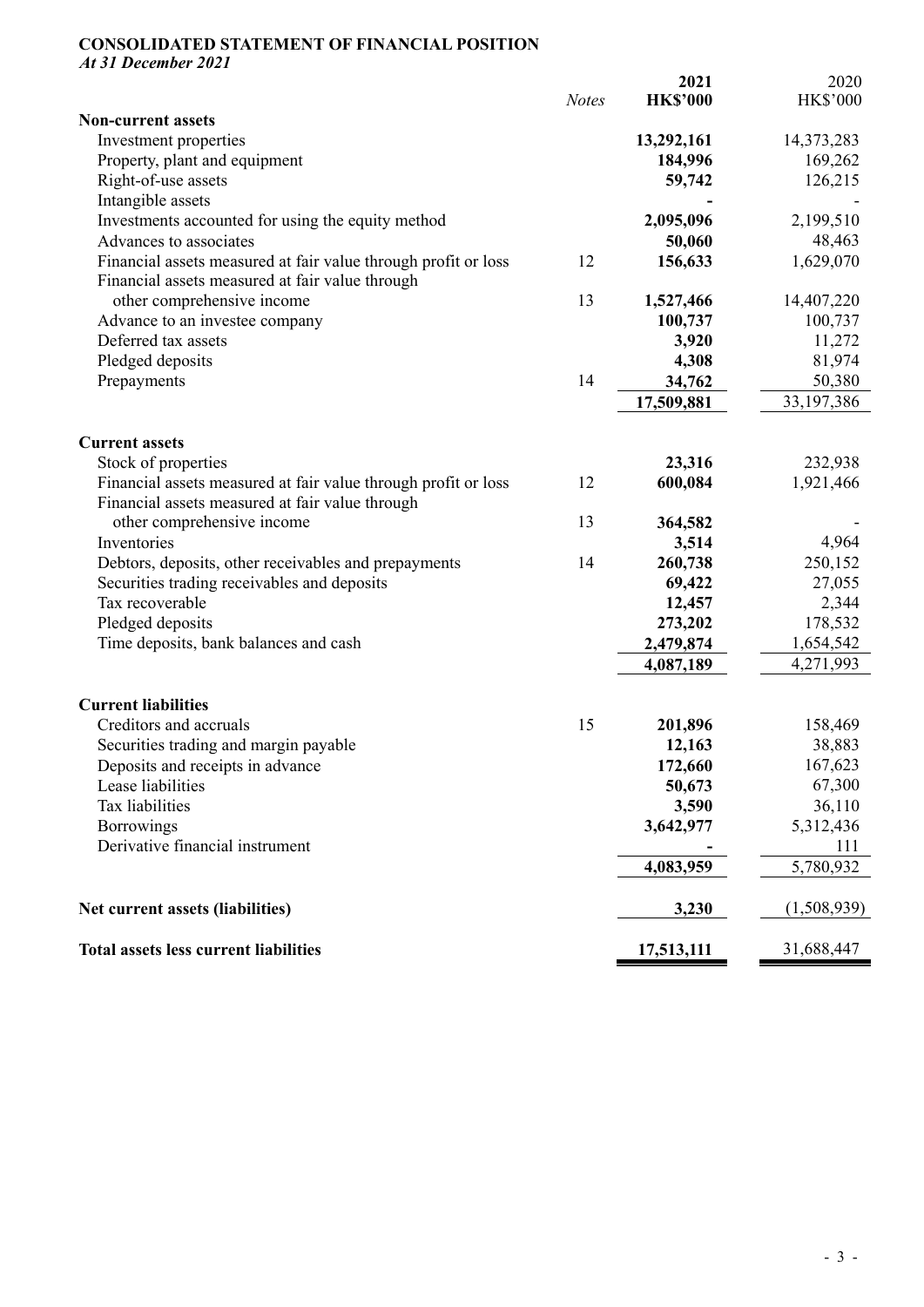### **CONSOLIDATED STATEMENT OF FINANCIAL POSITION** *(continued) At 31 December 2021*

|                                                     | 2021            | 2020            |
|-----------------------------------------------------|-----------------|-----------------|
|                                                     | <b>HK\$'000</b> | <b>HK\$'000</b> |
| <b>Equity attributable to owners of the Company</b> |                 |                 |
| Share capital                                       | 190,762         | 190,762         |
| Financial assets measured at fair value through     |                 |                 |
| other comprehensive income reserve                  | (1,582,049)     | 65,461          |
| Contribution reserve                                | 206,627         | 206,627         |
| Statutory reserve                                   | 668             | 668             |
| Special reserve                                     | 2,499,685       | 2,499,685       |
| Capital redemption reserve                          | 138,062         | 138,062         |
| <b>Translation reserve</b>                          | (335,536)       | (317, 410)      |
| Retained profits                                    |                 |                 |
| - proposed final dividend                           |                 | 19,076          |
| - others                                            | 13,257,387      | 25,955,852      |
|                                                     | 14,375,606      | 28,758,783      |
| <b>Non-controlling interests</b>                    | 23,224          | 21,467          |
| <b>Total equity</b>                                 | 14,398,830      | 28,780,250      |
| <b>Non-current liabilities</b>                      |                 |                 |
| Borrowings                                          | 1,812,537       | 1,951,396       |
| Amounts due to associates                           | 302,344         | 260,344         |
| Amounts due to investee companies                   | 931,848         | 581,898         |
| Amounts due to non-controlling shareholders         | 275             | 275             |
| Lease liabilities                                   | 9,037           | 57,890          |
| Deferred tax liabilities                            | 58,240          | 56,394          |
|                                                     | 3,114,281       | 2,908,197       |
|                                                     | 17,513,111      | 31,688,447      |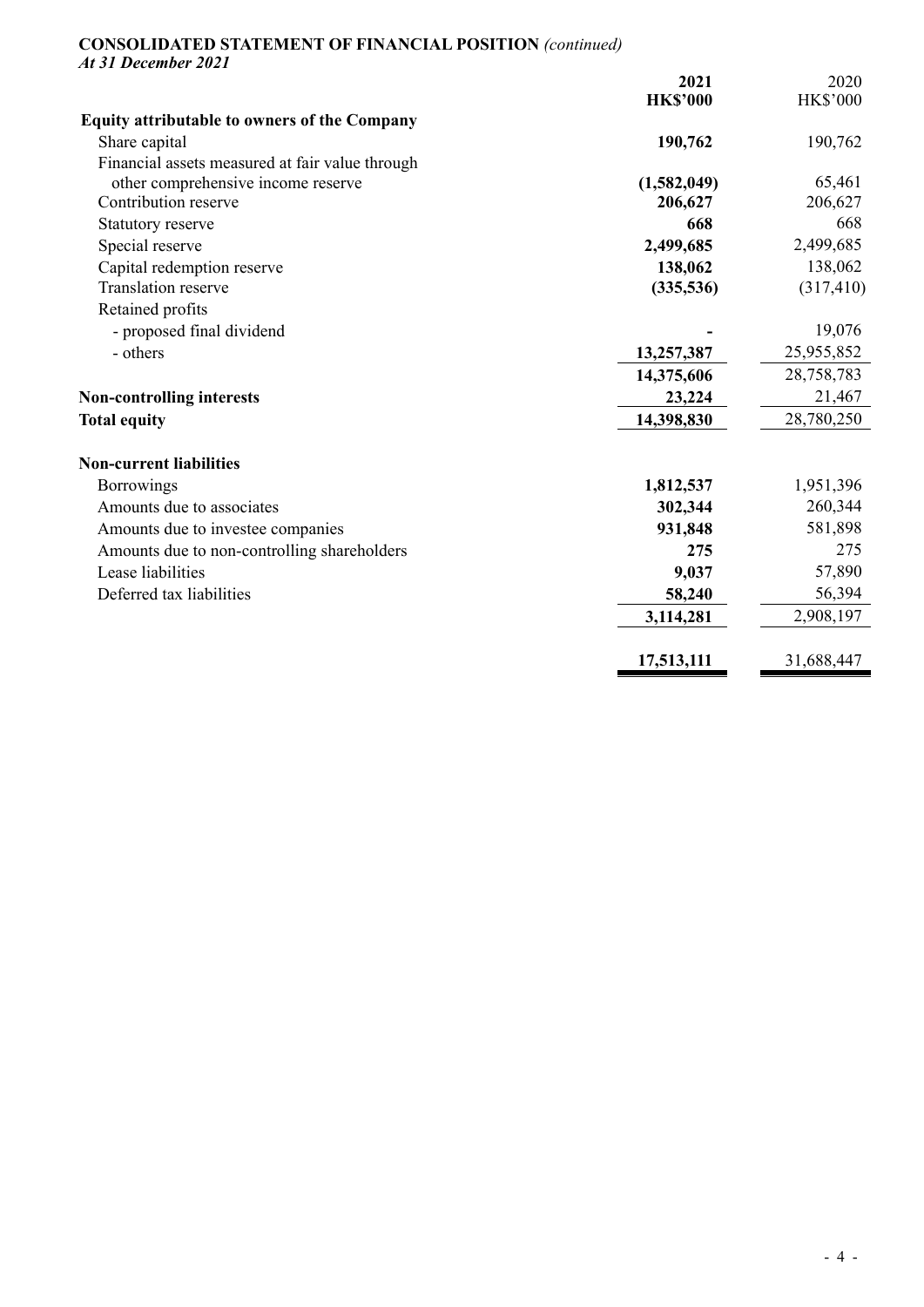### **NOTES TO THE CONSOLIDATED FINANCIAL STATEMENTS**  *For the year ended 31 December 2021*

## **1. Basis of Preparation**

These consolidated financial statements have been prepared in accordance with Hong Kong Financial Reporting Standards ("HKFRSs") (which include all Hong Kong Financial Reporting Standards, Hong Kong Accounting Standards ("HKASs") and Interpretations) issued by the Hong Kong Institute of Certified Public Accountants ("HKICPA") and accounting principles generally accepted in Hong Kong. In addition, these consolidated financial statements include applicable disclosures required by the Listing Rules and the disclosure requirements of the Hong Kong Companies Ordinance (Cap. 622).

During the Year, the Group incurred net loss attributable to owners of the Company of approximately HK\$3,515,305,000 and other comprehensive expenses attributable to owners of the Company of approximately HK\$10,860,401,000. Notwithstanding the above, these consolidated financial statements have been prepared on a going concern basis.

The management closely monitors the Group's financial performance and liquidity position. The validity of the going concern basis of preparation of these consolidated financial statements depends upon the success of the Group's future operations, its ability to generate adequate cash flows in order to meet its financial obligations as and when they fall due, and its ability to refinance or restructure its borrowings such that the Group can meet its future working capital and financing requirements.

Based on the latest communications with the banks, the directors of the Company ("Directors") are not aware of any intention of the principal banks to withdraw their bank facilities or require early repayment of the bank borrowings, and the Directors believe that the existing bank facilities will be renewed or roll-overed when their current terms expire given the good track records and relationships the Group has with the banks. Further, the Group has unutilised loan facility from a Director.

The Directors have reviewed the Group's cash flow projections prepared by the management. The cash flow projections cover a period of not less than twelve months from 31 December 2021. Based on the cash flow projections, the Directors believe the Group will have sufficient financial resources to meet its financial obligations as and when they fall due in the coming twelve months from 31 December 2021. The management has made key assumptions in the preparation of the projections with regard to the anticipated cash flows from the Group's operations, capital expenditures and the continuous availability of bank facilities. The Group's ability to achieve the projected cash flows depends on the continuous availability of bank facilities from the banks.

In view of the above, the Directors are of the opinion that there will be sufficient financial resources available to the Group to enable it to meet its liabilities as and when they fall due and to continue as a going concern. Accordingly, the Directors have prepared these consolidated financial statements on a going concern basis.

#### **2. Principal Accounting Policies**

The accounting policies adopted in these consolidated financial statements for the Year are consistent with those followed in the preparation of the Group's consolidated financial statements for the year ended 31 December 2020 except as described below.

In the current year, the Group has applied the following amendments to HKFRSs ("Amendments") issued by the HKICPA for the first time, including those which are mandatorily effective for the annual period beginning on or after 1 January 2021 for the preparation of these consolidated financial statements:

| HKFRS 9, HKAS 39, HKFRS 7, | Interest Rate Benchmark Reform - Phase 2                 |
|----------------------------|----------------------------------------------------------|
| HKFRS 4 and HKFRS 16       |                                                          |
| (Amendments)               |                                                          |
| HKFRS 16 (Amendments)      | Covid-19-Related Rent Concessions beyond 30 June $20211$ |
|                            |                                                          |

*1 Effective for annual periods beginning on or after 1 April 2021 and early application is permitted*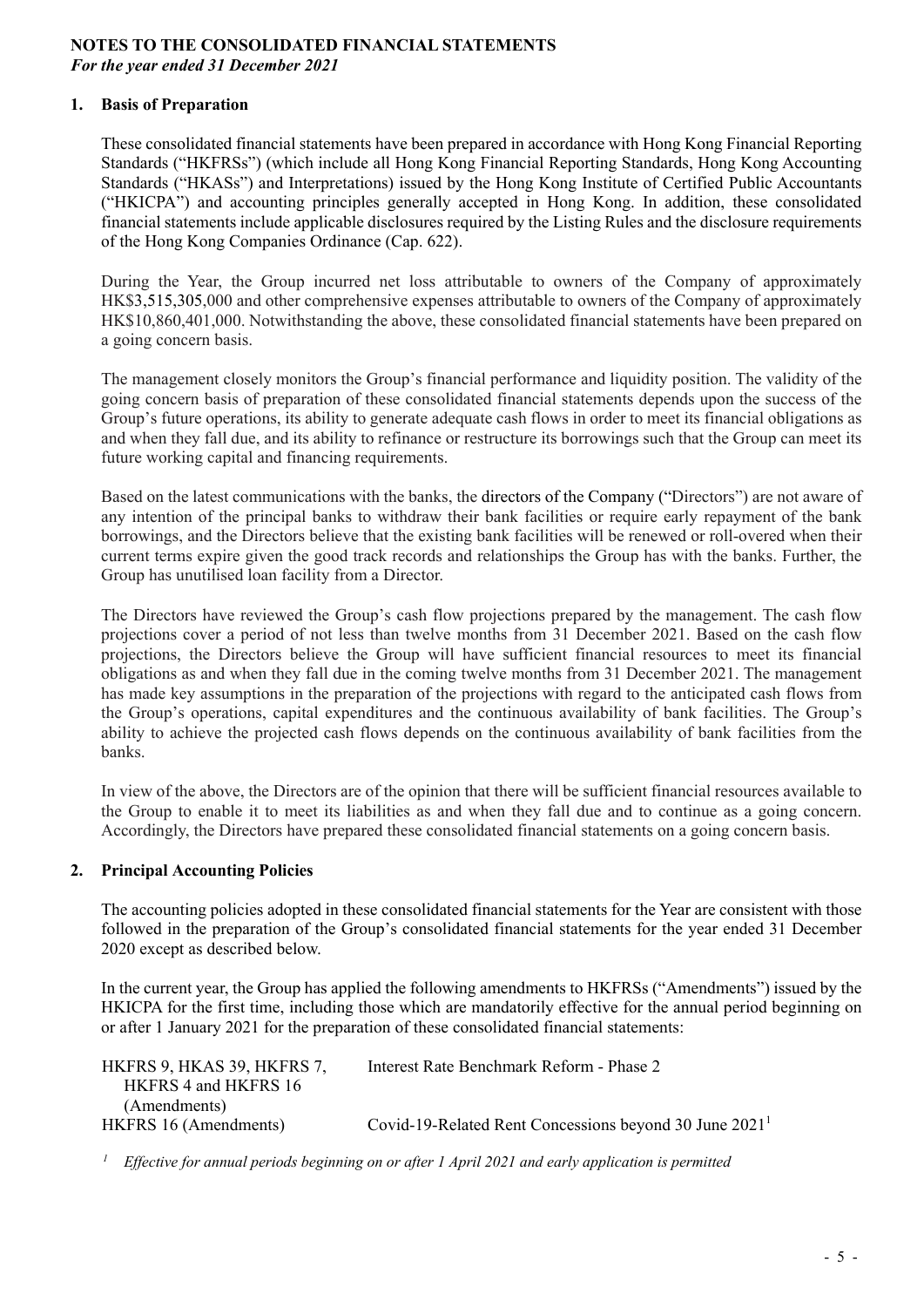### **2. Principal Accounting Policies** *(continued)*

Except as described below, the application of the Amendments had no material impact on the Group's financial positions and performance for the current and prior years and/or on the disclosures set out in these consolidated financial statements.

### *Impact on application of Amendments to HKFRS 9, HKAS 39, HKFRS 7, HKFRS 4 and HKFRS 16 "Interest Rate Benchmark Reform - Phase 2"*

The Group has applied the amendments for the first time in the current year. The amendments relate to changes in the basis for determining the contractual cash flows of financial liabilities as a result of interest rate benchmark reform and the related disclosure requirements applying HKFRS 7 "Financial Instruments: Disclosures".

As at 1 January 2021, the Group had several financial liabilities and derivatives, the interests of which are indexed to benchmark interest rates that will or may be subject to interest rate benchmark reform.

During the Year, some of the relevant contracts have been transitioned to the relevant alternative benchmark rates. The Group has applied the practical expedient in relation to the changes in contractual cash flows resulting from the interest rate benchmark reform for borrowings measured at amortised cost.

The Group has not early adopted the following new and amendments to HKFRSs ("new and amended HKFRSs") that have been issued but are not yet effective.

| <b>HKFRSs</b> (Amendments)                                   | Annual Improvements to HKFRSs 2018-2020 <sup>1</sup>                                                                       |
|--------------------------------------------------------------|----------------------------------------------------------------------------------------------------------------------------|
| HKFRS 3 (Amendments)                                         | Reference to the Conceptual Framework <sup>1</sup>                                                                         |
| HKFRS 10 and HKAS 28                                         | Sale or Contribution of Assets between an Investor and its Associate or                                                    |
| (Amendments)                                                 | Joint Venture <sup>3</sup>                                                                                                 |
| <b>HKFRS 17</b>                                              | Insurance Contracts and the related amendments <sup>2</sup>                                                                |
| HKAS 1 (Amendments)                                          | Classification of Liabilities as Current or Non-current and related<br>amendments to Hong Kong Interpretation $5 (2020)^2$ |
| <b>HKAS 1 and HKFRS Practice</b><br>Statement 2 (Amendments) | Disclosure of Accounting Policies <sup>2</sup>                                                                             |
| HKAS 8 (Amendments)                                          | Definition of Accounting Estimates <sup>2</sup>                                                                            |
| HKAS 12 (Amendments)                                         | Deferred Tax related to Assets and Liabilities arising from a Single<br>Transaction <sup>2</sup>                           |
| HKAS 16 (Amendments)                                         | Property, Plant and Equipment - Proceeds before Intended Use <sup>1</sup>                                                  |
| HKAS 37 (Amendments)                                         | Onerous Contracts - Cost of Fulfilling a Contract <sup>1</sup>                                                             |
|                                                              |                                                                                                                            |

*1 Effective for annual periods beginning on or after 1 January 2022 2 Effective for annual periods beginning on or after 1 January 2023 3 Effective for annual periods beginning on or after a date to be determined* 

The Directors are in the process of assessing the potential impact of the new and amended HKFRSs but are not yet in a position to determine whether the new and amended HKFRSs will have a material impact on the Group's performance and financial position and on the disclosures. The new and amended HKFRSs may result in changes to how the Group's performance and financial position are prepared and presented in the future.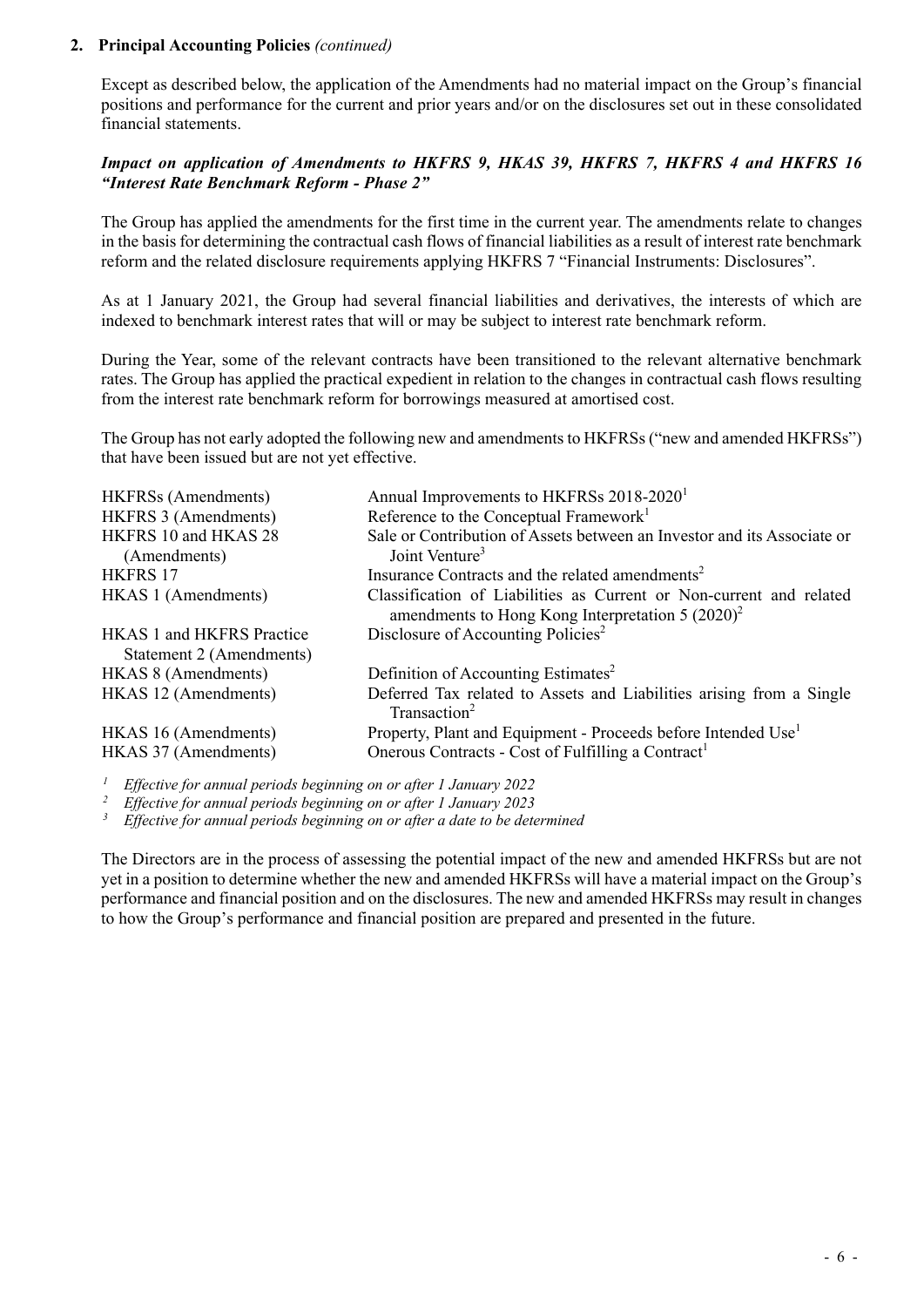### **3. Revenue**

Revenue represents the aggregate amounts of sales of properties held for sale, commission from brokerage, settlement charges from brokerage, cosmetics goods sold less returns, building and property management services income, amounts received and receivable from property rental income, interest income from bonds and structured products, dividend income from listed and unlisted equity investments and gain on sales of investments held-for-trading. Revenue is analysed as follows:

|                                                       | 2021<br><b>HK\$'000</b> | 2020<br><b>HK\$'000</b> |
|-------------------------------------------------------|-------------------------|-------------------------|
| Revenue from contracts with customers:                |                         |                         |
| Recognised on a point in time basis                   |                         |                         |
| Sales of properties held for sale                     | 235,462                 |                         |
| Brokerage and cosmetics income                        | 18,091                  | 20,220                  |
|                                                       | 253,553                 | 20,220                  |
| Recognised on over time basis                         |                         |                         |
| Building and property management services income      | 50,079                  | 53,232                  |
|                                                       | 303,632                 | 73,452                  |
| Revenue from other sources:<br>Property rental income | 327,346                 | 373,461                 |
| Interest income from                                  | 315,510                 | 596,092                 |
| bonds (note (i))                                      | 305,020                 | 585,686                 |
| structured products (note (i))                        | 10,490                  | 10,406                  |
| Dividend income from                                  | 169,479                 | 1,973,156               |
| listed equity investments (note (ii))                 | 168,279                 | 1,969,757               |
| unlisted equity investments (note (iii))              | 1,200                   | 3,399                   |
| Gain on sales of investments held-for-trading         | 183,859                 | 25,303                  |
|                                                       | 996,194                 | 2,968,012               |
| Total revenue                                         | 1,299,826               | 3,041,464               |

*Notes:* 

*(i) The interest income from bonds and structured products were derived from financial assets measured at fair value through profit or loss ("FVTPL").* 

*(ii) The dividend income from listed equity investments with amount of approximately HK\$11,759,000 (2020: HK\$2,077,000) and approximately HK\$156,520,000 (2020: HK\$1,967,680,000) were derived from financial assets measured at FVTPL and financial assets measured at fair value through other comprehensive income ("FVTOCI") respectively.* 

*(iii) The dividend income from unlisted equity investments was derived from financial assets measured at FVTOCI.*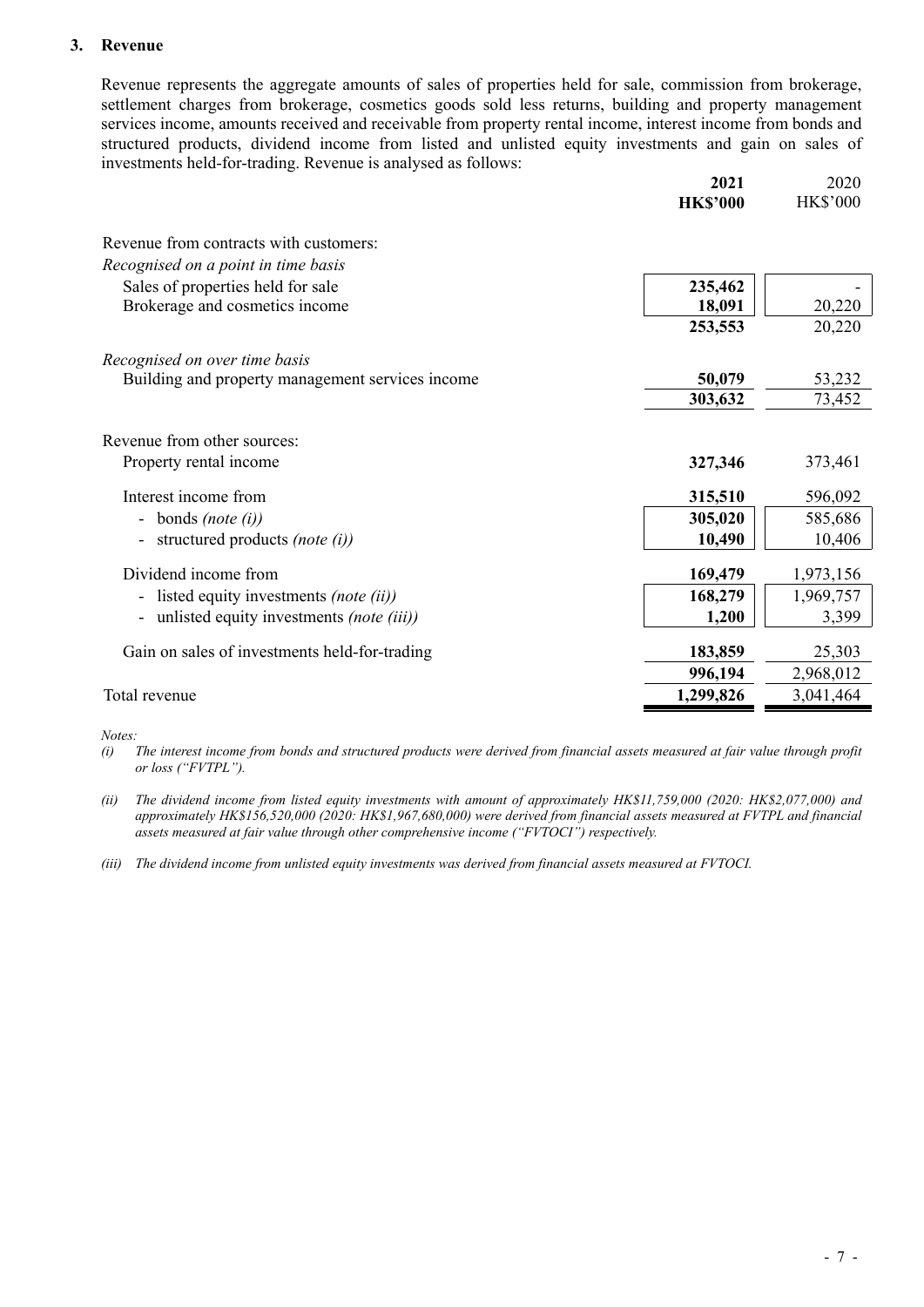### **4. Operating Segments**

The Group determines its operating segments based on the reports reviewed by the chief operating decisionmakers that are used to make strategic decisions.

The Group has six reportable segments – (i) property development and trading; (ii) property leasing for retail; (iii) property leasing for non-retail; (iv) listed equity investments at FVTOCI; (v) investments and treasury products at FVTPL; and (vi) unlisted investments, investment holding and brokerage, and the remaining businesses of the Group grouped under all other segments. The segmentations are based on the information about the operations of the Group that management of the Group uses to make decisions.

Principal activities are as follows:

| Property development and trading                          |     | - Property development and sales of trading properties                                                        |
|-----------------------------------------------------------|-----|---------------------------------------------------------------------------------------------------------------|
| Property leasing                                          |     |                                                                                                               |
| - Retail                                                  |     | - Property leasing from retail properties                                                                     |
| - Non-retail                                              |     | - Property leasing from non-retail properties                                                                 |
| Listed equity investments at FVTOCI                       |     | - Listed equity securities at FVTOCI                                                                          |
| Investments and treasury products at<br><b>FVTPL</b>      |     | - Securities investments in investments held-for-trading,<br>over-the-counter trading and structured products |
| Unlisted investments, investment holding<br>and brokerage |     | Unlisted securities investments, trading and brokerage                                                        |
| All other segments                                        | $-$ | Cosmetics distribution and trading, provision of building and<br>property management services and others      |

The Group evaluates performance on the basis of profit or loss from operations after tax expense and noncontrolling interests but not including the major non-cash items. The major non-cash items are unrealised fair value changes on investment properties and other properties together with, if applicable, their respective deferred tax.

No operating segments have been aggregated in arriving at the six reportable segments described above.

Unallocated corporate assets mainly comprised land and building for own use, right-of-use assets, deferred tax assets, tax recoverable and derivative financial instrument.

Unallocated corporate liabilities mainly comprised tax liabilities, bank borrowings, amounts due to associates, amounts due to investee companies, amounts due to non-controlling shareholders, lease liabilities and deferred tax liabilities (2020: also included derivative financial instrument).

The Group's reportable segments are strategic business units that operate different activities. They are managed separately because each business unit has different markets and requires different marketing strategies.

Further, the business units are also managed to operate in different countries separately. Revenue and results are attributed to countries on the basis of the property or asset location.

There was one (2020: no) major customer who individually accounted for 10% or more of the Group's revenue. Revenue of approximately HK\$235,462,000 was derived from a customer in property development and trading segment in Mainland China.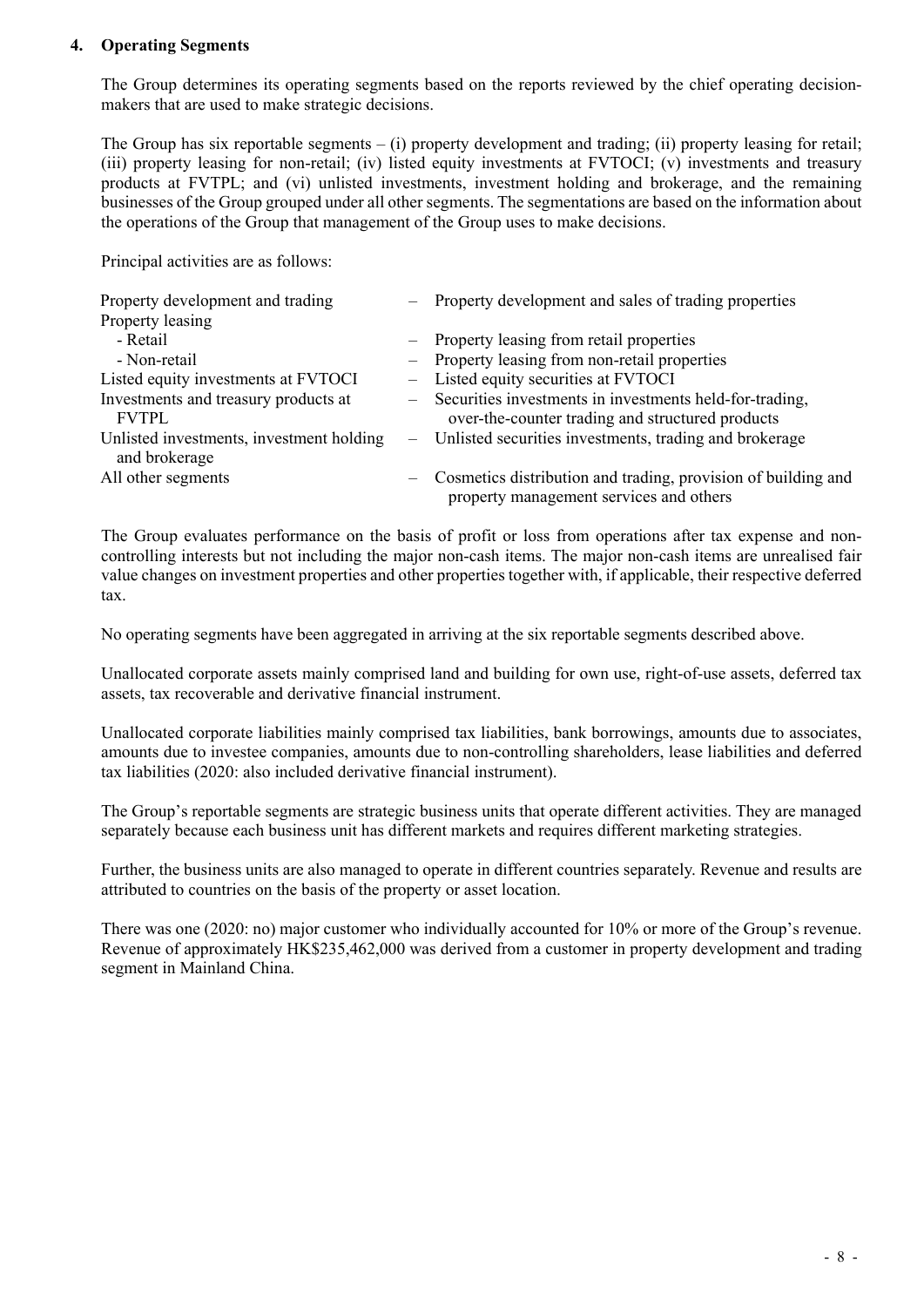#### **4. Operating Segments** *(continued)*

### Operating segment information is presented below: **Consolidated Statement of Comprehensive Income**  *For the year ended 31 December 2021*

| T'01 ine year enaea 31 December 2021                                                                                                                                                       | <b>Property</b><br>development | <b>Property leasing</b><br>Retail |                               | Listed<br>equity<br>investments<br>at FVTOCI | <b>Investments</b><br>and treasury<br>products<br>at FVTPL | <b>Unlisted</b><br>investments,<br>investment<br>holding and | All<br>other                | Consolidated           |
|--------------------------------------------------------------------------------------------------------------------------------------------------------------------------------------------|--------------------------------|-----------------------------------|-------------------------------|----------------------------------------------|------------------------------------------------------------|--------------------------------------------------------------|-----------------------------|------------------------|
|                                                                                                                                                                                            | and trading<br><b>HK\$'000</b> | <b>HK\$'000</b>                   | Non-retail<br><b>HK\$'000</b> | <b>HK\$'000</b>                              | <b>HK\$'000</b>                                            | brokerage<br><b>HK\$'000</b>                                 | segments<br><b>HK\$'000</b> | <b>HK\$'000</b>        |
| Major cash items excluding in revenue                                                                                                                                                      |                                |                                   |                               |                                              |                                                            |                                                              |                             |                        |
| - Hong Kong                                                                                                                                                                                |                                |                                   |                               | 1,530,430                                    | 2,670,370                                                  |                                                              |                             | 4,200,800              |
| - Other countries                                                                                                                                                                          |                                |                                   |                               |                                              | 3,589,737                                                  |                                                              | ä,                          | 3,589,737              |
|                                                                                                                                                                                            | $\overline{\phantom{a}}$       | $\overline{\phantom{a}}$          | $\blacksquare$                | 1,530,430                                    | 6,260,107                                                  | $\blacksquare$                                               | $\blacksquare$              | 7,790,537              |
| Revenue                                                                                                                                                                                    |                                |                                   |                               |                                              |                                                            |                                                              |                             |                        |
| Dividend and interest income and gain on<br>sales of investments held-for-trading                                                                                                          |                                |                                   |                               |                                              |                                                            |                                                              |                             |                        |
| - Hong Kong                                                                                                                                                                                | 500                            |                                   |                               | 156,520                                      | 202,419                                                    |                                                              | 700                         | 360,139                |
| - Other countries                                                                                                                                                                          |                                |                                   |                               |                                              | 308,709                                                    |                                                              |                             | 308,709                |
| Revenue from external customers                                                                                                                                                            |                                |                                   |                               |                                              |                                                            |                                                              |                             |                        |
| - Hong Kong                                                                                                                                                                                | ٠                              | 36,253                            | 128,355                       |                                              |                                                            | 6,325                                                        | 61,845                      | 232,778                |
| - United Kingdom                                                                                                                                                                           |                                | 40,287                            | 121,998                       |                                              |                                                            |                                                              |                             | 162,285                |
| - Mainland China                                                                                                                                                                           | 235,462                        | $\overline{\phantom{a}}$          | 453                           |                                              |                                                            |                                                              | $\blacksquare$              | 235,915                |
|                                                                                                                                                                                            | 235,962                        | 76,540                            | 250,806                       | 156,520                                      | 511,128                                                    | 6,325                                                        | 62,545                      | 1,299,826              |
| Revenue (excluding dividend income from                                                                                                                                                    |                                |                                   |                               |                                              |                                                            |                                                              |                             |                        |
| segments of property development and<br>trading and property leasing)<br>Attributable property sales from<br>associates/investee company                                                   | 235,462                        | 76,540                            | 250,806                       | 156,520                                      | 511,128                                                    | 6,325                                                        | 62,545                      | 1,299,326              |
| - Hong Kong                                                                                                                                                                                | 2,372,246                      |                                   |                               |                                              |                                                            |                                                              |                             | 2,372,246              |
| Attributable rental revenue from<br>associates/investee company                                                                                                                            |                                |                                   |                               |                                              |                                                            |                                                              |                             |                        |
| - Hong Kong                                                                                                                                                                                |                                | 18,343                            | 43,339                        |                                              |                                                            |                                                              |                             | 61,682                 |
| - Mainland China                                                                                                                                                                           |                                | 33,375                            | 8,970                         |                                              |                                                            |                                                              |                             | 42,345                 |
|                                                                                                                                                                                            | 2,607,708                      | 128,258                           | 303,115                       | 156,520                                      | 511,128                                                    | 6,325                                                        | 62,545                      | 3,775,599              |
| <b>Results</b><br>Segment results                                                                                                                                                          |                                |                                   |                               |                                              |                                                            |                                                              |                             |                        |
| - Hong Kong                                                                                                                                                                                | 500                            | 33,189                            | 122,276                       | 156,829                                      | (474, 582)                                                 | (843)                                                        | 38,149                      | (124, 482)             |
| - United Kingdom                                                                                                                                                                           | $\blacksquare$                 | 29,854                            | 105,952                       |                                              |                                                            | 12                                                           | ÷,                          | 135,818                |
| - Mainland China                                                                                                                                                                           | 17,297                         | ÷,                                | 259                           |                                              | $\overline{\phantom{0}}$                                   | 3,364                                                        | L,                          | 20,920                 |
| - Other countries                                                                                                                                                                          | $\qquad \qquad \blacksquare$   | $\overline{\phantom{a}}$          |                               |                                              | (1,663,404)                                                | 17,906                                                       | $\overline{\phantom{a}}$    | (1,645,498)            |
|                                                                                                                                                                                            | 17,797                         | 63,043                            | 228,487                       | 156,829                                      | (2,137,986)                                                | 20,439                                                       | 38,149                      | (1,613,242)            |
| Share of results of investments accounted<br>for using the equity method                                                                                                                   |                                |                                   |                               |                                              |                                                            |                                                              |                             |                        |
| - Attributable property sales, net                                                                                                                                                         |                                |                                   |                               |                                              |                                                            |                                                              |                             |                        |
| - Hong Kong                                                                                                                                                                                | 4,994                          |                                   |                               |                                              |                                                            |                                                              |                             | 4,994                  |
| - Attributable gross income                                                                                                                                                                |                                |                                   |                               |                                              |                                                            |                                                              |                             |                        |
| - Hong Kong                                                                                                                                                                                |                                | 17,103                            | 43,064                        |                                              |                                                            |                                                              | 2,257                       | 62,424                 |
| - Mainland China                                                                                                                                                                           |                                | 33,375                            | 8,970                         |                                              |                                                            |                                                              |                             | 42,345                 |
| - Attributable operating cost                                                                                                                                                              |                                |                                   |                               |                                              |                                                            |                                                              |                             |                        |
| - Hong Kong                                                                                                                                                                                |                                | (1,373)                           | (8,294)                       |                                              | -                                                          |                                                              |                             | (9,667)                |
| - Mainland China                                                                                                                                                                           | $\blacksquare$                 | (17,368)                          | (3,386)                       | $\overline{\phantom{a}}$                     | $\overline{\phantom{a}}$                                   | $\blacksquare$                                               | $\overline{\phantom{a}}$    | (20, 754)              |
| Other income                                                                                                                                                                               | 22,791<br>7,059                | 94,780<br>3,059                   | 268,841<br>3,527              | 156,829                                      | (2,137,986)                                                | 20,439                                                       | 40,406<br>$\overline{a}$    | (1,533,900)<br>13,645  |
| Finance costs                                                                                                                                                                              |                                |                                   |                               | (6, 833)                                     | (7,503)                                                    |                                                              |                             | (14, 336)              |
| Share of results of investments accounted<br>for using the equity method<br>- Income tax, impairment loss in respect<br>of property, plant and equipment, and                              |                                |                                   |                               |                                              |                                                            |                                                              |                             |                        |
| others                                                                                                                                                                                     | (1,220)                        | (154, 134)                        | (11, 146)                     |                                              |                                                            |                                                              | (351)                       | (166, 851)             |
|                                                                                                                                                                                            | 28,630                         | (56, 295)                         | 261,222                       | 149,996                                      | (2,145,489)                                                | 20,439                                                       | 40,055                      | (1,701,442)            |
| Unallocated items<br>Unallocated corporate expenses, net<br>Unallocated finance costs                                                                                                      |                                |                                   |                               |                                              |                                                            |                                                              |                             | (292,989)<br>(90, 140) |
| Income tax expense                                                                                                                                                                         |                                |                                   |                               |                                              |                                                            |                                                              |                             | (33, 188)              |
| Non-controlling interests                                                                                                                                                                  |                                |                                   |                               |                                              |                                                            |                                                              |                             | (1,757)                |
| Operating loss for the year attributable to owners of the Company<br>Share of realised fair value changes on disposal of an investment property of an associate recognised in current year |                                |                                   |                               |                                              |                                                            |                                                              |                             | (2,119,516)<br>125     |
| Major non-cash items<br>- Unrealised fair value changes on investment properties<br>(including share of results of investments accounted for using the equity method)                      |                                |                                   |                               |                                              |                                                            |                                                              |                             | (1,395,914)            |

Loss for the year attributable to owners of the Company (3,515,305)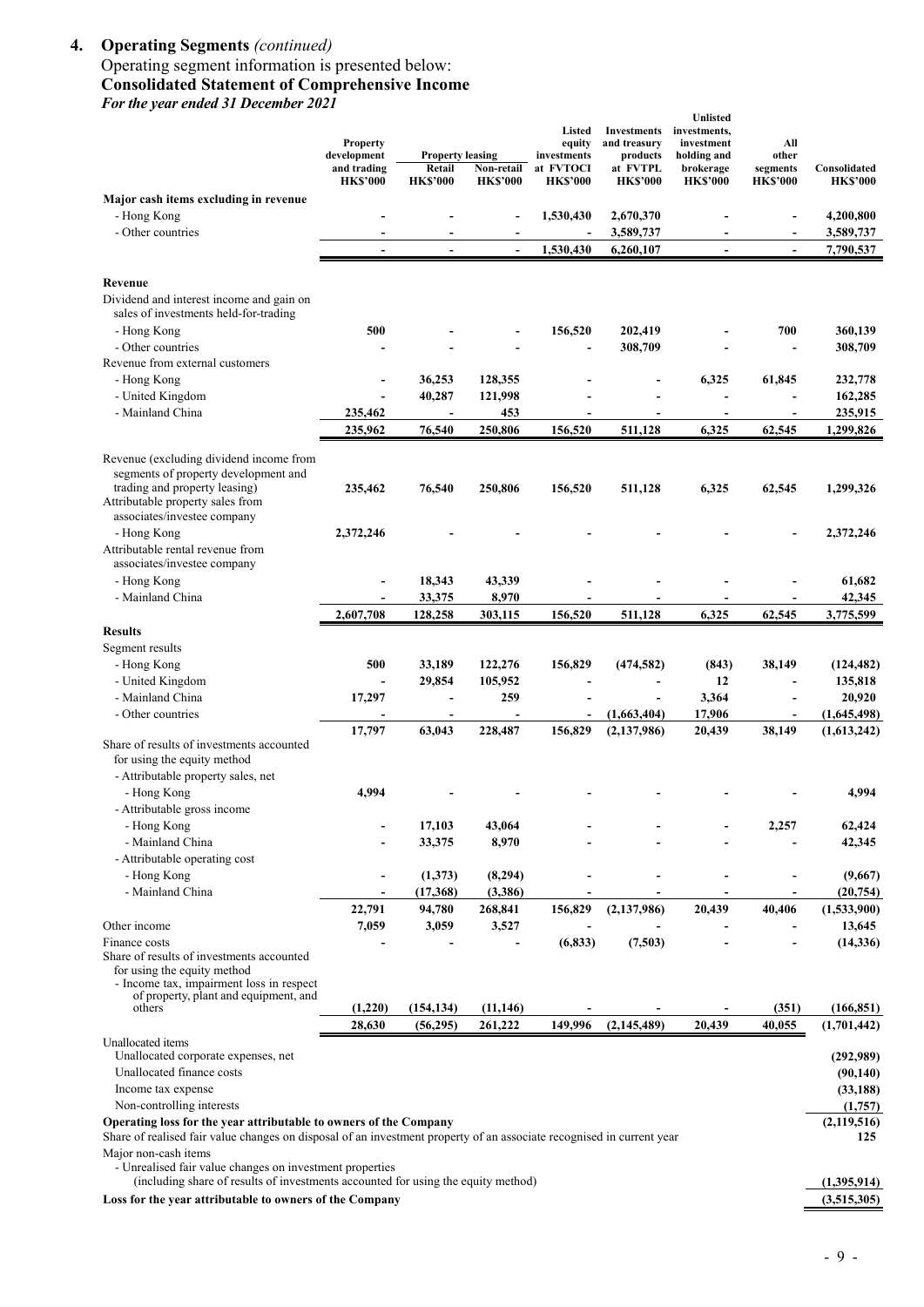#### **4. Operating Segments** *(continued)* **Consolidated Statement of Comprehensive Income** *(continued) For the year ended 31 December 2021*

| Core loss (excluding major non-cash items)                                                             | <b>HK\$'000</b> |
|--------------------------------------------------------------------------------------------------------|-----------------|
| Operating loss for the year attributable to owners of the Company                                      | (2,119,516)     |
| Share of accumulated realised fair value changes on disposal of an investment property of an associate |                 |
| - Recognised in current year                                                                           | 125             |
| - Recognised in prior years                                                                            | 832             |
| Core loss for the year attributable to owners of the Company                                           | (2,118,559)     |

## **Consolidated Statement of Financial Position**

*At 31 December 2021* 

|                                                                                                         | <b>Property</b><br>development<br>and trading<br><b>HK\$'000</b> | <b>Property leasing</b><br>Retail<br><b>HK\$'000</b> | Non-retail<br><b>HK\$'000</b> | Listed<br>equity<br>investments<br>at FVTOCI<br><b>HK\$'000</b> | <b>Investments</b><br>and treasury<br>products<br>at FVTPL<br><b>HK\$'000</b> | <b>Unlisted</b><br>investments,<br>investment<br>holding and<br>brokerage<br><b>HK\$'000</b> | All<br>other<br>segments<br><b>HK\$'000</b> | Consolidated<br><b>HK\$'000</b> |
|---------------------------------------------------------------------------------------------------------|------------------------------------------------------------------|------------------------------------------------------|-------------------------------|-----------------------------------------------------------------|-------------------------------------------------------------------------------|----------------------------------------------------------------------------------------------|---------------------------------------------|---------------------------------|
| <b>Assets</b>                                                                                           |                                                                  |                                                      |                               |                                                                 |                                                                               |                                                                                              |                                             |                                 |
| Segment assets                                                                                          |                                                                  |                                                      |                               |                                                                 |                                                                               |                                                                                              |                                             |                                 |
| - Hong Kong                                                                                             | 1,080,356                                                        | 1,786,593                                            | 6,917,591                     | 407,388                                                         | 366,326                                                                       | 300,797                                                                                      | 209,605                                     | 11,068,656                      |
| - United Kingdom                                                                                        |                                                                  | 1,006,804                                            | 6,139,358                     | ٠                                                               |                                                                               |                                                                                              | ÷,                                          | 7,146,162                       |
| - Mainland China                                                                                        | 290,093                                                          |                                                      | 28,790                        | $\overline{\phantom{a}}$                                        |                                                                               | 680                                                                                          |                                             | 319,563                         |
| - Other countries<br>Investments accounted                                                              |                                                                  |                                                      |                               |                                                                 | 341,798                                                                       | 426,427                                                                                      |                                             | 768,225                         |
| for using the equity method                                                                             |                                                                  |                                                      |                               |                                                                 |                                                                               |                                                                                              |                                             |                                 |
| - Hong Kong                                                                                             | 49,246                                                           | 427,869                                              | 1,605,929                     |                                                                 |                                                                               | 1,788                                                                                        | 10,173                                      | 2,095,005                       |
| - Mainland China                                                                                        |                                                                  |                                                      | 91                            |                                                                 |                                                                               |                                                                                              |                                             | 91                              |
| Advances to associates                                                                                  |                                                                  |                                                      |                               |                                                                 |                                                                               |                                                                                              |                                             |                                 |
| - Hong Kong                                                                                             | 1,912                                                            |                                                      | 127                           |                                                                 |                                                                               | 3                                                                                            | 1,224                                       | 3,266                           |
| - Mainland China                                                                                        |                                                                  |                                                      | 46,794                        |                                                                 |                                                                               | ÷,                                                                                           |                                             | 46,794                          |
| Reportable segment assets                                                                               | 1,421,607                                                        | 3,221,266                                            | 14,738,680                    | 407,388                                                         | 708,124                                                                       | 729,695                                                                                      | 221,002                                     | 21,447,762                      |
| Unallocated corporate assets                                                                            |                                                                  |                                                      |                               |                                                                 |                                                                               |                                                                                              |                                             | 149,308                         |
| Consolidated total assets                                                                               |                                                                  |                                                      |                               |                                                                 |                                                                               |                                                                                              |                                             | 21,597,070                      |
| <b>Liabilities</b>                                                                                      |                                                                  |                                                      |                               |                                                                 |                                                                               |                                                                                              |                                             |                                 |
| Segment liabilities                                                                                     |                                                                  |                                                      |                               |                                                                 |                                                                               |                                                                                              |                                             |                                 |
| - Hong Kong                                                                                             | 35,939                                                           | 22,782                                               | 114,854                       | 27                                                              | 4,346                                                                         | 10,922                                                                                       | 6,160                                       | 195,030                         |
| - United Kingdom                                                                                        | $\overline{\phantom{0}}$                                         | 15,539                                               | 176,054                       | L.                                                              | ٠                                                                             |                                                                                              | ۰                                           | 191,593                         |
| - Mainland China                                                                                        | 47                                                               | ÷,                                                   | 35                            | ÷,                                                              |                                                                               | $\mathbf{2}$                                                                                 |                                             | 84                              |
| - Other countries                                                                                       | $\overline{\phantom{a}}$                                         | ٠                                                    | $\blacksquare$                | $\overline{\phantom{a}}$                                        | 6                                                                             | 6                                                                                            | $\overline{\phantom{a}}$                    | 12                              |
| Reportable segment liabilities                                                                          | 35,986                                                           | 38,321                                               | 290,943                       | 27                                                              | 4,352                                                                         | 10,930                                                                                       | 6,160                                       | 386,719                         |
| Unallocated corporate liabilities                                                                       |                                                                  |                                                      |                               |                                                                 |                                                                               |                                                                                              |                                             | 6,811,521                       |
| Consolidated total liabilities                                                                          |                                                                  |                                                      |                               |                                                                 |                                                                               |                                                                                              |                                             | 7,198,240                       |
| <b>Additions to non-current assets</b><br>(other than financial instruments<br>and deferred tax assets) | $\overline{\phantom{0}}$                                         | $20,157*$                                            | 382,900*                      |                                                                 |                                                                               | 282                                                                                          | 335                                         |                                 |

*\* included the acquisition of investment properties of Pinwheel Investments Limited ("Pinwheel") through acquisition of a subsidiary*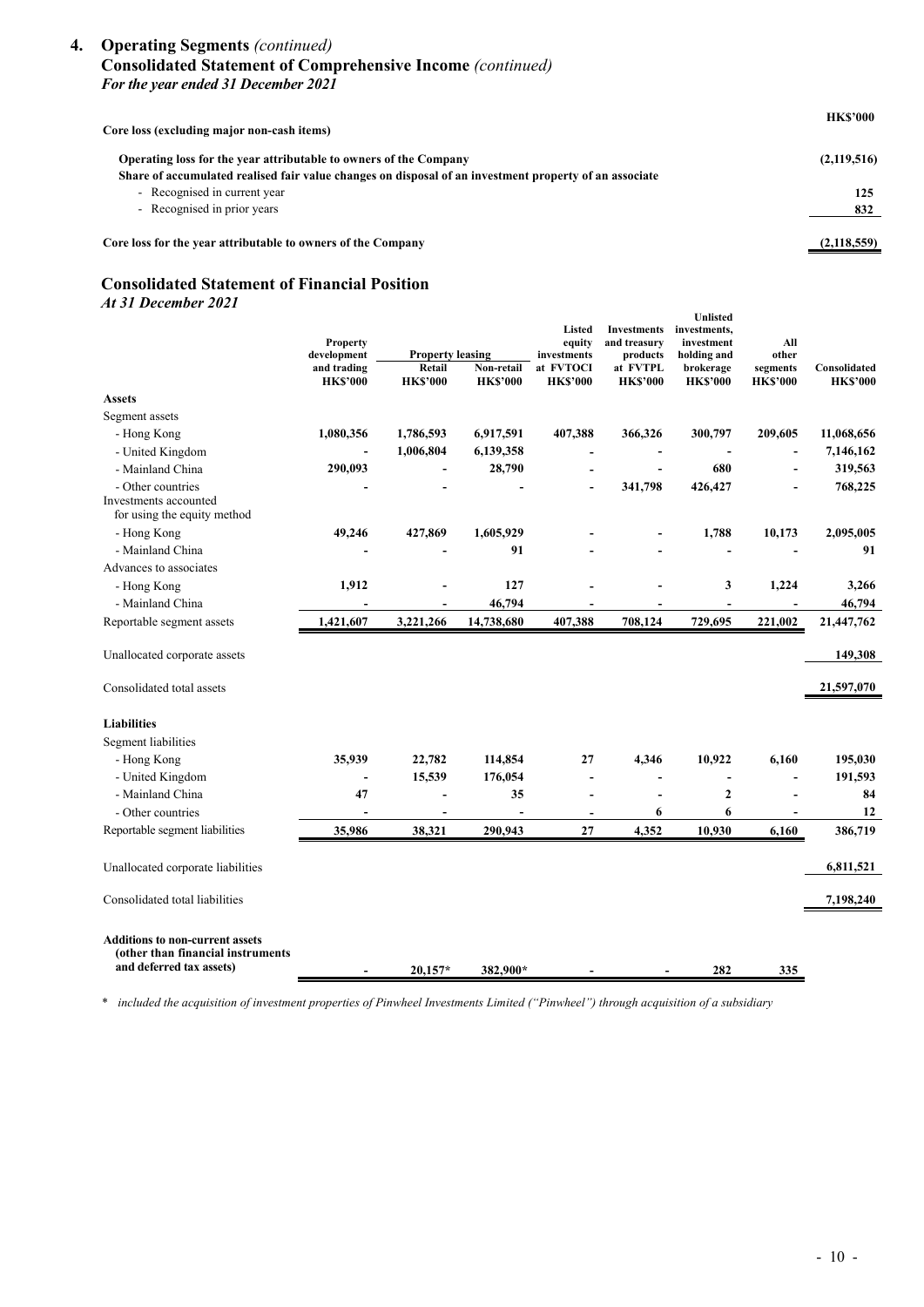#### **4. Operating Segments** *(continued)* **Other Material Items**  *For the year ended 31 December 2021*

|                                                                                          | Reportable<br>segments<br><b>HK\$'000</b> | <b>Adjustments</b><br>for<br>unallocated<br>items<br><b>HK\$'000</b> | Adjustment<br>for realised<br>fair value<br>changes<br><b>HK\$'000</b> | <b>Adjustments</b><br>for major<br>non-cash<br>items<br><b>HK\$'000</b> | Consolidated<br>statement of<br>comprehensive<br>income<br><b>HK\$'000</b> |
|------------------------------------------------------------------------------------------|-------------------------------------------|----------------------------------------------------------------------|------------------------------------------------------------------------|-------------------------------------------------------------------------|----------------------------------------------------------------------------|
| Interest income                                                                          | 320,437                                   |                                                                      |                                                                        |                                                                         | 320,437                                                                    |
| Finance costs                                                                            | (14, 336)                                 | (90, 140)                                                            |                                                                        | ۰                                                                       | (104, 476)                                                                 |
| Net income                                                                               | 306,101                                   | (90, 140)                                                            |                                                                        |                                                                         | 215,961                                                                    |
| Depreciation of:                                                                         |                                           |                                                                      |                                                                        |                                                                         |                                                                            |
| - Property, plant and equipment                                                          |                                           | (56,355)                                                             |                                                                        |                                                                         | (56,355)                                                                   |
| - Right-of-use assets                                                                    |                                           | (68, 417)                                                            |                                                                        |                                                                         | (68, 417)                                                                  |
| Fair value changes on investment properties<br>Share of results of investments accounted |                                           |                                                                      | ۰.                                                                     | (1,376,616)                                                             | (1,376,616)                                                                |
| for using the equity method                                                              | (87,509)                                  |                                                                      | 125                                                                    | (19,298)                                                                | (106, 682)                                                                 |
| Income tax expense                                                                       |                                           | (33, 188)                                                            |                                                                        |                                                                         | (33, 188)                                                                  |
| Non-controlling interests                                                                |                                           | (1,757)                                                              |                                                                        |                                                                         | (1,757)                                                                    |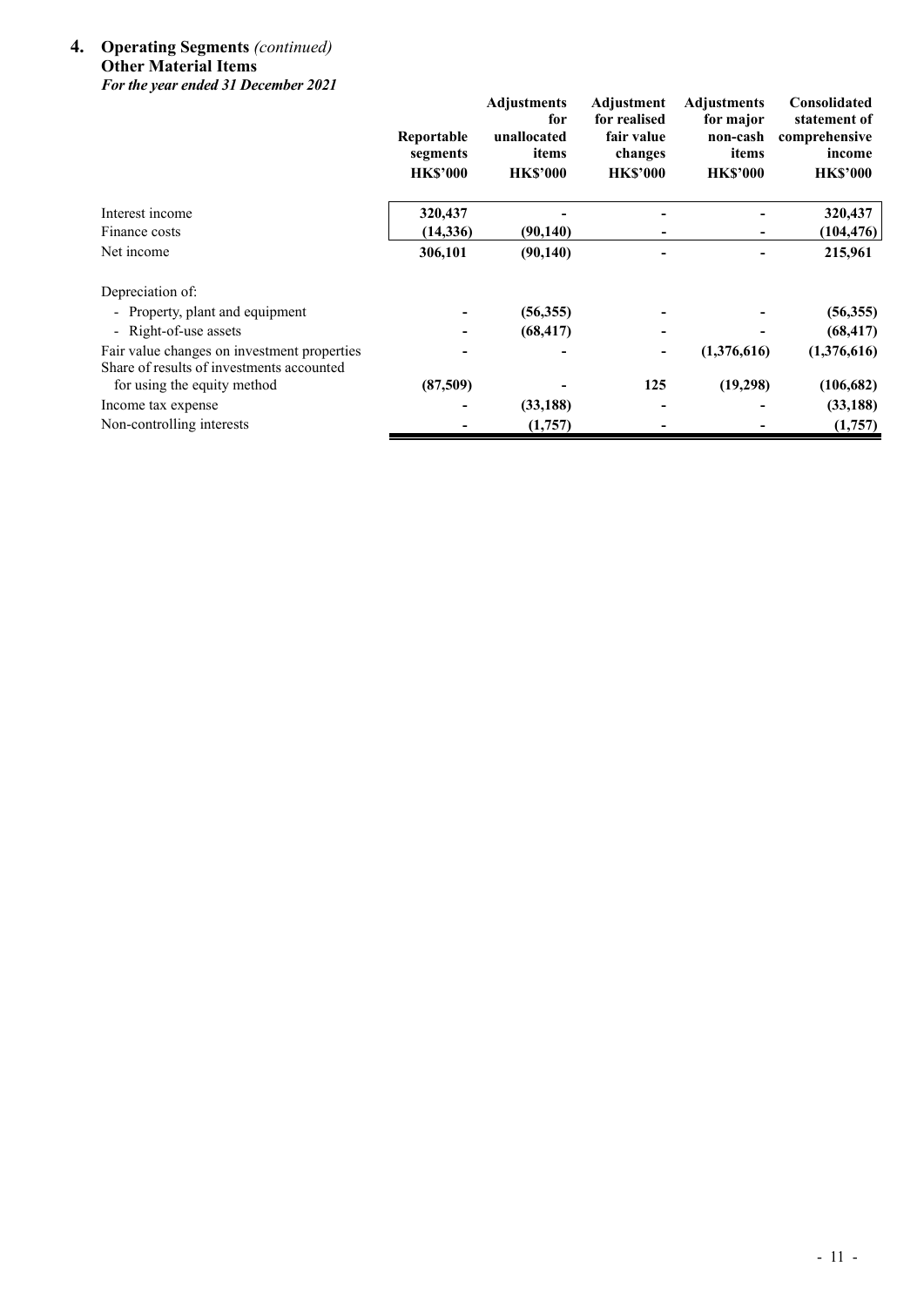## **4. Operating Segments** *(continued)*  **Consolidated Statement of Comprehensive Income**

*For the year ended 31 December 2020*

| For the year ended 31 December 2020                                                                                                                                                                                                          | Property<br>development        | Property leasing   |                                 | Listed<br>equity<br>investments | Investments<br>and treasury<br>products | Unlisted<br>investments,<br>investment<br>holding and | All<br>other                |                                      |
|----------------------------------------------------------------------------------------------------------------------------------------------------------------------------------------------------------------------------------------------|--------------------------------|--------------------|---------------------------------|---------------------------------|-----------------------------------------|-------------------------------------------------------|-----------------------------|--------------------------------------|
|                                                                                                                                                                                                                                              | and trading<br><b>HK\$'000</b> | Retail<br>HK\$'000 | Non-retail<br><b>HK\$'000</b>   | at FVTOCI<br><b>HK\$'000</b>    | at FVTPL<br><b>HK\$'000</b>             | brokerage<br><b>HK\$'000</b>                          | segments<br><b>HK\$'000</b> | Consolidated<br><b>HK\$'000</b>      |
| Major cash items excluding in revenue<br>- Hong Kong                                                                                                                                                                                         |                                |                    |                                 | 2,772                           | 6,844,054                               |                                                       |                             | 6,846,826                            |
| - Other countries                                                                                                                                                                                                                            |                                |                    |                                 | $\blacksquare$                  | 1,100,767                               |                                                       |                             | 1,100,767                            |
|                                                                                                                                                                                                                                              | $\overline{a}$                 |                    | $\overline{a}$                  | 2,772                           | 7,944,821                               | $\mathbf{r}$                                          | $\overline{\phantom{a}}$    | 7,947,593                            |
| Revenue<br>Dividend and interest income and gain on<br>sales of investments held-for-trading<br>- Hong Kong                                                                                                                                  |                                |                    |                                 | 1,967,680                       | 437,279                                 | 3,399                                                 | $\overline{\phantom{a}}$    | 2,408,358                            |
| - Other countries                                                                                                                                                                                                                            |                                |                    |                                 | $\overline{a}$                  | 186,193                                 |                                                       |                             | 186,193                              |
| Revenue from external customers<br>- Hong Kong                                                                                                                                                                                               |                                | 36,923             | 138,852                         |                                 |                                         | 8,900                                                 | 64,552                      | 249,227                              |
| - United Kingdom<br>- Mainland China                                                                                                                                                                                                         |                                | 34,482             | 162,479<br>725                  |                                 |                                         |                                                       |                             | 196,961<br>725                       |
|                                                                                                                                                                                                                                              |                                | 71,405             | 302,056                         | 1,967,680                       | 623,472                                 | 12,299                                                | 64,552                      | 3,041,464                            |
| Revenue (excluding dividend income from<br>segments of property development and<br>trading and property leasing)<br>Attributable property sales from<br>associate/investee company                                                           |                                | 71,405             | 302,056                         | 1,967,680                       | 623,472                                 | 12,299                                                | 64,552                      | 3,041,464                            |
| - Hong Kong<br>Attributable rental revenue from                                                                                                                                                                                              | 11,935                         |                    |                                 |                                 |                                         |                                                       |                             | 11,935                               |
| associates/investee company<br>- Hong Kong                                                                                                                                                                                                   |                                | 19,995             | 44,862                          |                                 |                                         |                                                       |                             | 64,857                               |
| - Mainland China                                                                                                                                                                                                                             | 11,935                         | 21,308<br>112,708  | 8,197<br>355,115                | 1,967,680                       | 623,472                                 | 12,299                                                | 64,552                      | 29,505<br>3,147,761                  |
| <b>Results</b>                                                                                                                                                                                                                               |                                |                    |                                 |                                 |                                         |                                                       |                             |                                      |
| Segment results<br>- Hong Kong                                                                                                                                                                                                               |                                | 33,664             | 130,195                         | 1,967,653                       | (23,746)                                | 11,036                                                | 39,259                      | 2,158,061                            |
| - United Kingdom                                                                                                                                                                                                                             |                                | 26,890             | 131,076                         |                                 | $\overline{a}$                          | 143                                                   | $\overline{\phantom{a}}$    | 158,109                              |
| - Mainland China<br>- Other countries                                                                                                                                                                                                        | ÷                              | ÷,                 | 484<br>$\overline{\phantom{a}}$ | ÷,                              | $\overline{\phantom{a}}$<br>208,631     | 2,463<br>$\mathbf{r}$                                 | ä,<br>$\blacksquare$        | 2,947<br>208,631                     |
|                                                                                                                                                                                                                                              |                                | 60,554             | 261,755                         | 1,967,653                       | 184,885                                 | 13,642                                                | 39,259                      | 2,527,748                            |
| Share of results of investments accounted<br>for using the equity method<br>- Attributable property sales, net                                                                                                                               |                                |                    |                                 |                                 |                                         |                                                       |                             |                                      |
| - Hong Kong<br>- Attributable gross income                                                                                                                                                                                                   | 252                            |                    |                                 |                                 |                                         |                                                       |                             | 252                                  |
| - Hong Kong                                                                                                                                                                                                                                  |                                | 18,695             | 44,579                          |                                 |                                         |                                                       | 2,247                       | 65,521                               |
| - Mainland China<br>- Attributable operating cost                                                                                                                                                                                            |                                | 21,308             | 8,197                           |                                 |                                         |                                                       |                             | 29,505                               |
| - Hong Kong<br>- Mainland China                                                                                                                                                                                                              |                                | (821)<br>(13,390)  | (8,337)<br>(3,032)              |                                 |                                         |                                                       |                             | (9,158)<br>(16, 422)                 |
|                                                                                                                                                                                                                                              | 252                            | 86,346             | 303,162                         | 1,967,653                       | 184,885                                 | 13,642                                                | 41,506                      | 2,597,446                            |
| Other income<br>Finance costs                                                                                                                                                                                                                | $\overline{a}$<br>٠            |                    | 249,836                         | (31, 304)                       | (52, 522)                               |                                                       | ٠                           | 249,836<br>(83, 826)                 |
| Other gains and losses<br>Share of results of investments accounted<br>for using the equity method                                                                                                                                           | (4, 831)                       |                    |                                 |                                 |                                         |                                                       |                             | (4,831)                              |
| - Income tax and others                                                                                                                                                                                                                      | (92)                           | (32, 247)          | (13,017)                        |                                 |                                         |                                                       | (506)                       | (45, 862)                            |
|                                                                                                                                                                                                                                              | (4,671)                        | 54,099             | 539,981                         | 1,936,349                       | 132,363                                 | 13,642                                                | 41,000                      | 2,712,763                            |
| Unallocated items<br>Unallocated corporate expenses, net<br>Unallocated finance costs<br>Income tax expense                                                                                                                                  |                                |                    |                                 |                                 |                                         |                                                       |                             | (276,949)<br>(131, 733)<br>(76, 727) |
| Non-controlling interests                                                                                                                                                                                                                    |                                |                    |                                 |                                 |                                         |                                                       |                             | (31)                                 |
| Operating profit for the year attributable to owners of the Company<br>Major non-cash items<br>- Unrealised fair value changes on investment properties<br>(including share of results of investments accounted for using the equity method) |                                |                    |                                 |                                 |                                         |                                                       |                             | 2,227,323                            |
| - Deferred tax credit                                                                                                                                                                                                                        |                                |                    |                                 |                                 |                                         |                                                       |                             | (1,611,535)<br>6,445                 |
| Profit for the year attributable to owners of the Company                                                                                                                                                                                    |                                |                    |                                 |                                 |                                         |                                                       |                             | 622,233                              |
| Core profit for the year attributable to owners of the Company                                                                                                                                                                               |                                |                    |                                 |                                 |                                         |                                                       |                             | 2,227,323                            |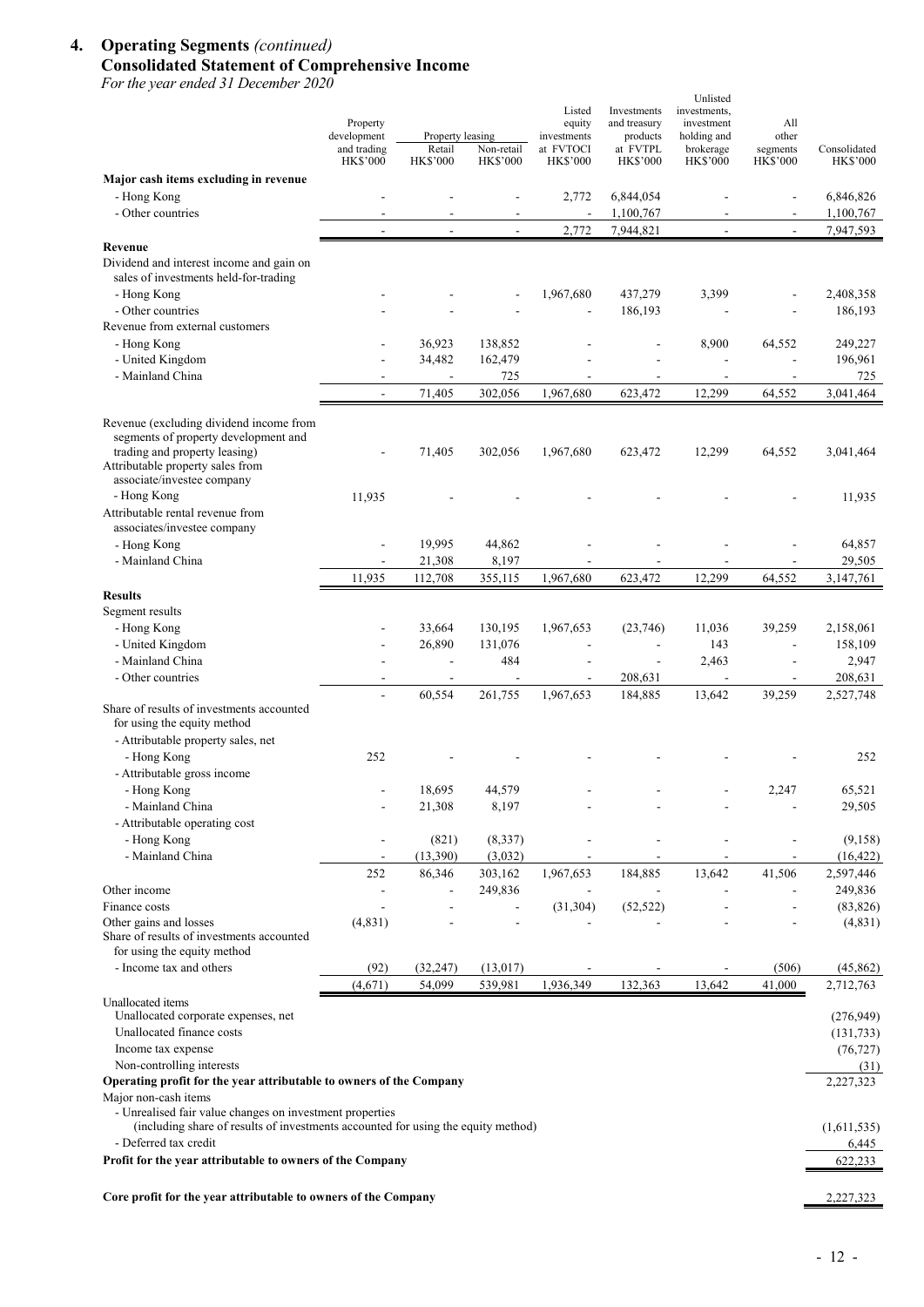## **4. Operating Segments** *(continued)* **Consolidated Statement of Financial Position**

*At 31 December 2020* 

|                                                                                                         | Property<br>development        | Property leasing          |                               | Listed<br>equity<br>investments | Investments<br>and treasury<br>products | Unlisted<br>investments,<br>investment<br>holding and | All<br>other         |                                 |
|---------------------------------------------------------------------------------------------------------|--------------------------------|---------------------------|-------------------------------|---------------------------------|-----------------------------------------|-------------------------------------------------------|----------------------|---------------------------------|
|                                                                                                         | and trading<br><b>HK\$'000</b> | Retail<br><b>HK\$'000</b> | Non-retail<br><b>HK\$'000</b> | at FVTOCI<br><b>HK\$'000</b>    | at FVTPL<br><b>HK\$'000</b>             | brokerage<br><b>HK\$'000</b>                          | segments<br>HK\$'000 | Consolidated<br><b>HK\$'000</b> |
| <b>Assets</b>                                                                                           |                                |                           |                               |                                 |                                         |                                                       |                      |                                 |
| Segment assets                                                                                          |                                |                           |                               |                                 |                                         |                                                       |                      |                                 |
| - Hong Kong                                                                                             | 948,739                        | 1,355,453                 | 7,043,891                     | 12,814,008                      | 1,951,314                               | 362,249                                               | 186,279              | 24,661,933                      |
| - United Kingdom                                                                                        |                                | 1,171,231                 | 6,734,639                     |                                 |                                         |                                                       |                      | 7,905,870                       |
| - Mainland China                                                                                        | 266,459                        |                           | 27,200                        |                                 | ÷,                                      | 640                                                   | ÷,                   | 294,299                         |
| - Other countries<br>Investments accounted<br>for using the equity method                               |                                |                           |                               |                                 | 1,604,648                               | 586,390                                               |                      | 2,191,038                       |
| - Hong Kong                                                                                             | 44,071                         | 415,351                   | 1,579,177                     |                                 |                                         | 1,803                                                 | 8,473                | 2,048,875                       |
| - Mainland China                                                                                        |                                | 119,671                   | 30,964                        |                                 |                                         |                                                       |                      | 150,635                         |
| Advances to associates                                                                                  |                                |                           |                               |                                 |                                         |                                                       |                      |                                 |
| - Hong Kong                                                                                             | 641                            | ÷,                        | 83                            |                                 |                                         | 2                                                     | 1,221                | 1,947                           |
| - Mainland China                                                                                        | $\overline{\phantom{a}}$       | 36,977                    | 9,539                         |                                 |                                         |                                                       |                      | 46,516                          |
| Reportable segment assets                                                                               | 1,259,910                      | 3,098,683                 | 15,425,493                    | 12,814,008                      | 3,555,962                               | 951,084                                               | 195,973              | 37,301,113                      |
| Unallocated corporate assets                                                                            |                                |                           |                               |                                 |                                         |                                                       |                      | 168,266                         |
| Consolidated total assets                                                                               |                                |                           |                               |                                 |                                         |                                                       |                      | 37,469,379                      |
| <b>Liabilities</b>                                                                                      |                                |                           |                               |                                 |                                         |                                                       |                      |                                 |
| Segment liabilities                                                                                     |                                |                           |                               |                                 |                                         |                                                       |                      |                                 |
| - Hong Kong                                                                                             | 62,295                         | 15,541                    | 80,855                        | 768,423                         | 192,424                                 | 26,354                                                | 5,581                | 1,151,473                       |
| - United Kingdom                                                                                        | ÷,                             | 13,302                    | 144,722                       | J.                              | $\overline{\phantom{a}}$                | $\overline{a}$                                        | $\overline{a}$       | 158,024                         |
| - Mainland China                                                                                        | 28                             | $\overline{a}$            | 210                           |                                 | L,                                      | 3                                                     |                      | 241                             |
| - Other countries                                                                                       |                                |                           |                               |                                 | 129,360                                 | 6                                                     |                      | 129,366                         |
| Reportable segment liabilities                                                                          | 62,323                         | 28,843                    | 225,787                       | 768,423                         | 321,784                                 | 26,363                                                | 5,581                | 1,439,104                       |
| Unallocated corporate liabilities                                                                       |                                |                           |                               |                                 |                                         |                                                       |                      | 7,250,025                       |
| Consolidated total liabilities                                                                          |                                |                           |                               |                                 |                                         |                                                       |                      | 8,689,129                       |
| <b>Additions to non-current assets</b><br>(other than financial instruments<br>and deferred tax assets) |                                |                           | 1,063,132*                    |                                 |                                         | 62                                                    | 5                    |                                 |

*\* included the acquisition of investment properties of Landrich (H.K.) Limited through acquisition of a subsidiary*

#### **Other Material Items**

*For the year ended 31 December 2020*

|                                             |                        | Adjustments        | Adjustments           | Consolidated            |
|---------------------------------------------|------------------------|--------------------|-----------------------|-------------------------|
|                                             |                        | for<br>unallocated | for major<br>non-cash | statement of            |
|                                             | Reportable<br>segments | items              | items                 | comprehensive<br>income |
|                                             | <b>HK\$'000</b>        | HK\$'000           | <b>HK\$'000</b>       | <b>HK\$'000</b>         |
| Interest income                             | 603,417                |                    |                       | 603,417                 |
| Finance costs                               | (83, 826)              | (131, 733)         |                       | (215, 559)              |
| Net income                                  | 519,591                | (131, 733)         |                       | 387,858                 |
| Depreciation of:                            |                        |                    |                       |                         |
| - Property, plant and equipment             |                        | (25, 624)          |                       | (25, 624)               |
| - Right-of-use assets                       |                        | (62, 564)          |                       | (62, 564)               |
| Fair value changes on investment properties |                        |                    | (1,549,240)           | (1,549,240)             |
| Write-down of stock of properties           | (4,831)                |                    |                       | (4,831)                 |
| Share of results of investments accounted   |                        |                    |                       |                         |
| for using the equity method                 | 23,836                 |                    | (62,295)              | (38, 459)               |
| Income tax expense                          |                        | (76, 727)          | 6,445                 | (70, 282)               |
| Non-controlling interests                   |                        | (31)               |                       | (31)                    |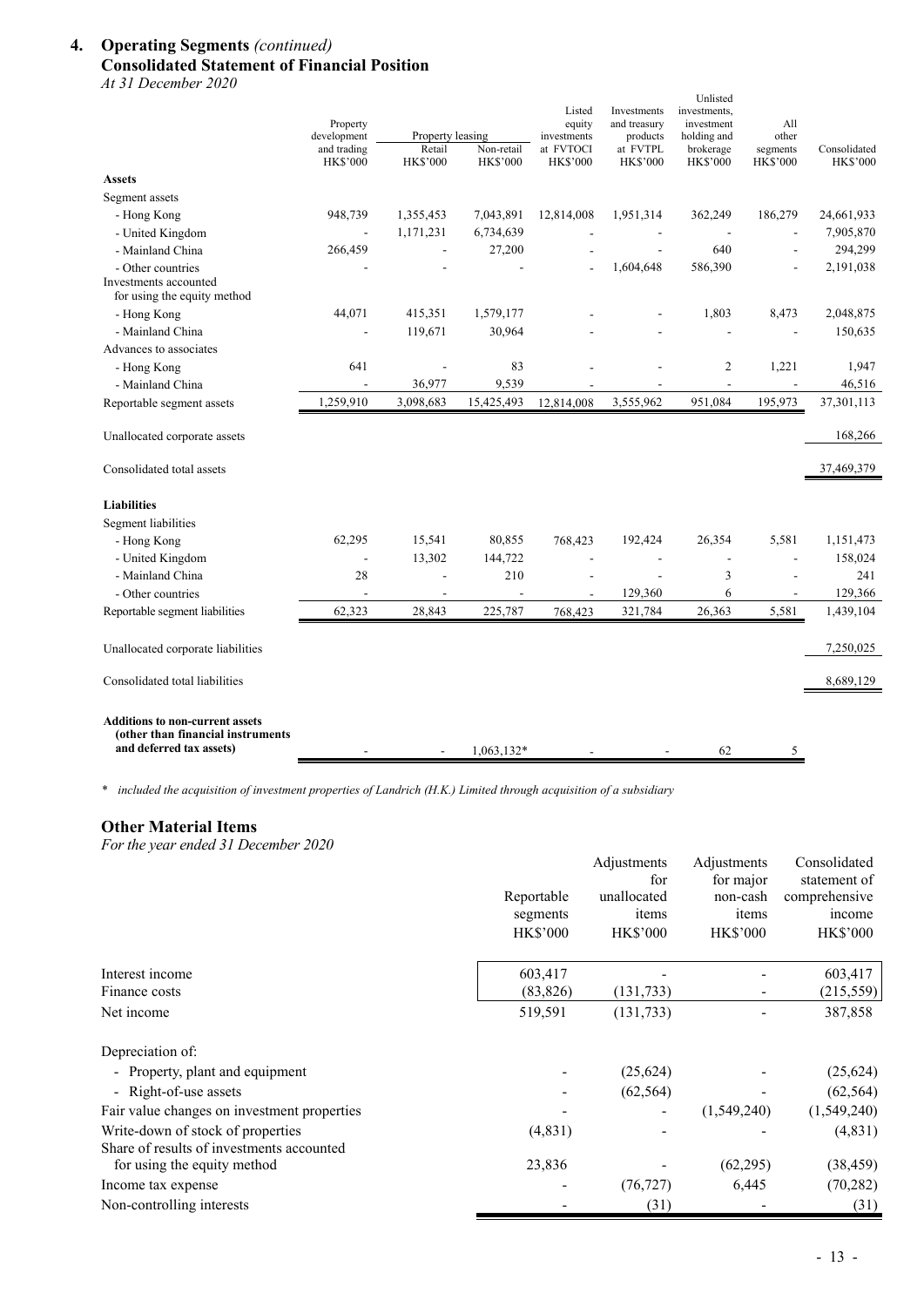## **5. Other Income**

|    |                                                                                                | 2021<br><b>HK\$'000</b> | 2020<br><b>HK\$'000</b> |
|----|------------------------------------------------------------------------------------------------|-------------------------|-------------------------|
|    | Included in other income are:                                                                  |                         |                         |
|    | Rental services income                                                                         | 3,250                   | 3,757                   |
|    | Leasing administration services and property administration services income                    | 4,762                   | 5,952                   |
|    | Advisory and consultancy services income                                                       | 32                      | 37                      |
|    | Consultancy fee income                                                                         | 23,486                  | 2,325                   |
|    | Exchange gain, net                                                                             | 16,955                  |                         |
|    | Overprovision of costs in respect of a development project                                     | 7,059                   | 1,877                   |
|    | Reversal of allowance for credit losses recognised in respect of                               |                         |                         |
|    | trade receivables, net<br>Surrender premium and dilapidations settlement received from tenants | 3,046                   |                         |
|    | in respect of properties in the United Kingdom                                                 | 436                     | 249,836                 |
|    | Government subsidy - Employment Support Scheme                                                 |                         | 13,741                  |
|    |                                                                                                |                         |                         |
| 6. | <b>Investment Expenses, Net</b>                                                                |                         |                         |
|    |                                                                                                | 2021                    | 2020                    |
|    |                                                                                                | <b>HK\$'000</b>         | <b>HK\$'000</b>         |
|    | Financial assets measured at fair value through profit or loss:                                |                         |                         |
|    | Unrealised (loss) gain arising from change in fair value of bonds                              | (606, 931)              | 14,912                  |
|    | Realised loss arising from change in fair value of bonds                                       |                         |                         |
|    | - Change in fair value                                                                         | (1,683,815)             | (404,709)               |
|    | - Exchange component of change                                                                 | 15,774                  | (32,022)                |
|    | Net loss arising from change in fair value of bonds                                            | (2, 274, 972)           | (421, 819)              |
|    | Unrealised loss arising from change in fair value of structured products                       | (1,160)                 | (1,897)                 |
|    | Realised (loss) gain arising from change in fair value of structured products                  | (13, 449)               | 33                      |
|    | Net loss arising from change in fair value of structured products                              | (14,609)                | (1,864)                 |
|    | Unrealised loss arising from change in fair value of                                           |                         |                         |
|    | investments held-for-trading                                                                   | (339, 614)              | (12,678)                |
|    | Unrealised gain (loss) arising from change in fair value of club debentures                    | 4,944                   | (1,646)                 |
|    | Realised loss arising from change in fair value of                                             |                         |                         |
|    | club and corporate debentures                                                                  | (8, 850)                | (223)                   |
|    | Net loss arising from change in fair value of club and corporate debentures                    | (3,906)                 | (1, 869)                |
|    | Financial assets/liabilities measured at fair value through profit or loss:                    |                         |                         |
|    | Unrealised gain (loss) arising from change in fair value of                                    |                         |                         |
|    | cross currency swap                                                                            | 1,623                   | (111)                   |
|    | Realised gain arising from change in fair value of cross currency swap                         | 111                     | 6,060                   |
|    | Net gain arising from change in fair value of cross currency swaps                             | 1,734                   | 5,949                   |
|    | Other investment expenses, net                                                                 | (1,704)                 | (2,253)                 |
|    | Interest income from other financial assets                                                    | 4,195                   | 6,705                   |
|    |                                                                                                | (2,628,876)             | (427, 829)              |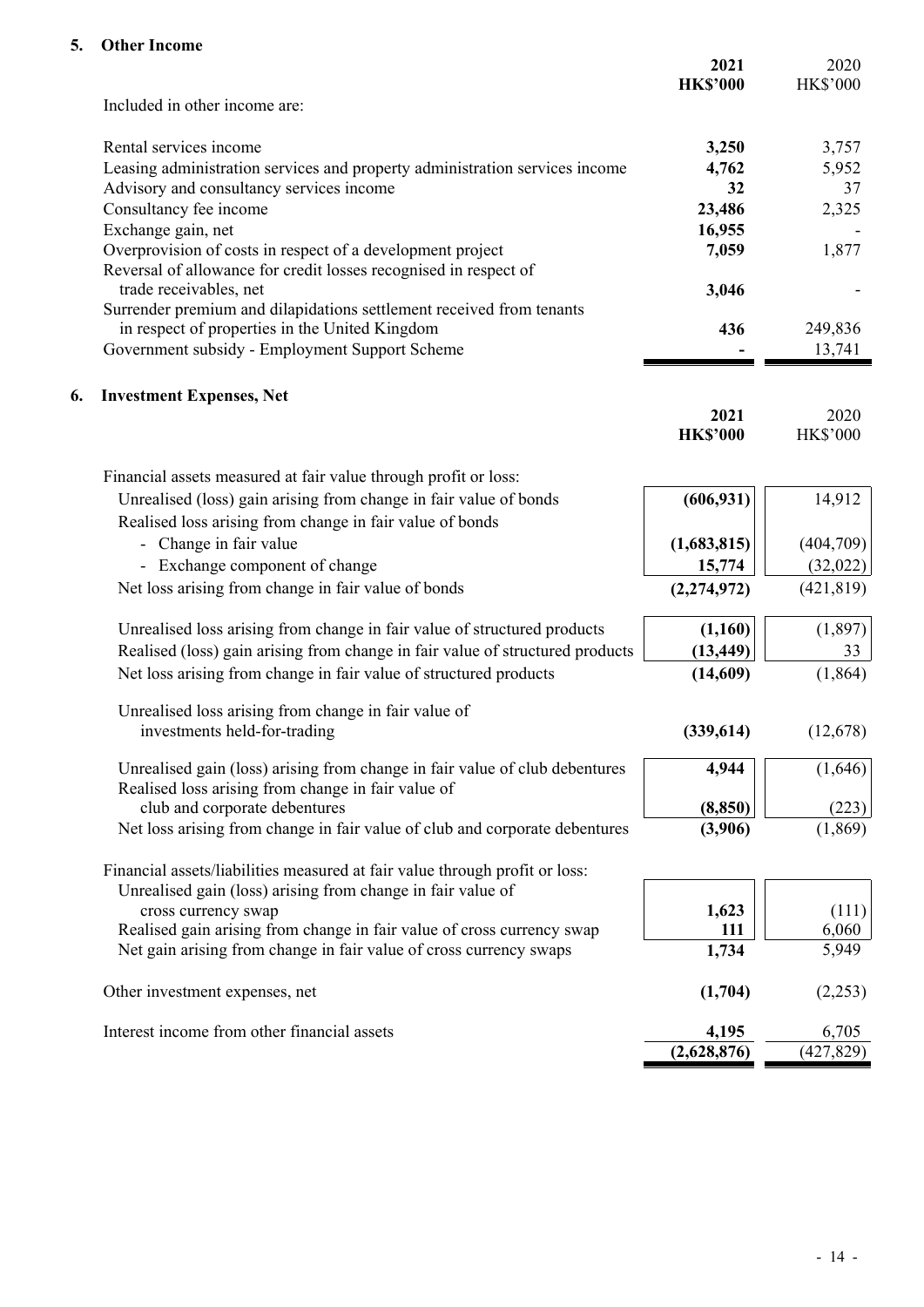## **7. Finance Costs**

| <b>HK\$'000</b><br><b>HK\$'000</b><br>Interest on:<br>80,740<br>117,504<br>Bank borrowings<br>Other borrowings<br>70,690<br>10,583<br>Lease liabilities<br>2,975<br>1,834<br>Other interest<br>Total interest<br>93,157<br>191,170<br>Exchange loss on translation of foreign currency bank and<br>other borrowings and loan, net<br>20,232<br>5,596<br>Other finance costs<br>6,995<br>8,072<br>218,397<br>106,825<br>Less: Interest capitalised to investment property under construction<br>(2,838)<br>(2,349)<br>215,559<br>104,476 | 2021 | 2020 |
|-----------------------------------------------------------------------------------------------------------------------------------------------------------------------------------------------------------------------------------------------------------------------------------------------------------------------------------------------------------------------------------------------------------------------------------------------------------------------------------------------------------------------------------------|------|------|
|                                                                                                                                                                                                                                                                                                                                                                                                                                                                                                                                         |      |      |
|                                                                                                                                                                                                                                                                                                                                                                                                                                                                                                                                         |      |      |
|                                                                                                                                                                                                                                                                                                                                                                                                                                                                                                                                         |      |      |
|                                                                                                                                                                                                                                                                                                                                                                                                                                                                                                                                         |      |      |
|                                                                                                                                                                                                                                                                                                                                                                                                                                                                                                                                         |      |      |
|                                                                                                                                                                                                                                                                                                                                                                                                                                                                                                                                         |      |      |
|                                                                                                                                                                                                                                                                                                                                                                                                                                                                                                                                         |      |      |
|                                                                                                                                                                                                                                                                                                                                                                                                                                                                                                                                         |      |      |
|                                                                                                                                                                                                                                                                                                                                                                                                                                                                                                                                         |      |      |
|                                                                                                                                                                                                                                                                                                                                                                                                                                                                                                                                         |      |      |
|                                                                                                                                                                                                                                                                                                                                                                                                                                                                                                                                         |      |      |
|                                                                                                                                                                                                                                                                                                                                                                                                                                                                                                                                         |      |      |
|                                                                                                                                                                                                                                                                                                                                                                                                                                                                                                                                         |      |      |

During the Year, the Group has capitalised borrowing costs at a rate of 1.31% (2020: 1.87%) per annum, amounting to approximately HK\$2,349,000 (2020: HK\$2,838,000), on qualifying assets.

#### **8. Income Tax Expense**

|                               | 2021<br><b>HK\$'000</b> | 2020<br><b>HK\$'000</b> |
|-------------------------------|-------------------------|-------------------------|
| The charge comprises:         |                         |                         |
| Current tax:                  |                         |                         |
| Hong Kong Profits Tax         | 4,981                   | 44,271                  |
| Other than Hong Kong          | 22,080                  | 42,039                  |
|                               | 27,061                  | 86,310                  |
| Overprovision in prior years: |                         |                         |
| Hong Kong Profits Tax         | (121)                   | (544)                   |
| Other than Hong Kong          | (2, 634)                | 141                     |
|                               | (2,755)                 | (403)                   |
| Deferred tax:                 |                         |                         |
| Current year charge (credit)  | 8,882                   | (15,625)                |
|                               | 33,188                  | 70,282                  |

Under the two-tiered profits tax rates regime, the first HK\$2,000,000 of profits of the qualifying group entity will be taxed at 8.25%, and profits above HK\$2,000,000 will be taxed at 16.5%. The profits of group entities not qualifying for the two-tiered profits tax rates regime are taxed at a flat rate of 16.5%. The People's Republic of China ("PRC") Enterprise Income Tax for the PRC subsidiaries are calculated at the PRC Enterprise Income Tax rate of 25% (2020: 25%). The Group is subject to tax rate in the United Kingdom at 19% (2020: changed from 20% to 19% as the Group was subject to corporation tax instead of non-resident landlord income tax effective from 6 April 2020). Taxation arising from other jurisdictions is calculated at the rates prevailing in the relevant jurisdictions.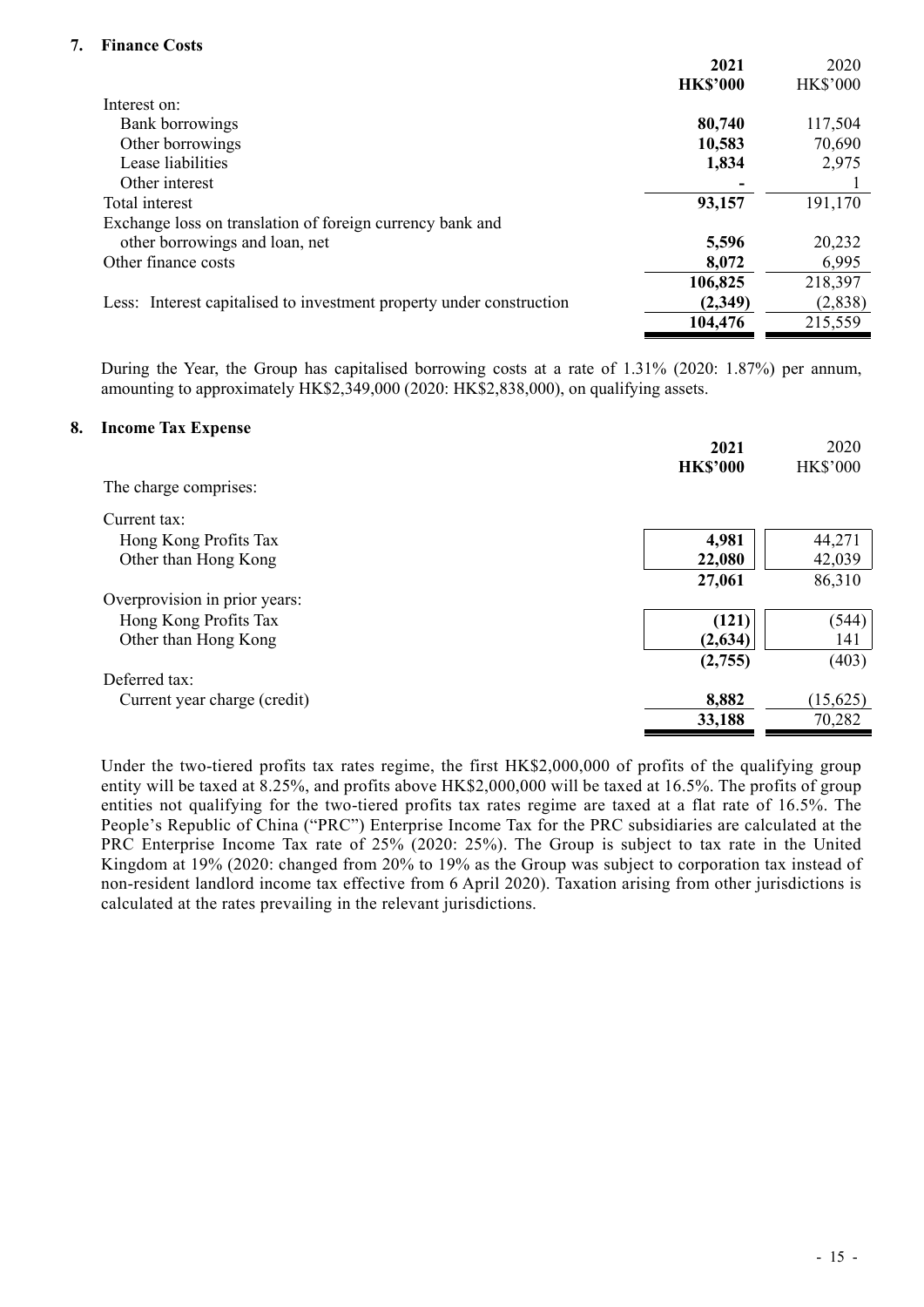## **9. (Loss) Profit for the Year**

| $(1000)$ Tome for the Team                                                                                                                               | 2021<br><b>HK\$'000</b> | 2020<br><b>HK\$'000</b> |
|----------------------------------------------------------------------------------------------------------------------------------------------------------|-------------------------|-------------------------|
| (Loss) profit for the year has been arrived at after (charging) crediting:                                                                               |                         |                         |
| Total staff costs:                                                                                                                                       |                         |                         |
| Staff costs, including Directors' emoluments<br>Retirement benefit scheme contributions, net of forfeited contributions of                               | (133, 298)              | (139,310)               |
| approximately HK\$188,000 (2020: HK\$28,000)                                                                                                             | (8,319)                 | (8,716)                 |
| Auditors' remuneration for audit services:                                                                                                               | (141, 617)              | (148, 026)              |
| Auditors of the Company                                                                                                                                  |                         |                         |
| - Current year                                                                                                                                           | (2,101)                 | (2,065)                 |
| Other auditors                                                                                                                                           |                         |                         |
| - Current year                                                                                                                                           | (549)                   | (519)                   |
| - Underprovision in prior years                                                                                                                          | (1)                     | (10)                    |
|                                                                                                                                                          | (2,651)                 | (2,594)                 |
| Auditors' remuneration for non-audit services:                                                                                                           |                         |                         |
| Auditors of the Company                                                                                                                                  | (3,100)                 | (550)                   |
| Depreciation of:                                                                                                                                         |                         |                         |
| - Property, plant and equipment                                                                                                                          | (56, 355)               | (25, 624)               |
| - Right-of-use assets                                                                                                                                    | (68, 417)               | (62, 564)               |
|                                                                                                                                                          | (124, 772)              | (88, 188)               |
| Exchange loss, net                                                                                                                                       |                         | (902)                   |
| Rental expenses from short-term leases                                                                                                                   | (601)                   | (15, 654)               |
| Cost of trading properties sold                                                                                                                          | (214, 466)              |                         |
| Cost of cosmetics products sold                                                                                                                          | (5,378)                 | (5, 535)                |
| Share of tax of associates                                                                                                                               | (9,265)                 | (8,647)                 |
| Share of tax of a joint venture                                                                                                                          |                         | 313                     |
| Share of tax of investments accounted for using the equity method (included<br>in share of results of investments accounted for using the equity method) | (9,265)                 | (8, 334)                |
| Gross proceeds on sales of investments held-for-trading                                                                                                  | 3,977,747               | 365,211                 |
| Carrying amount of investments held-for-trading disposed of                                                                                              | (3,787,015)             | (339, 198)              |
| Transaction costs on sales of investments held-for-trading                                                                                               | (6, 873)                | (710)                   |
| Gain on sales of investments held-for-trading included in revenue                                                                                        | 183,859                 | 25,303                  |
| Gross rental income from investment properties                                                                                                           | 327,346                 | 373,461                 |
| Less: Direct operating expenses from investment properties that                                                                                          |                         |                         |
| generated rental income during the year                                                                                                                  | (10,623)                | (11, 914)               |
| Direct operating expenses from investment properties that                                                                                                |                         |                         |
| did not generate rental income during the year                                                                                                           | (25, 193)               | (39, 238)               |
|                                                                                                                                                          | 291,530                 | 322,309                 |
| Reversal of allowance for credit losses (allowance for credit losses)                                                                                    |                         |                         |
| recognised, net in respect of:                                                                                                                           |                         |                         |
| - Trade receivables                                                                                                                                      | 3,046                   | (2,823)                 |
| Advances to associates<br>Interest receivables from bonds                                                                                                | (47)<br>(11, 885)       | (27)                    |
|                                                                                                                                                          |                         |                         |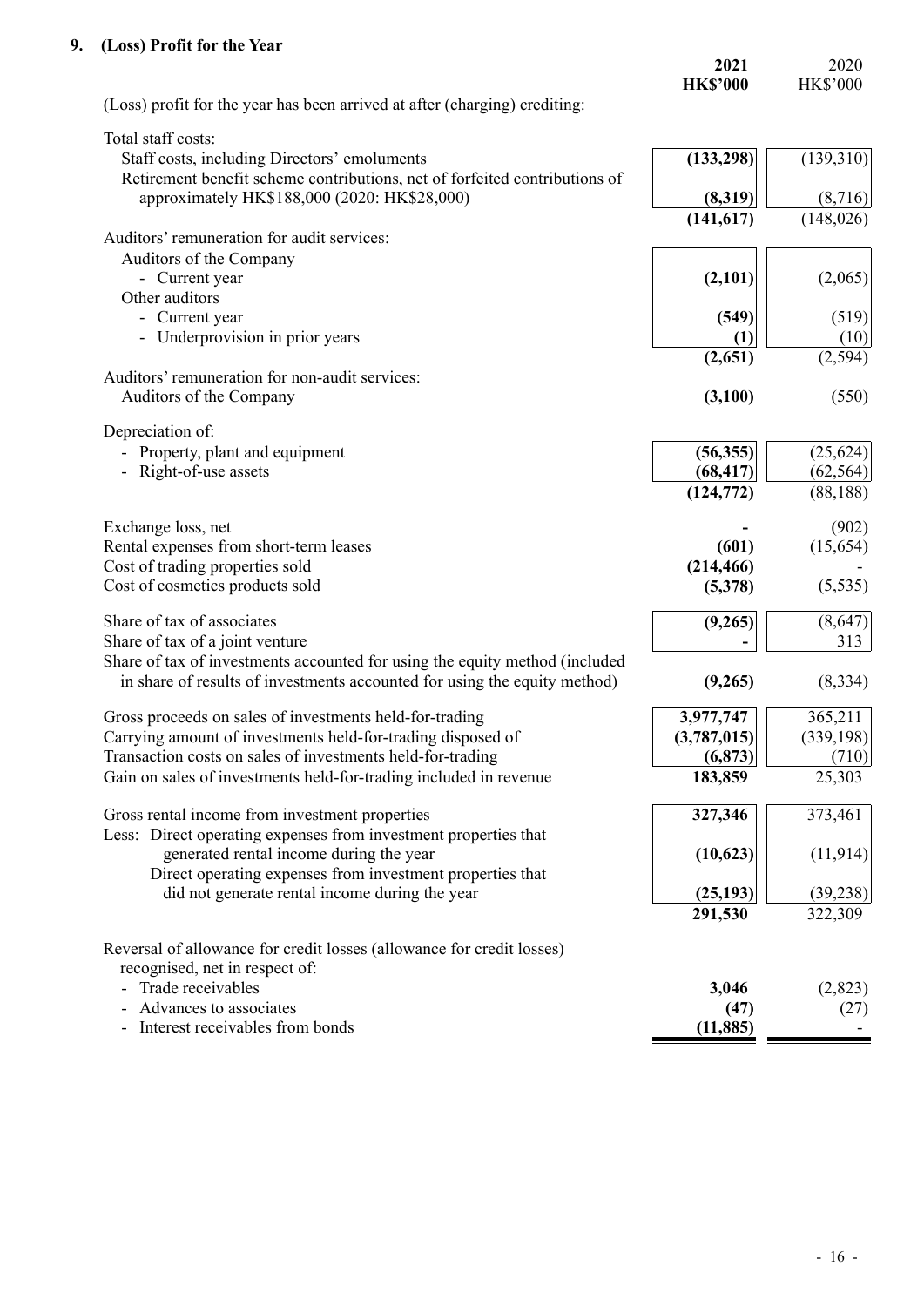| 10. Dividends                                                |                 |                 |
|--------------------------------------------------------------|-----------------|-----------------|
|                                                              | 2021            | 2020            |
|                                                              | <b>HK\$'000</b> | <b>HK\$'000</b> |
| (a) Final dividend for 2020 paid on 11 June 2021 of HK1 cent |                 |                 |
| $(2019:HK1)$ cent) per share                                 | 19,076          | 19,076          |
| (b) No interim dividend for 2021 (2020: HK1 cent per share)  |                 | 19,076          |
| Total dividends paid                                         | 19,076          | 38,152          |

No final dividend for the Year (2020: HK1 cent per share) has been recommended by the Board.

#### **11. (Loss) Earnings per Share**

The calculation of the basic and diluted (loss) earnings per share attributable to owners of the Company is based on the following data:

|                                                                                 | 2021            | 2020                    |
|---------------------------------------------------------------------------------|-----------------|-------------------------|
|                                                                                 | <b>HK\$'000</b> | <b>HK\$'000</b>         |
| (Loss) earnings:                                                                |                 |                         |
| (Loss) earnings for the purposes of basic and diluted (loss) earnings per share |                 |                         |
| (Loss) profit for the year attributable to owners of the Company                | (3,515,305)     | 622,233                 |
|                                                                                 |                 | <b>Number of shares</b> |
|                                                                                 | 2021            | 2020                    |
| Number of shares:                                                               |                 |                         |
| Weighted average number of ordinary shares for the purposes of                  |                 |                         |
| basic and diluted (loss) earnings per share                                     | 1,907,619,079   | 1,907,619,079           |

Diluted (loss) earnings per share for the years ended 31 December 2021 and 2020 were the same as the basic (loss) earnings per share as there were no potential ordinary shares of the Company in issue during both years.

#### **12. Financial Assets Measured at Fair Value Through Profit or Loss**

|                                    | 2021            | 2020            |
|------------------------------------|-----------------|-----------------|
|                                    | <b>HK\$'000</b> | <b>HK\$'000</b> |
| <b>Bonds</b>                       | 266,172         | 3,287,649       |
| Structured products                | 6,840           | 52,426          |
| Investments held-for-trading       | 428,364         | 152,687         |
| Club and corporate debentures      | 53,718          | 57,774          |
| Derivative financial instrument    | 1,623           |                 |
|                                    | 756,717         | 3,550,536       |
| Analysed for reporting purpose as: |                 |                 |
| Non-current                        | 156,633         | 1,629,070       |
| Current                            | 600,084         | 1,921,466       |
|                                    | 756,717         | 3,550,536       |

The maturity dates of the bonds denominated in United States dollar ("US\$") and Pound Sterling ("GBP") are as follows:

| <b>Notional amount</b> | <b>Maturity</b> |
|------------------------|-----------------|
| US\$22,000,000         | Matured         |
| US\$44,000,000         | 2022            |
| US\$31,050,000         | 2023            |
| US\$18,500,000         | 2024            |
| GBP1,000,000           | Perpetual       |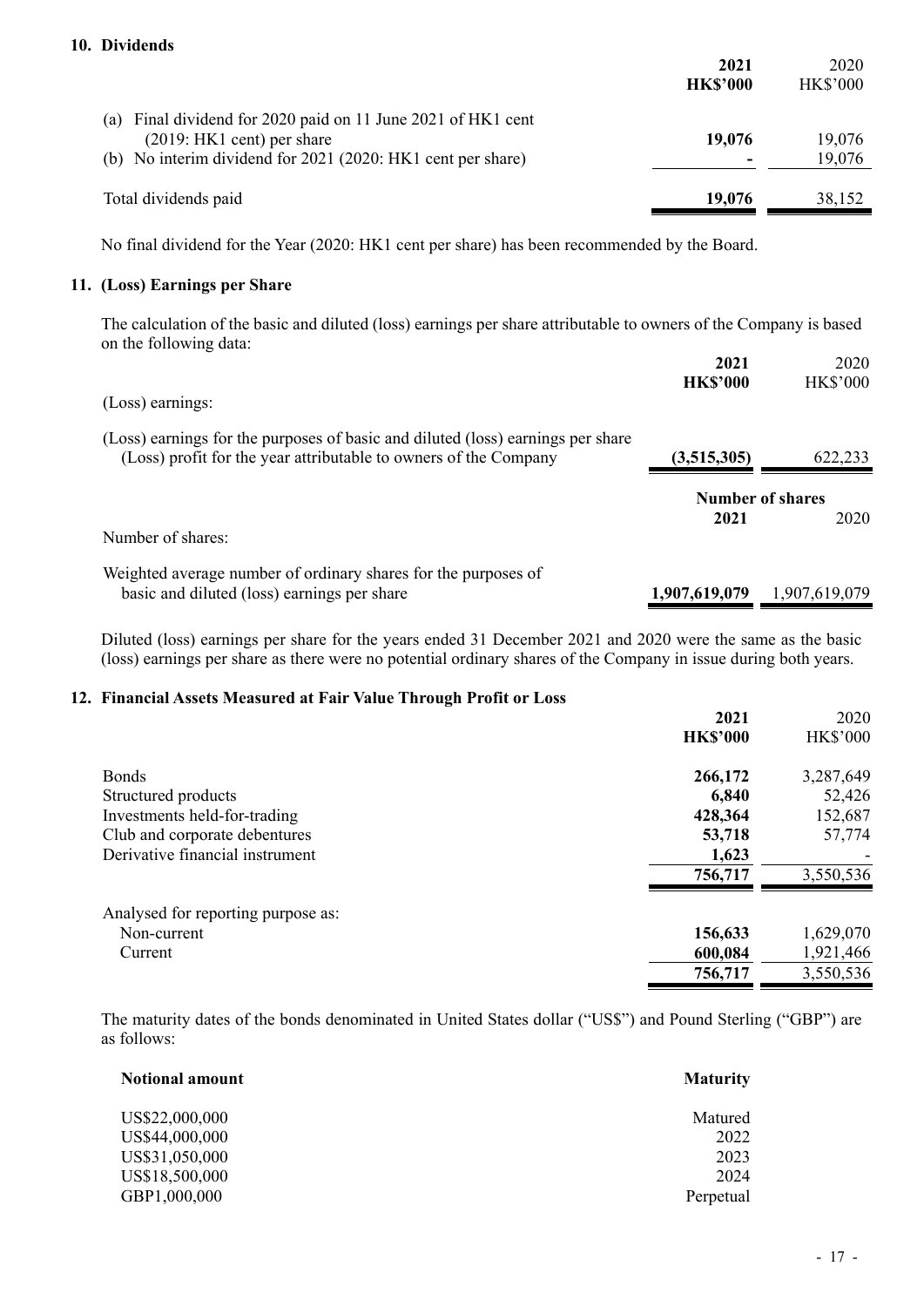#### **13. Financial Assets Measured at Fair Value Through Other Comprehensive Income**

|                                                                             | 2021<br><b>HK\$'000</b> | 2020<br><b>HK\$'000</b> |
|-----------------------------------------------------------------------------|-------------------------|-------------------------|
| Listed investment:<br>- Equity securities listed in Hong Kong (note $(i)$ ) | 364,582                 | 12,814,000              |
| Unlisted equity securities:                                                 |                         |                         |
| - Incorporated in Hong Kong (note (ii))                                     | 1,101,599               | 1,007,337               |
| - Incorporated elsewhere (note (iii))                                       | 425,867                 | 585,883                 |
|                                                                             | 1,892,048               | 14,407,220              |
| Analysed for reporting purpose as:                                          |                         |                         |
| Non-current                                                                 | 1,527,466               | 14,407,220              |
| Current <i>(note <math>(i)</math>)</i>                                      | 364,582                 |                         |
|                                                                             | 1,892,048               | 14,407,220              |

*Notes:* 

*(i) As at 31 December 2021, the Group held certain shares of China Evergrande Group (listed on the Stock Exchange) (stock code: 3333) ("China Evergrande") ("Evergrande Shares"). During the Year, the Group through a series of transactions disposed of certain Evergrande Shares in the open market of the Stock Exchange. The unrealised loss on fair value change of the remaining Evergrande Shares of approximately HK\$3,051,943,000 (2020: HK\$5,762,000,000), which was determined based on quoted market bid price in active market at the end of the reporting period, was recorded in financial assets measured at FVTOCI reserve during the Year. The carrying amount of the Evergrande Shares held by the Group as at 31 December 2021 was approximately HK\$364,582,000 (2020: HK\$12,814,000,000).* 

*During the Year, the Directors sought from the shareholders of the Company and were given the grant of a disposal mandate to dispose of all or part of the remaining Evergrande Shares ("Disposal Mandate") in one or series of transactions from time to time during a period of 12 months commencing from 23 September 2021, the date of approval of the Disposal Mandate.* 

*The Group has sold, and intends to continue selling the Evergrande Shares pursuant to the Disposal Mandate. As a result of the change of intention of holding the Evergrande Shares, which the Directors are committed to the sale plan, the Evergrande Shares that remained unsold have been presented as current assets in the consolidated statement of financial position with carrying amount of approximately HK\$364,582,000 as at 31 December 2021 as the carrying amount will be recovered principally through sales in the next twelve months. Details of the grant of the Disposal Mandate were set out in the announcement of the Company dated 23 September 2021 and the circular of the Company dated 24 November 2021.* 

- *(ii) As at 31 December 2021, the carrying amount mainly comprised investment in a property development project in Hong Kong (10% interest) of HK\$990,440,000 (2020: HK\$859,286,000).*
- *(iii) As at 31 December 2021, the carrying amount mainly comprised investment in an exempted limited partnership formed under the Exempted Limited Partnership Law (Revised) of the Cayman Islands ("Cayman Islands Partnership") of approximately HK\$425,867,000 (2020: HK\$488,583,000).*

#### **14. Debtors, Deposits, Other Receivables and Prepayments**

|                                                                           | 2021            | 2020            |
|---------------------------------------------------------------------------|-----------------|-----------------|
|                                                                           | <b>HK\$'000</b> | <b>HK\$'000</b> |
| Trade receivables (net of allowance for credit losses)                    | 67,761          | 21,817          |
| Deposits and prepayments                                                  | 77,984          | 94,497          |
| Interest receivables from bonds and structured products (net of allowance |                 |                 |
| for credit losses)                                                        | 5,520           | 61,455          |
| Other receivables                                                         | 144,235         | 122,763         |
|                                                                           | 295,500         | 300,532         |
| Analysed for reporting purpose as:                                        |                 |                 |
| Non-current                                                               | 34,762          | 50,380          |
| Current                                                                   | 260,738         | 250,152         |
|                                                                           | 295,500         | 300,532         |

Included in debtors, deposits, other receivables and prepayments are trade receivables of approximately HK\$67,761,000 (2020: HK\$21,817,000), which comprised rental and building management fee receivables billed in advance and settlements from tenants which are expected upon receipts of billings and receivables from property management services and cosmetics business.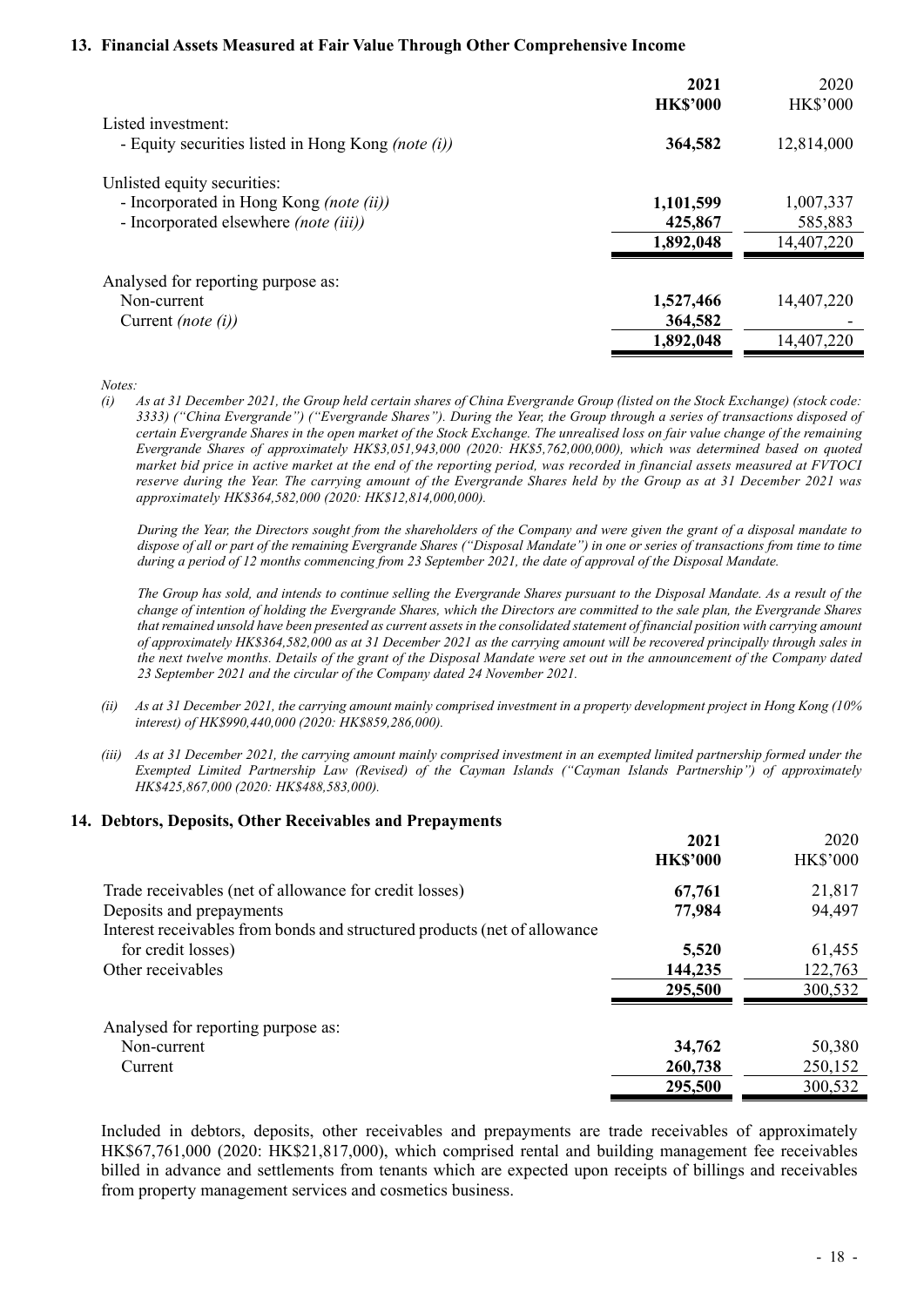#### **14. Debtors, Deposits, Other Receivables and Prepayments** *(continued)*

The carrying amounts of trade receivables (net of allowance for credit losses) of the Group's major businesses are as follows:

|                                                            | 2021            | 2020            |
|------------------------------------------------------------|-----------------|-----------------|
|                                                            | <b>HK\$'000</b> | <b>HK\$'000</b> |
| Rental receivables from property leasing                   | 57,768          | 12,628          |
| Receivables from building and property management services | 6,710           | 7,940           |
| Receivables from cosmetics business                        | 3,283           | 1,249           |
|                                                            | 67,761          | 21,817          |

The following is the aged analysis of trade receivables (net of allowance for credit losses), presented based on the respective revenue recognition dates, at the end of the reporting period:

|                | 2021<br><b>HK\$'000</b> | 2020<br><b>HK\$'000</b> |
|----------------|-------------------------|-------------------------|
| $0 - 30$ days  | 28,984                  | 13,941                  |
| $31 - 60$ days | 2,792                   | 4,116                   |
| $61 - 90$ days | 642                     | 498                     |
| Over 90 days   | 35,343                  | 3,262                   |
|                | 67,761                  | 21,817                  |

#### **15. Creditors and Accruals**

Included in creditors and accruals are trade payables of approximately HK\$3,776,000 (2020: HK\$4,142,000).

The following is the aged analysis of trade payables, presented based on the invoice date, at the end of the reporting period:

|              | 2021<br><b>HK\$'000</b> | 2020<br><b>HK\$'000</b> |
|--------------|-------------------------|-------------------------|
| 0 - 90 days  | 2,633                   | 1,737                   |
| Over 90 days | 1,143                   | 2,405                   |
|              | 3,776                   | 4,142                   |

#### **16. Acquisition of Assets Through Acquisition of a Subsidiary**

On 23 December 2021, an indirect wholly-owned subsidiary of the Company, entered into a sale and purchase agreement in relation to the acquisition of the entire issued share capital of Pinwheel and the sale loan ("Pinwheel Acquisition"). The Group acquired a property located in Hong Kong and its related assets and liabilities as a result of the acquisition of the entire issued share capital of Pinwheel. The Pinwheel Acquisition was completed on 23 December 2021 at a total cash consideration of approximately HK\$160,155,000.

Under HKFRS 3 (Revised) "Business Combinations", the Pinwheel Acquisition was accounted for as an acquisition of assets and liabilities as Pinwheel being acquired by the Group does not constitute an acquisition of business. The Group identified and recognised the individual identifiable assets acquired and liabilities assumed. The cost of the Pinwheel Acquisition was allocated to the individual identifiable assets and liabilities on the basis of their relative fair values as at the date of acquisition. Such a transaction does not give rise to goodwill.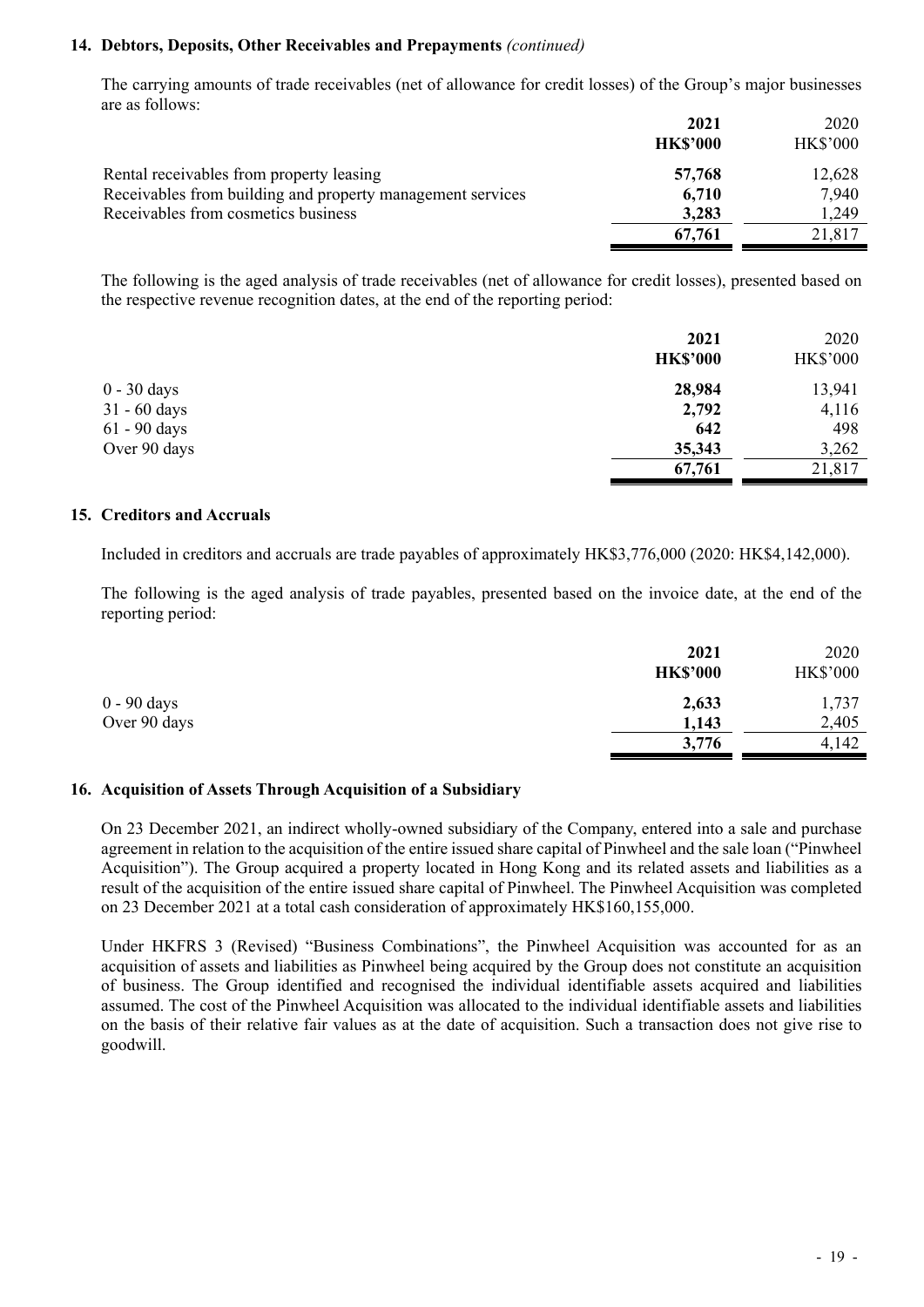#### **16. Acquisition of Assets Through Acquisition of a Subsidiary** *(continued)*

|                                                                                    |                 | 2021<br><b>HK\$'000</b> |
|------------------------------------------------------------------------------------|-----------------|-------------------------|
| The net assets of Pinwheel acquired as at the date of acquisition were as follows: |                 |                         |
| Investment properties                                                              |                 | 160,959                 |
| Deposits and prepayments                                                           |                 | 158                     |
| Accruals                                                                           |                 | (3)                     |
| Shareholder's loan                                                                 |                 | (91, 713)               |
| Net assets acquired                                                                |                 | 69,401                  |
| Assignment of a shareholder's loan                                                 |                 | 91,713                  |
|                                                                                    |                 | 161,114                 |
|                                                                                    |                 |                         |
| Satisfied by:                                                                      |                 |                         |
| Cash consideration                                                                 |                 | 160,155                 |
| Expenses incurred for acquisition                                                  |                 | 959                     |
|                                                                                    |                 | 161,114                 |
| Net cash outflow arising from acquisition:                                         |                 |                         |
| Cash consideration paid                                                            |                 | 160,155                 |
| Expenses incurred for acquisition                                                  |                 | 959                     |
|                                                                                    |                 | 161,114                 |
|                                                                                    |                 |                         |
|                                                                                    |                 |                         |
| 17. Capital Commitments                                                            | 2021            | 2020                    |
|                                                                                    | <b>HK\$'000</b> | <b>HK\$'000</b>         |
|                                                                                    |                 |                         |
| Authorised and contracted for:                                                     |                 |                         |
| Capital investment in limited partnership (note)                                   | 60,700          | 69,348                  |
| Redevelopment expenditure of properties                                            | 172,688         | 20,917                  |
| Purchases of equipment and leasehold improvement                                   | 72,587          | 6,864                   |
| Refurbishment of properties                                                        | 1,455           | 1,272                   |
|                                                                                    | 307,430         | 98,401                  |

*Note: The Group had committed to make a capital contribution of US\$100,000,000 (equivalent to HK\$779,900,000) in the Cayman Islands Partnership. Up to the end of the reporting period, approximately US\$92,217,000 (equivalent to approximately HK\$715,235,000) (2020: US\$91,055,000 (equivalent to approximately HK\$706,224,000)) among the contribution has been paid by the Group. The outstanding amount was approximately US\$7,783,000 (equivalent to approximately HK\$60,700,000, after exchange adjustment) (2020: US\$8,945,000 (equivalent to approximately HK\$69,348,000, after exchange adjustment)).* 

## **18. Contingent Liabilities**

|                                                                                                                                                                                                                                                                                         | 2021<br><b>HK\$'000</b> | 2020<br><b>HK\$'000</b> |
|-----------------------------------------------------------------------------------------------------------------------------------------------------------------------------------------------------------------------------------------------------------------------------------------|-------------------------|-------------------------|
| Guarantee given to a bank in respect of banking facilities in lieu of<br>the cash public utility deposit jointly utilised by subsidiaries<br>Guarantee given to a bank in respect of a banking facility utilised by<br>an investee company/indemnity given to a third party in relation | 15,000                  | 15,000                  |
| to an investee company                                                                                                                                                                                                                                                                  | 613,830                 | 613,830                 |
|                                                                                                                                                                                                                                                                                         | 628,830                 | 628,830                 |

No provision for financial guarantee contracts and/or deed of indemnity have been made as at 31 December 2021 and 2020 as the Directors considered the default risk is low.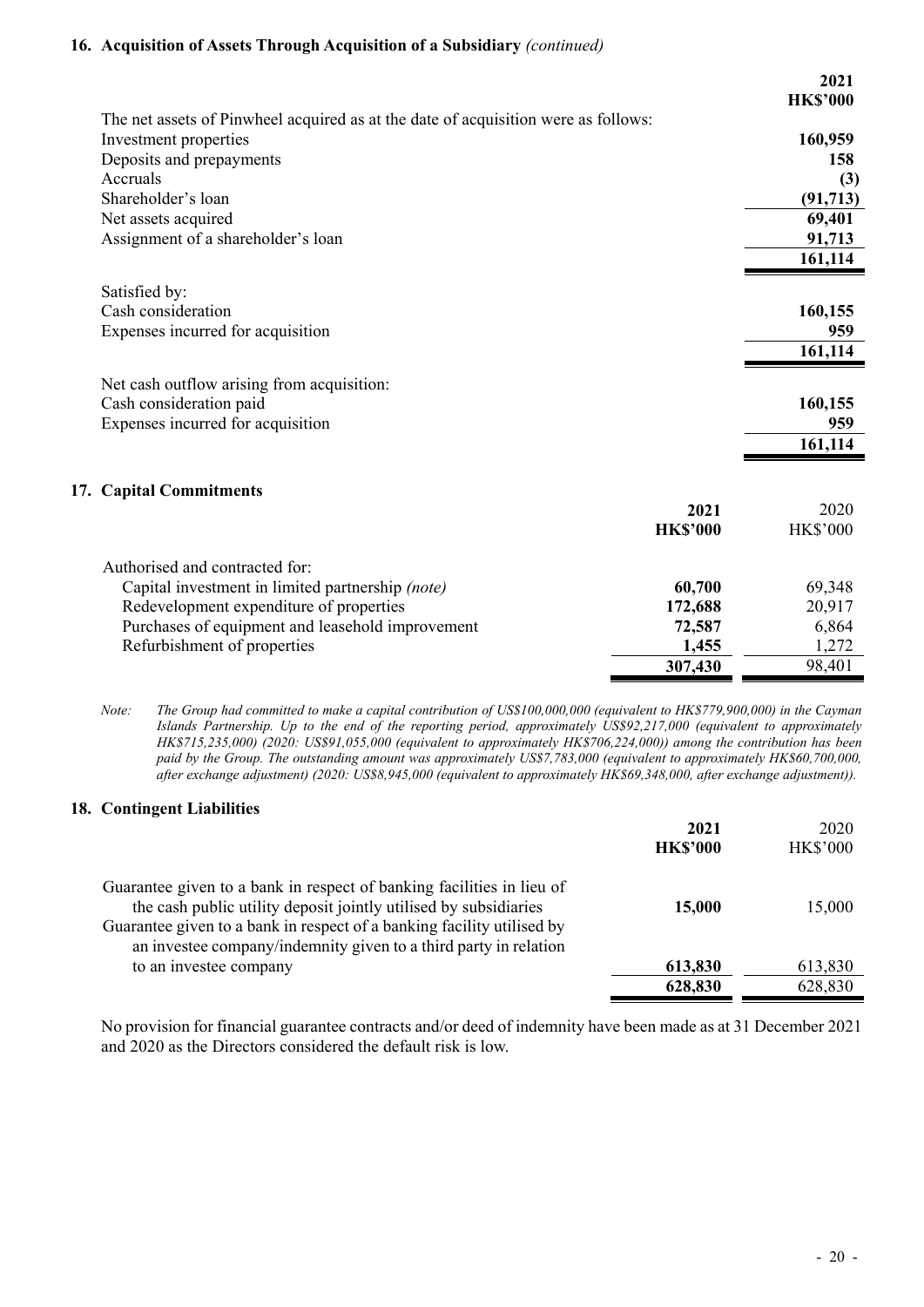#### **DIVIDENDS**

The Board has not recommended the payment of final dividend for the Year (2020: HK1 cent per share).

Having considered the Company's dividend policy, to preserve more cash for the Group's future financial, property investment or securities investment opportunities, the Board has not recommended the payment of final dividend for the Year (2020: HK1 cent per share).

### **CLOSURE OF REGISTER OF MEMBERS**

For the purpose of ascertaining the members' eligibility to attend and vote at the forthcoming annual general meeting of the Company to be held on 20 May 2022 (the "2022 AGM"), the register of members will be closed from 17 May 2022 to 20 May 2022, both days inclusive. In order to eligible to attend and vote at the 2022 AGM, all properly completed share transfers documents accompanied by the relevant share certificates must be lodged for registration with the Company's Branch Registrar and Transfer Office in Hong Kong, namely Computershare Hong Kong Investor Services Limited, at Shops 1712-1716, 17th Floor, Hopewell Centre, 183 Queen's Road East, Wanchai, Hong Kong not later than 4:30 p.m. on 16 May 2022.

#### **FINANCIAL OPERATION REVIEW**

#### **Results**

#### *Revenue*

Revenue for the Year amounted to HK\$1,299.8 million (2020: HK\$3,041.5 million), a decrease of 57.3% over last year and comprised gross rental income of HK\$327.3 million (2020: HK\$373.5 million), property sales of HK\$235.4 million (2020: nil), gain on sales of investments held-for-trading on a net basis of HK\$183.9 million (2020: HK\$25.3 million), dividend income from listed and unlisted equity investments of HK\$169.5 million (2020: HK\$1,973.2 million), interest income from bonds and structured products of HK\$315.5 million (2020: HK\$596.1 million), building and property management services income of HK\$50.1 million (2020: HK\$53.2 million) and others of HK\$18.1 million (2020: HK\$20.2 million). The decline in revenue was mainly due to the decrease in dividend income from the Evergrande Shares for the Year.

## *Gross Profit*

Gross profit for the Year amounted to HK\$1,017.4 million (2020: HK\$2,961.5 million), a decrease of 65.6% as compared with last year which was also mainly due to the decrease in dividend income from the Evergrande Shares despite of the increase in property sales profit of HK\$17.3 million and increase in gain on sales of investments heldfor-trading of HK\$158.6 million.

#### *Property Leasing*

For property leasing, the rental revenue in non-retail section decreased by 17.0% to HK\$250.8 million and retail section increased by 7.1% to HK\$76.5 million during the Year. The total rental income in revenue for the Year recorded a decrease of 12.4% to HK\$327.3 million as compared with last year of HK\$373.5 million. The decrease in rental income was mainly due to an anchor tenant of an investment property in the United Kingdom surrendered the lease in the year of 2020, if rental income from the anchor tenant is excluded, the total rental revenue would record a decrease of 1.7% as compared with last year.

Together with the attributable rental revenue generated from associates and an investee company of HK\$104.0 million (2020: HK\$94.3 million), the total attributable rental revenue to the Group amounted to HK\$431.3 million (2020: HK\$467.8 million), which represents a decrease of 7.8% over last year.

Attributable net rental income for the Year showed HK\$363.6 million, a decrease of 6.6% over HK\$389.5 million in last year.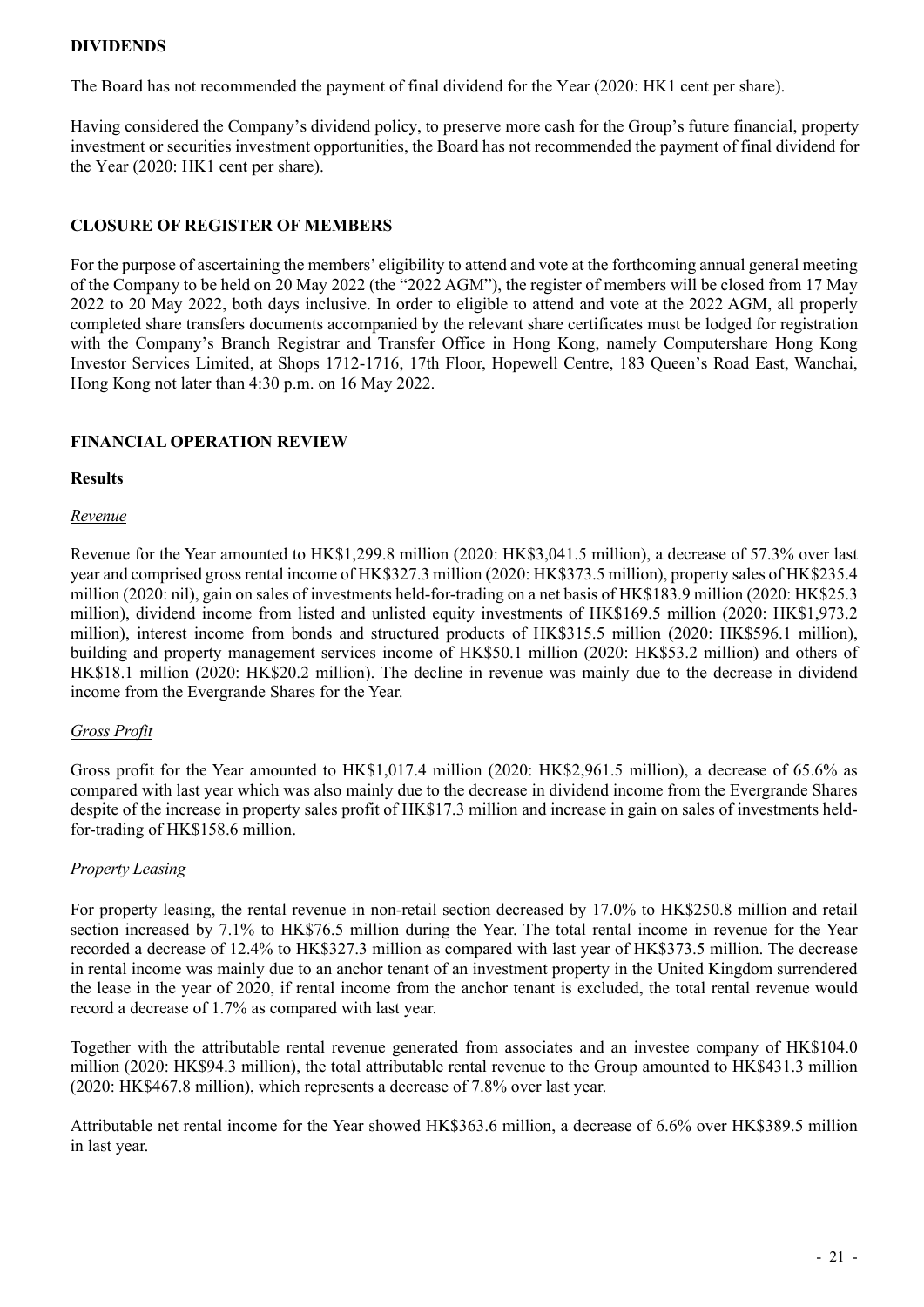## *Property Development and Trading*

During the Year, sales of a house and certain parking spaces in Beijing, the PRC recorded property sales revenue and gross profit of HK\$235.4 million and HK\$17.3 million respectively (2020: no disposal).

In respect of properties held by associates, sales of one unit of The Hermitage in West Kowloon (25% interest) and one parking space of Greenville Residence in Yuen Long (50% interest) generated profit of HK\$4.8 million and HK\$0.2 million respectively as reflected in the share of results of investments accounted for using the equity method. In respect of properties held by an investee company, sales of 1,825 units and certain parking spaces of Grand Central in Kwun Tong (10% interest) were recorded by the investee company during the Year and will contribute profit to the Group upon recognition of dividend income.

In summary, the Group together with its associates and investee company recorded an attributable sales of HK\$2,607.7 million for the Year.

## *Securities Investments*

The Group has in the ordinary and usual course of business conducted its securities investment activities, as at 31 December 2021, mainly comprised bonds, listed equity investments and treasury products. During the Year, the net loss (excluding gain/loss recognised in financial assets measured at FVTOCI reserve) recognised from securities investments and treasury products was HK\$1,995.5 million (2020: gain of HK\$2,068.7 million), comprised gain on listed equity investments at FVTOCI of HK\$150.0 million (2020: HK\$1,936.3 million) and loss on investments and treasury products at FVTPL of HK\$2,145.5 million (2020: gain of HK\$132.4 million).

During the Year, the Group disposed of listed investments held-for-trading and recognised a realised gain of HK\$183.9 million (2020: HK\$25.3 million) (the gains/losses of which was included in revenue) with gross proceeds of HK\$3,977.7 million (2020: HK\$365.2 million). During the Year, the Group disposed of/redeemed 26 bonds (2020: 33 bonds) (including those with partial disposal) with carrying amounts in the sum of HK\$2,165.9 million (2020: HK\$7,305.7 million) and recorded a realised loss of HK\$1,668.0 million (2020: HK\$436.7 million). During the Year, the Group had acquired 6 bonds (2020: 22 bonds) in the sum of HK\$1,419.4 million (2020: HK\$2,039.6 million). In addition, realised loss on the structured products of HK\$13.5 million (2020: a minimal realised gain) was recorded during the Year.

Furthermore, the Group recorded an unrealised loss of HK\$947.7 million (2020: unrealised gain of HK\$0.3 million) mainly representing the changes in fair value of bonds, listed equity investments and structured products, which had no effect on the cash flow of the Group. The unrealised loss of HK\$606.9 million (2020: unrealised gain of HK\$14.9 million) from changes in fair value of bonds represented 12 bonds (2020: 27 bonds), mainly comprising the unrealised loss from the industry of PRC-based real estate of HK\$607.1 million (2020: unrealised gain of HK\$3.7 million) or decrease in fair value of 70.4% (2020: increase of 0.1%) over the Year. Of which, certain PRC-based real estate issuers had defaulted in paying interest and/or repayment of principal generally for its offshore US\$ bonds in 2021 and fair value of these bonds decreased significantly. Further, allowance for credit losses of bond interest receivables of HK\$11.9 million were also made during the Year. In addition, the Group believes that the decrease in price of bonds in the industry of PRC-based real estate in the Year, among others, was owing to concerns about the liquidity and going concern issues and the tightening gearing policy over the real estate developers in the PRC. During the Year, the Group also recorded unrealised loss on listed investments held-for-trading and structured products of HK\$339.6 million (2020: HK\$12.7 million) and HK\$1.2 million (2020: HK\$1.9 million) respectively.

During the Year, interest income from bonds (which was included in revenue) amounted to HK\$305.0 million (2020: HK\$585.7 million), represented 10.9% (2020: 10.3%) (before effect on leverage) return on average market value of bondholding during the Year. The decrease in interest income from bonds was mainly due to disposals of debt securities to Ms. Chan, Hoi-wan (an executive Director and the trustee of substantial shareholders of the Company) in year 2020, details of the transaction were set out in the Company's announcement dated 29 January 2020, circular dated 28 February 2020 and announcement dated 18 December 2020. The interest income from structured products (which was included in revenue) amounted to HK\$10.5 million (2020: HK\$10.4 million).

Summing up the realised and unrealised gain/loss and adding the net income from net dividend income, interest income, other investment income/expenses and net finance costs of HK\$449.8 million (2020: HK\$2,479.8 million), the loss recognised from securities investments and treasury products was HK\$1,995.5 million (2020: gain of HK\$2,068.7 million), of which net dividend income from the Evergrande Shares was HK\$156.5 million (2020: HK\$1,967.6 million) for the Year.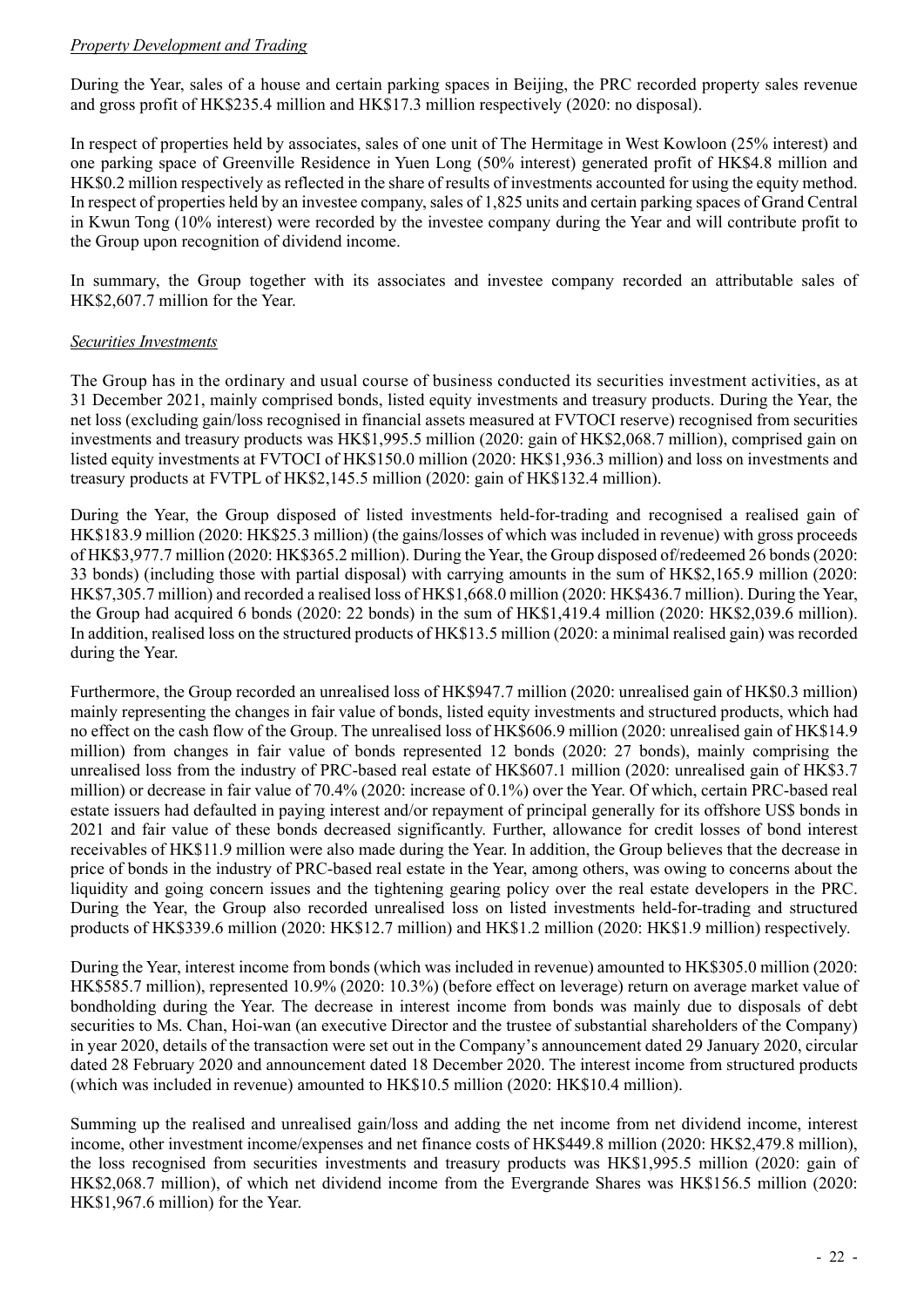The dividend income from listed equity investments of HK\$168.3 million (2020: HK\$1,969.8 million) and interest income from bonds and structured products of HK\$315.5 million (2020: HK\$596.1 million) were recorded in revenue.

The respective income/expense from securities investments under different categories are further elaborated below:

#### *Investments and Treasury Products at Fair Value Through Profit or Loss*

The investments and treasury products at FVTPL recorded a loss before and after net finance costs of HK\$2,138.0 million and HK\$2,145.5 million respectively (2020: profit before and after net finance costs of HK\$184.9 million and HK\$132.4 million respectively) for the Year.

Details of realised and unrealised gain/loss, interest and dividend income by each type of bonds, listed investments held-for-trading and structured products during the Year are shown below:

|                                        | <b>Realised loss</b><br>2020<br>2021 |                | Unrealised (loss) gain<br>Interest/dividend income<br>2021<br>2020<br>2020<br>2021 |              |                    |              | Total (loss) profit<br>2021 | 2020         |
|----------------------------------------|--------------------------------------|----------------|------------------------------------------------------------------------------------|--------------|--------------------|--------------|-----------------------------|--------------|
|                                        | <b>HKS</b> million                   | HK\$ million   | <b>HKS</b> million                                                                 | HK\$ million | <b>HKS</b> million | HK\$ million | <b>HKS</b> million          | HK\$ million |
| <b>Bond issuers by industry</b>        |                                      |                |                                                                                    |              |                    |              |                             |              |
| Overseas financial                     |                                      |                |                                                                                    |              |                    |              |                             |              |
| institutions                           | 9.7                                  | (255.3)        | 0.2                                                                                | 11.2         | 12.7               | 114.7        | 22.6                        | (129.4)      |
| PRC-based real estate                  | (1,677.7)                            | (137.7)        | (607.1)                                                                            | 3.7          | 292.3              | 465.0        | (1,992.5)                   | 331.0        |
| Others                                 | -                                    | (43.7)         | -                                                                                  |              | -                  | 6.0          |                             | (37.7)       |
|                                        | (1,668.0)                            | (436.7)        | (606.9)                                                                            | 14.9         | 305.0              | 585.7        | (1,969.9)                   | 163.9        |
| <b>Listed investments</b>              |                                      |                |                                                                                    |              |                    |              |                             |              |
| held-for-trading                       | 183.9                                | 25.3           | (339.6)                                                                            | (12.7)       | 11.7               | 2.1          | (144.0)                     | 14.7         |
| <b>Structured products</b>             | (13.5)                               | $\overline{a}$ | (1.2)                                                                              | (1.9)        | 10.5               | 10.4         | (4.2)                       | 8.5          |
|                                        | (1,497.6)                            | (411.4)        | (947.7)                                                                            | 0.3          | 327.2              | 598.2        | (2,118.1)                   | 187.1        |
| Other net investment expenses          |                                      |                |                                                                                    |              |                    |              | (19.9)                      | (2.2)        |
| (Loss) profit before net finance costs |                                      |                |                                                                                    |              |                    |              | (2,138.0)                   | 184.9        |
| Net finance costs                      |                                      |                |                                                                                    |              |                    |              | (7.5)                       | (52.5)       |
| (Loss) profit after net finance costs  |                                      |                |                                                                                    |              |                    |              | (2,145.5)                   | 132.4        |

#### *Listed Equity Investments at Fair Value Through Other Comprehensive Income*

#### *(a) Implication on Profit or Loss for the Year*

Dividend income, other investment income and relevant finance costs of holding listed equity investments at FVTOCI were recognised in profit or loss for the Year. During the Year, net dividend income of HK\$156.5 million (2020: HK\$1,967.6 million) (after transaction cost) from holding of 860,000,000 Evergrande Shares, net relevant finance costs of HK\$6.8 million (2020: HK\$31.3 million) and other investment income of HK\$0.3 million (2020: nil) were recorded, hence the results from listed equity investments at FVTOCI recorded a net gain of HK\$150.0 million (2020: HK\$1,936.3 million). Dividend income for the Year represented 2020 final dividend (2020: 2019 and 2018 final dividends) from the Evergrande Shares, the decrease was mainly due to the decrease in both China Evergrande's profit attributable to the shareholders and its dividend payout ratio (year 2020 was less than respective year 2019 and year 2018).

#### *(b) Implication on Other Comprehensive Expenses for the Year*

During the Year, the Group through a series of transactions disposed of certain Evergrande Shares in the open market of the Stock Exchange and recorded a realised loss of HK\$7,869.9 million (inclusive of transaction costs) (2020: another listed equity investment at FVTOCI was disposed of and recorded a net realised gain of HK\$0.1 million). The unit share price of China Evergrande had dropped from HK\$14.90 as at 31 December 2020 to HK\$1.59 as at 31 December 2021, or 89.3% over the Year, hence an unrealised loss on fair value change of the remaining Evergrande Shares of HK\$3,051.9 million (2020: unrealised loss on fair value change of 860,000,000 Evergrande Shares of HK\$5,762.0 million) was recognised in other comprehensive expenses. The Group believes that the decrease in share price of China Evergrande for the Year, among others, was owing to liquidity and going concern issues, decline in profitability and reduced dividend payout ratio of China Evergrande, and the tightening gearing policy over the real estate developers in the PRC. Realised gain/loss on fair value change is a cash item while unrealised fair value change is a non-cash item and will not affect the cash flow of the Group.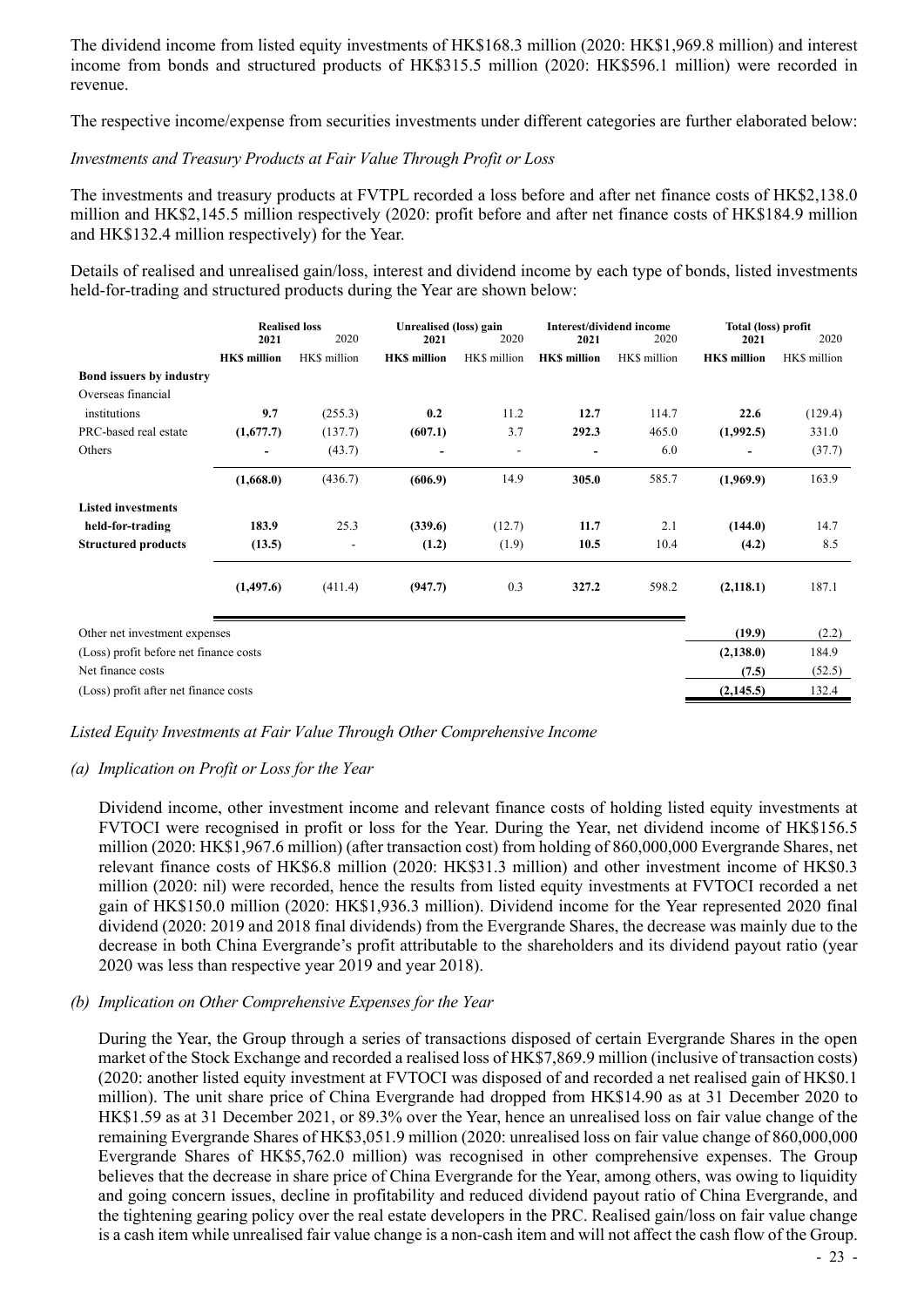The performance of listed equity investments at FVTOCI - the Evergrande Shares during the Year are summarised as follows:

|                                                                                                                                                                                                                                                              |                     |                                                  | <b>Recorded in</b><br>financial position                                                                               | consolidated statement of                                                                                                      |                                              | <b>Recorded in</b><br>consolidated statement of<br>comprehensive income  |
|--------------------------------------------------------------------------------------------------------------------------------------------------------------------------------------------------------------------------------------------------------------|---------------------|--------------------------------------------------|------------------------------------------------------------------------------------------------------------------------|--------------------------------------------------------------------------------------------------------------------------------|----------------------------------------------|--------------------------------------------------------------------------|
|                                                                                                                                                                                                                                                              | Number of<br>shares | Closing<br>price<br>(per<br>share)<br><b>HKS</b> | <b>Financial assets</b><br>measured at<br>fair value<br>through other<br>comprehensive<br>income<br><b>HKS</b> million | <b>Financial assets</b><br>measured at<br>fair value<br>through other<br>comprehensive<br>income reserve<br><b>HKS</b> million | Profit<br>for the Year<br><b>HKS</b> million | Other<br>comprehensive<br>expenses<br>for the Year<br><b>HKS</b> million |
| At 31 December 2020                                                                                                                                                                                                                                          | 860,000,000         | 14.90                                            | 12,814.0                                                                                                               | (782.0)                                                                                                                        |                                              |                                                                          |
| Disposal<br>Realised fair value change<br>Unrealised fair value change<br>Transfer to retained profits<br>upon disposal<br>Net dividend income<br>Other investment income<br>Net finance costs<br><b>Profit/other comprehensive</b><br>expenses for the Year | 630,703,000         |                                                  | (1,530.4)<br>(7,867.1)<br>(3,051.9)<br>(12, 449.4)                                                                     | (7,869.9)<br>(3,051.9)<br>(10, 921.8)<br>9,219.0                                                                               | 156.5<br>0.3<br>(6.8)<br>150.0               | (7,869.9)<br>(3,051.9)<br>(10, 921.8)<br>(10, 921.8)                     |
| At 31 December 2021                                                                                                                                                                                                                                          | 229,297,000         | 1.59                                             | 364.6                                                                                                                  | (2,484.8)                                                                                                                      |                                              |                                                                          |
| Percentage to total assets<br>At 31 December 2021                                                                                                                                                                                                            |                     |                                                  | $1.7\%$                                                                                                                |                                                                                                                                |                                              |                                                                          |
| At 31 December 2020                                                                                                                                                                                                                                          |                     |                                                  | 34.2%                                                                                                                  |                                                                                                                                |                                              |                                                                          |

#### *Other Income and Expenses*

During the Year, the Group recorded other income of HK\$63.2 million (2020: HK\$281.3 million). The decrease was mainly due to the amount of dilapidations settlement received from tenants in respect of investment properties in the United Kingdom reduced to HK\$0.4 million (2020: surrender premium and dilapidations settlement in aggregate of HK\$249.8 million, mainly represented the amount received in respect of an anchor tenant of an investment property in the United Kingdom surrendered the lease which was an one-off item).

During the Year, administrative expenses increased by 7.5% to HK\$344.5 million (2020: HK\$320.6 million). The increase in administrative expenses was mainly due to increase in depreciation expenses of HK\$36.6 million. Finance costs decreased by 51.5% to HK\$104.5 million (2020: HK\$215.6 million) during the Year, including exchange loss of HK\$3.8 million (2020: HK\$13.1 million) on translation of foreign currency other borrowings hedged for foreign currency securities investments and exchange loss of HK\$1.8 million on translation of foreign currency bank borrowing (2020: HK\$7.1 million on translation of foreign currency bank borrowing and loan). The decrease in finance costs was mainly due to the decrease in average total borrowings and average interest rates during the Year.

Other gains and losses for the Year recorded a minimal loss (2020: loss of HK\$4.9 million mainly comprised writedown of stock of properties).

#### *Investments Accounted for Using the Equity Method*

The share of results of investments accounted for using the equity method for the Year recorded a loss from the share of results of associates of HK\$106.7 million (2020: HK\$38.4 million comprised loss from the share of results of associates of HK\$35.6 million and a joint venture of HK\$2.8 million). The increase in loss from the share of results of associates was mainly due to recognition of an impairment loss by an associate despite of the decrease in loss on fair value change of investment properties held by associates.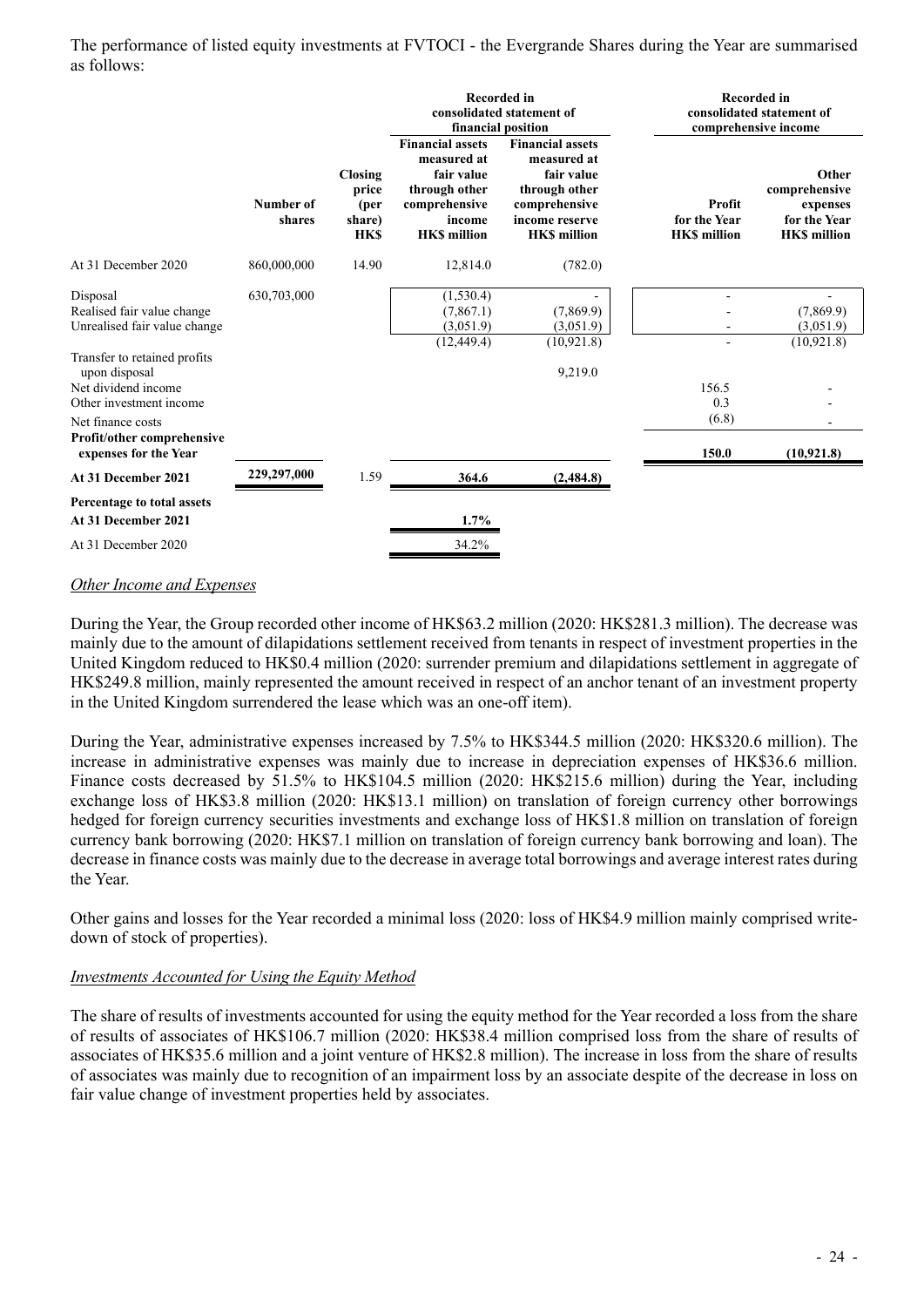## *Fair Value Changes on Investment Properties*

Investment properties of the Group in Hong Kong and Mainland China and one of the investment properties in the United Kingdom were revalued at 31 December 2021 by LCH (Asia-Pacific) Surveyors Limited ("LCH (Asia-Pacific)") whereas the remaining investment properties in the United Kingdom were revalued by Peak Vision Appraisals Limited ("Peak Vision Appraisals"). LCH (Asia-Pacific) and Peak Vision Appraisals are independent property valuers. An unrealised loss on fair value changes of investment properties of HK\$1,376.6 million (2020: HK\$1,549.2 million) was recorded during the Year. The unrealised fair value change is a non-cash item and will not affect the cash flow of the Group.

#### **Loss/Profit, Core Loss/Profit, Dividends, Repurchase, Cash Payment Ratio and Total Comprehensive Expenses**

## *Loss/Profit*

Loss for the Year attributable to owners of the Company was HK\$3,515.3 million as compared to profit of HK\$622.2 million for last year. The turning from profit to loss for the Year was mainly due to (a) decrease in net dividend income from the Evergrande Shares; (b) results in the segment of investments and treasury products at FVTPL turned from profit to loss; and (c) decrease in dilapidations settlement received from tenants in respect of investment properties in the United Kingdom during the Year. Loss per share for the Year was HK\$1.84 (2020: earnings per share of HK\$0.33).

## *Core Loss/Profit*

If the net loss on the major non-cash items of HK\$1,395.9 million (2020: HK\$1,605.1 million) is excluded but the share of accumulated realised fair value gain recognised in prior years on disposal of an investment property of an associate of HK\$0.8 million (2020: nil) is included, the Group will have a core loss for the Year attributable to owners of the Company of HK\$2,118.6 million (2020: core profit of HK\$2,227.3 million) and a core loss per share of HK\$1.11 (2020: core profit per share of HK\$1.17).

The major non-cash items represented the attributable net unrealised fair value loss on investment properties together with their respective deferred tax (if any) from the Group and its associates of HK\$1,395.9 million (2020: from the Group and its associates and joint venture of HK\$1,605.1 million).

## *Dividends*

Final dividend of HK1 cent (year ended 31 December 2019: HK1 cent) per share in total amount of HK\$19.1 million for the year ended 31 December 2020 was paid in cash on 11 June 2021 and no interim dividend for 2021 (half year ended 30 June 2020: HK1 cent per share).

Total dividend of HK\$19.1 million was paid in cash during the Year.

## *Repurchase*

During the Year, the Company had not repurchased any of the Company's share.

## *Cash Payment Ratio*

Based on (a) the core loss for the Year of HK\$2,118.6 million or HK\$1.11 per share (2020: core profit of HK\$2,227.3 million or HK\$1.17 per share); and (b) no final dividend (2020: cash final dividend of HK1 cent per share) proposed; and (c) no interim dividend (2020: cash interim dividend of HK1 cent per share) paid, the cash payment ratio is undefined as a result of core loss for the Year (2020: ratio of cash payment to the core profit was 1.7%).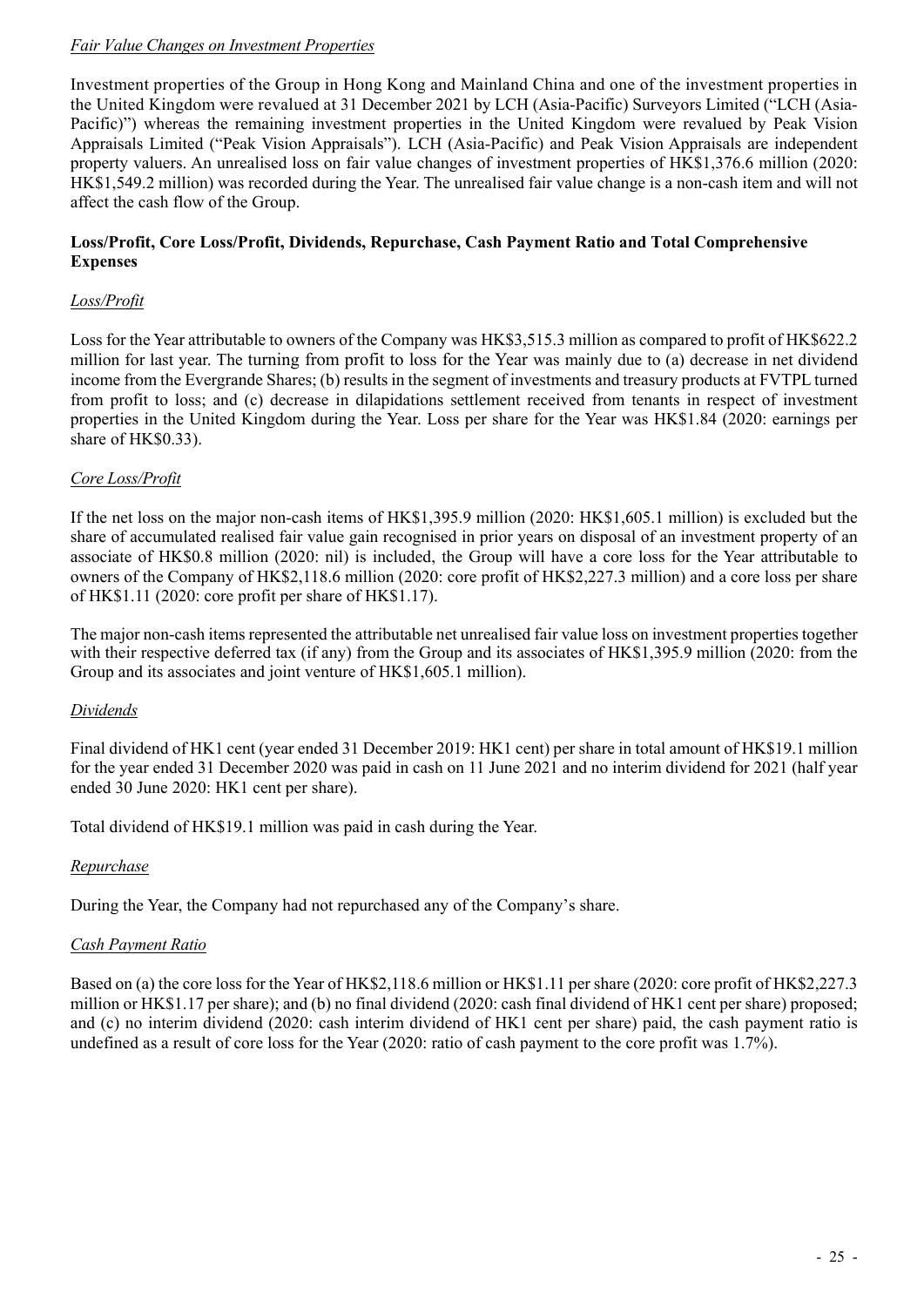## *Total Comprehensive Expenses*

Total comprehensive expenses for the Year attributable to owners of the Company was HK\$14,375.7 million or HK\$7.54 per share (2020: HK\$4,978.6 million or HK\$2.61 per share), which comprised (a) loss for the Year attributable to owners of the Company of HK\$3,515.3 million (2020: profit of HK\$622.2 million); and (b) other comprehensive expenses for the Year attributable to owners of the Company of HK\$10,860.4 million (2020: HK\$5,600.8 million) which mainly included realised loss of HK\$7,869.9 million (2020: nil) and unrealised loss of HK\$3,051.9 million (2020: HK\$5,762.0 million) on fair value changes of listed equity investment at FVTOCI, details are disclosed in the subparagraph headed "Listed Equity Investments at Fair Value Through Other Comprehensive Income (b) Implication on Other Comprehensive Expenses for the Year" of paragraph headed "Securities Investments" above.

## **Net Asset Value**

As at 31 December 2021, the Group's net asset value attributable to owners of the Company amounted to HK\$14,375.6 million (2020: HK\$28,758.8 million), a decrease of HK\$14,383.2 million or 50.0% when compared with 31 December 2020. With the total number of ordinary shares in issue of 1,907,619,079 as at 31 December 2021 and 2020, the net asset value per share attributable to owners of the Company was HK\$7.54 (2020: HK\$15.08). The movement in net asset value was mainly due to (a) total comprehensive expenses for the Year attributable to owners of the Company of HK\$14,375.7 million; (b) final dividend recognised as distribution during the Year totaling of HK\$19.1 million; and (c) forfeiture of unclaimed dividends recorded in retained profits of HK\$11.6 million.

During the Year, loss on fair value changes of listed equity investment categorised as financial assets measured at FVTOCI of HK\$10,921.8 million (2020: HK\$5,761.9 million) was recorded in other comprehensive expenses, and the Group transferred the negative balance of the financial assets measured at FVTOCI reserve of the disposed listed equity investment of HK\$9,219.0 million to retained profits. The cumulative amount of loss on fair value changes of listed equity investment included in financial assets measured at FVTOCI reserve as at 31 December 2021 was HK\$2,484.8 million (2020: HK\$782.0 million).

Other than the existing projects and those disclosed in the final results, the Group did not have material acquisition or disposal of assets and any future plans for material investment or capital assets.

## **Securities Investments**

The Group's strategy is to maintain securities investment portfolio for treasury management and invest in securities investments and treasury products with attractive yield and good prospect in order to bring stable and satisfactory realised return in long run. During the Year, the Group diversified the bonds portfolio comprised of the bonds issued by overseas financial institutions and PRC-based real estate companies.

As at 31 December 2021, the portfolio of securities investments and treasury products of HK\$1,066.0 million (2020: HK\$16,306.8 million) comprised (a) bonds, listed investments held-for-trading and structured products (presented as financial assets measured at FVTPL (non-current and current assets)) in aggregate of HK\$701.4 million (2020: HK\$3,492.8 million); and (b) listed equity investment (presented as financial assets measured at FVTOCI) of HK\$364.6 million (2020: HK\$12,814.0 million), representing 4.9% (2020: 43.5%) of total assets.

The respective securities investments under different categories are elaborated below:

## *Listed Equity Investments at Fair Value Through Other Comprehensive Income*

In prior years, the Group had acquired 860,000,000 shares of China Evergrande and recorded as financial assets measured at FVTOCI. During the Year, the Group disposed of 630,703,000 shares of China Evergrande. Hence, the Group held 229,297,000 shares of China Evergrande as at 31 December 2021, representing approximately 1.7% of the total issued share capital of China Evergrande as at 31 December 2021.

As at 31 December 2020, the cumulative unrealised loss on fair value change of the Evergrande Shares was HK\$782.0 million and the carrying amount of the Evergrande Shares was HK\$12,814.0 million. After deducting the carrying amount of HK\$1,530.4 million upon disposal, together with realised and unrealised fair value losses of HK\$10,919.0 million for the Year, the carrying amount of the Evergrande Shares as at 31 December 2021 was HK\$364.6 million, representing 1.7% (2020: 34.2%) of total assets. The cumulative unrealised loss on fair value change of the Evergrande Shares was increased from HK\$782.0 million as at 31 December 2020 to HK\$2,484.8 million as at 31 December 2021, which was recorded in the financial assets measured at FVTOCI reserve.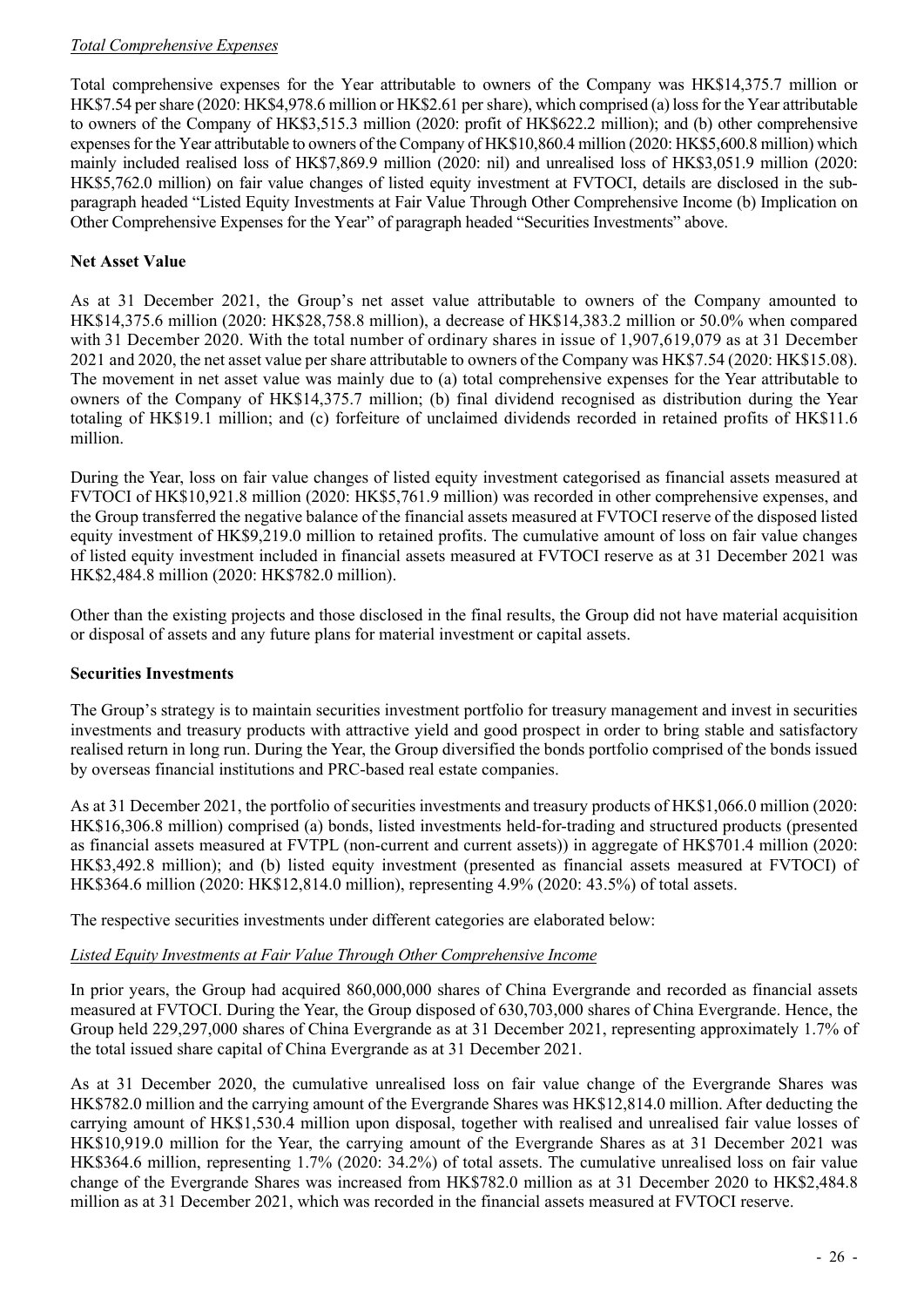China Evergrande group is principally engaged in, among other things, property development, property investment and property management in the PRC. According to the audited consolidated financial statements of China Evergrande for the years ended 31 December 2020 and 2019, the revenue and profit attributable to shareholders were Renminbi ("RMB") 507.2 billion (2019: RMB477.6 billion) and RMB8.1 billion (2019: RMB17.3 billion) respectively; while the total assets and total equity were RMB2,301.2 billion (2019: RMB2,206.6 billion) and RMB350.4 billion (2019: RMB358.5 billion) respectively, the net debt was RMB535.8 billion (2019: RMB571.1 billion). In accordance with the unaudited consolidated financial statements of China Evergrande for the six months ended 30 June 2021, the revenue and profit attributable to shareholders were RMB222.7 billion and RMB14.4 billion respectively; while the total assets and total equity were RMB2,377.6 billion and RMB411.0 billion respectively, the net debt was RMB410.1 billion. Net debt is calculated as total borrowings less cash and cash equivalents and restricted cash.

#### *Investments and Treasury Products at Fair Value Through Profit or Loss*

As at 31 December 2020, the carrying amount of the bonds presented as financial assets measured at FVTPL was HK\$3,287.6 million. During the Year, the bonds portfolio was decreased by a net disposal of HK\$746.5 million. After deducting the fair value loss of HK\$2,274.9 million recognised in profit or loss, the bonds portfolio of the Group became HK\$266.2 million as at 31 December 2021, representing 1.2% (2020: 8.8%) of total assets, which formed part of the Group's cash management activities.

As at 31 December 2021, the bonds portfolio comprised of 12 bonds (2020: 27 bonds). In terms of credit rating, noninvestment grade and unrated were 9 bonds and 3 bonds (2020: 18 bonds and 9 bonds) respectively. In terms of maturity, 1 bond (2020: 5 bonds) was (were) contingent convertible bond(s) issued by overseas financial institution(s) which was (were) perpetual with no fixed tenor, 11 bonds (2020: 22 bonds) issued by issuers in the industry of PRCbased real estate of which 10 bonds will be matured between 2022 to 2024 and 1 bond was matured (2020: 21 bonds would be matured between 2021 to 2025 and remaining 1 bond was perpetual bond).

Details and movement of the bonds portfolio at the end of the reporting period are set out below:

|                                                   |                     | <b>Overseas</b><br>financial<br>institutions<br><b>HKS</b> | <b>PRC-based</b><br>real estate<br><b>HKS</b> | <b>Total</b><br><b>HKS</b> |
|---------------------------------------------------|---------------------|------------------------------------------------------------|-----------------------------------------------|----------------------------|
| Movement of bonds portfolio                       |                     | million                                                    | million                                       | million                    |
| Carrying amounts                                  |                     |                                                            |                                               |                            |
| At 31 December 2020                               |                     | 309.5                                                      | 2,978.1                                       | 3,287.6                    |
| Purchases                                         |                     |                                                            | 1,419.4                                       | 1,419.4                    |
| Disposals                                         |                     | (308.1)                                                    | (1, 857.8)                                    | (2,165.9)                  |
| Fair value changes (recognised in profit or loss) |                     | 9.9                                                        | (2, 284.8)                                    | (2,274.9)                  |
| At 31 December 2021                               |                     | 11.3                                                       | 254.9                                         | 266.2                      |
| Percentage to total assets                        |                     |                                                            |                                               |                            |
| At 31 December 2021                               |                     | $0.0\%$                                                    | $1.2\%$                                       | $1.2\%$                    |
| At 31 December 2020                               |                     | $0.8\%$                                                    | $8.0\%$                                       | 8.8%                       |
|                                                   | At 31 December 2021 |                                                            | At 31 December 2020                           |                            |
|                                                   |                     | Percentage                                                 |                                               | Percentage                 |
|                                                   | <b>HKS</b> million  | to total                                                   | HK\$ million                                  | to total                   |
| Bond issuers by industry<br>Carrying amounts      |                     |                                                            |                                               |                            |
| Overseas financial institutions                   | 254.9               | 95.8%                                                      | 309.5                                         | $9.4\%$                    |
| PRC-based real estate                             | 11.3                | 4.2%                                                       | 2,978.1                                       | 90.6%                      |
|                                                   | 266.2               | 100.0%                                                     | 3,287.6                                       | 100.0%                     |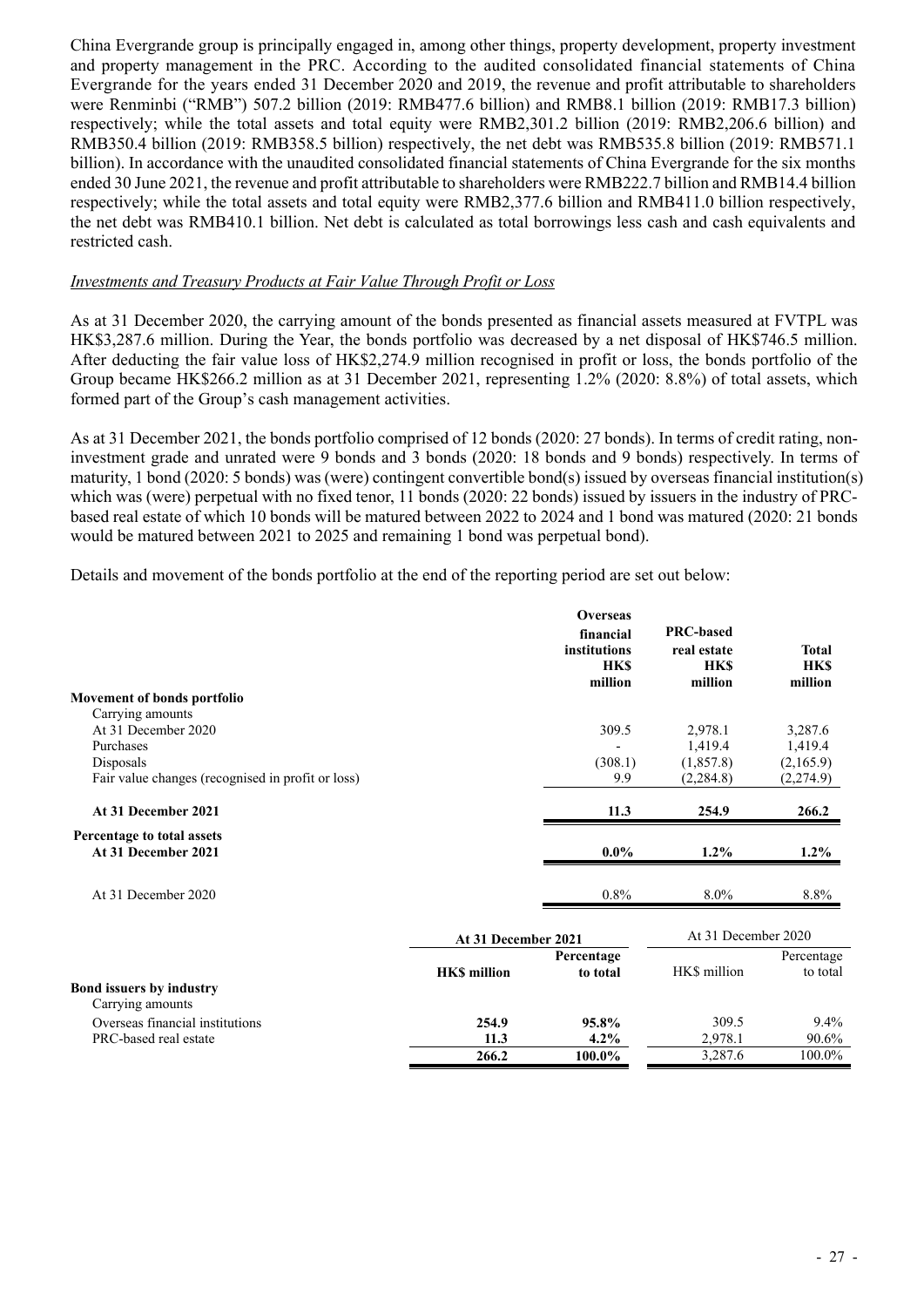|                          | At 31 December 2021        |                    |                        |                            | At 31 December 2020 |                        |
|--------------------------|----------------------------|--------------------|------------------------|----------------------------|---------------------|------------------------|
|                          | Coupon rate<br>(per annum) | <b>HKS</b> million | Percentage<br>to total | Coupon rate<br>(per annum) | HK\$ million        | Percentage<br>to total |
| <b>Bonds by currency</b> |                            |                    |                        |                            |                     |                        |
| Carrying amounts         |                            |                    |                        |                            |                     |                        |
| US\$                     | $8.600\%$ to<br>13.000%    | 254.9              | 95.8%                  | $7.000\%$ to<br>13.000%    | 3.004.6             | 91.4%                  |
| <b>GBP</b>               | 7.125%                     | 11.3               | 4.2%                   | 5.875\% to<br>7.250%       | 262.6               | $8.0\%$                |
| Euro                     |                            |                    |                        | 6.125%                     | 20.4                | $0.6\%$                |
|                          |                            | 266.2              | 100.0%                 |                            | 3.287.6             | 100.0%                 |

As at 31 December 2021, the Group held investments held-for-trading of HK\$428.4 million (2020: HK\$152.7 million), of which HK\$194.3 million (2020: HK\$85.3 million) were listed shares in Hong Kong and HK\$234.1 million (2020: HK\$67.4 million) were listed shares in elsewhere.

#### *Unlisted Securities Investments*

The Group invested in the Cayman Islands Partnership (presented as financial assets measured at FVTOCI) and the carrying amount was HK\$488.6 million as at 31 December 2020. During the Year, the Group has contributed US\$1.2 million (equivalent to approximately HK\$9.0 million), after deducting the fair value loss for the Year of HK\$71.7 million (which was recognised in financial assets measured at FVTOCI reserve), the carrying amount was HK\$425.9 million as at 31 December 2021, representing 2.0% (2020: 1.3%) of total assets.

#### **Risk Management**

The Group has established adequate risk management procedures that enable it to identify, measure, monitor and control various types of risk it faces. This is supplemented by active management involvement, effective internal controls and adequate internal audit in the best interests of the Group.

## **Equity**

The number of issued ordinary shares as at 31 December 2021 and 2020 were 1,907,619,079.

## **Debt and Gearing**

As at 31 December 2021, the Group's total debt amounted to HK\$5,515.2 million (2020: HK\$7,389.0 million), comprised bank borrowings of HK\$5,455.5 million (2020: bank and other borrowings of HK\$7,263.8 million) and lease liabilities amounted to HK\$59.7 million (2020: HK\$125.2 million). Cash and deposits at banks amounted to HK\$2,479.9 million (2020: HK\$1,654.5 million), pledged deposits amounted to HK\$277.5 million (2020: HK\$260.5 million) and net debt (including lease liabilities) amounted to HK\$2,757.8 million (2020: HK\$5,474.0 million).

Total debt to equity ratio (including lease liabilities) was 38.3% (2020: 25.7%) and net debt to equity ratio (including lease liabilities) was 19.2% (2020: 19.0%), which are expressed as a percentage of total debt, and net debt, respectively, over the total equity of HK\$14,398.8 million (2020: HK\$28,780.3 million). The increase in total debt to equity ratio was mainly due to decrease in total equity.

If the securities investments and treasury products of HK\$1,066.0 million (2020: HK\$16,306.8 million) are included, the net debt to equity ratio would be 11.8% (2020: net cash position of HK\$10,832.8 million).

As at 31 December 2021, the Group's bank borrowings of HK\$5,455.5 million, 66.8%, 5.8% and 27.4% were repayable within 1 year, 1 to 2 years and 2 to 5 years respectively. Of which the Group's bank borrowings were denominated in HK\$ (27.0%), GBP (50.3%) and US\$ (22.7%) before entering the cross currency swap. During the Year, the Group has entered into short term US\$/HK\$ cross currency swap to enhance interest payable on borrowing, and as at 31 December 2021, notional amount of approximately US\$159.0 million was outstanding. As at 31 December 2021, the Group's bank borrowings were carried at interest rates calculated with reference to cost of funds, Hong Kong Interbank Offered Rate, London Interbank Offered Rate or compounded reference rate and all the Group's bank borrowings were on floating rate basis. Except as disclosed, no hedging for interest rate is subsisted at the end of the reporting period.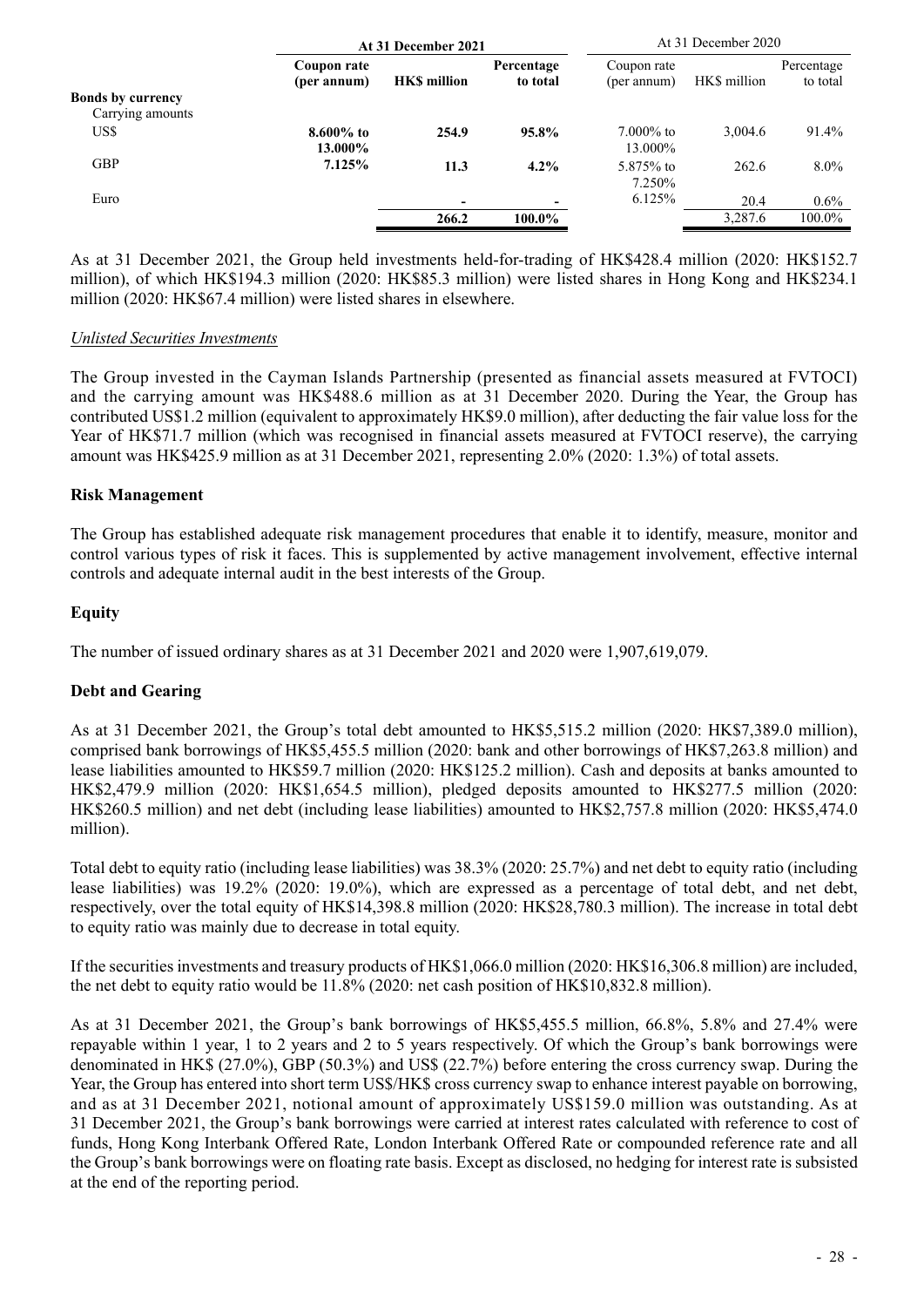## **Pledge of Assets**

As at 31 December 2021, the Group had pledged the following assets with their respective carrying amounts:

- (a) The Group's investment properties of HK\$11,334.9 million (2020: HK\$12,387.0 million), properties of HK\$42.9 million (2020: nil) and bank deposits of HK\$277.5 million (2020: HK\$233.2 million) were pledged to the banks to secure general banking facilities granted to the Group.
- (b) As at 31 December 2021, none of securities investment were pledged (2020: the Group's bonds, listed equity investments and structured product with carrying amounts of HK\$12,877.3 million and cash deposits of HK\$27.3 million were pledged to the financial institutions to secure margin and securities facilities granted to the Group in respect of securities transactions, of which HK\$1,074.1 million was utilised as at 31 December 2020 as borrowings due within one year).
- (c) Interests in certain subsidiaries of the Company have been pledged as part of the security to secure certain bank borrowings granted to the Group.

#### **Financial and Interest Income/Expenses**

Interest income was included in revenue and investment expenses, net. Interest income for the Year decreased to HK\$320.4 million (2020: HK\$603.4 million), representing a decrease of 46.9% as compared with last year which was mainly due to the decrease in bonds portfolio and hence its relevant interest income during the Year.

Finance costs included interest expenses on bank and other borrowings and lease liabilities; exchange difference on translation of foreign currency borrowings; and arrangement fee and facility and commitment fee expenses. Interest expenses (excluding interest expenses on lease liabilities) for the Year amounted to HK\$89.0 million, representing a decrease of 52.0% over last year of HK\$185.4 million. Interest capitalised for the Year was HK\$2.3 million (2020: HK\$2.8 million). The decrease in interest expenses was mainly due to the decrease in average total borrowings and interest rates during the Year. The average interest rate over the year under review was 1.29% (2020: 1.99%), which was expressed as a percentage of total interest paid (excluding interest on lease liabilities) over the average total interest-bearing borrowings.

## **Remuneration Policies**

As at 31 December 2021, the Group employed a total of 474 staff (2020: 475 staff) including about 236 staff (2020: 236 staff) employed under the estate management company in Hong Kong and 5 staff (2020: 1 staff) in the United Kingdom.

Employees were remunerated on the basis of their performance, experience and prevailing industry practice. Remuneration packages comprised salary and year-end discretionary bonus based on market conditions and individual performance. The executive Directors continued to review employees' contributions and to provide them with necessary incentives and flexibility for their better commitment and performance.

## **United Kingdom and Mainland China**

As at 31 December 2021, the Group's investment properties (excluding properties occupied for own use) in the United Kingdom with carrying amount of GBP645.8 million (equivalent to approximately HK\$6,799.6 million) (2020: GBP719.7 million (equivalent to approximately HK\$7,614.2 million)) incurred a net loss of HK\$843.8 million (2020: HK\$396.7 million) to the Group for the Year, the loss mainly included in gross profit, other income, fair value changes on investment properties, administrative expenses, finance costs and taxation. GBP exchange loss of foreign operations included in other comprehensive expenses for the Year amounted to HK\$30.0 million (2020: exchange gain of HK\$132.5 million). As at 31 December 2021, the Group's net investment in the United Kingdom amounted to HK\$4,226.4 million (2020: HK\$4,025.4 million) representing 29.4% (2020: 14.0%) of the Group's total equity.

Loss incurred by the Group's investment in Mainland China (mainly included in gross profit, fair value changes on investment properties, share of results of investments accounted for using the equity method and taxation) for the Year amounted to HK\$135.7 million (2020: HK\$44.3 million). RMB exchange gain of foreign operations included in other comprehensive expenses (including share of investments accounted for using the equity method) for the Year amounted to HK\$11.9 million (2020: HK\$30.0 million). The Group's net investment in Mainland China as at 31 December 2021 amounted to HK\$392.5 million (2020: HK\$518.1 million) representing 2.7% (2020: 1.8%) of the Group's total equity.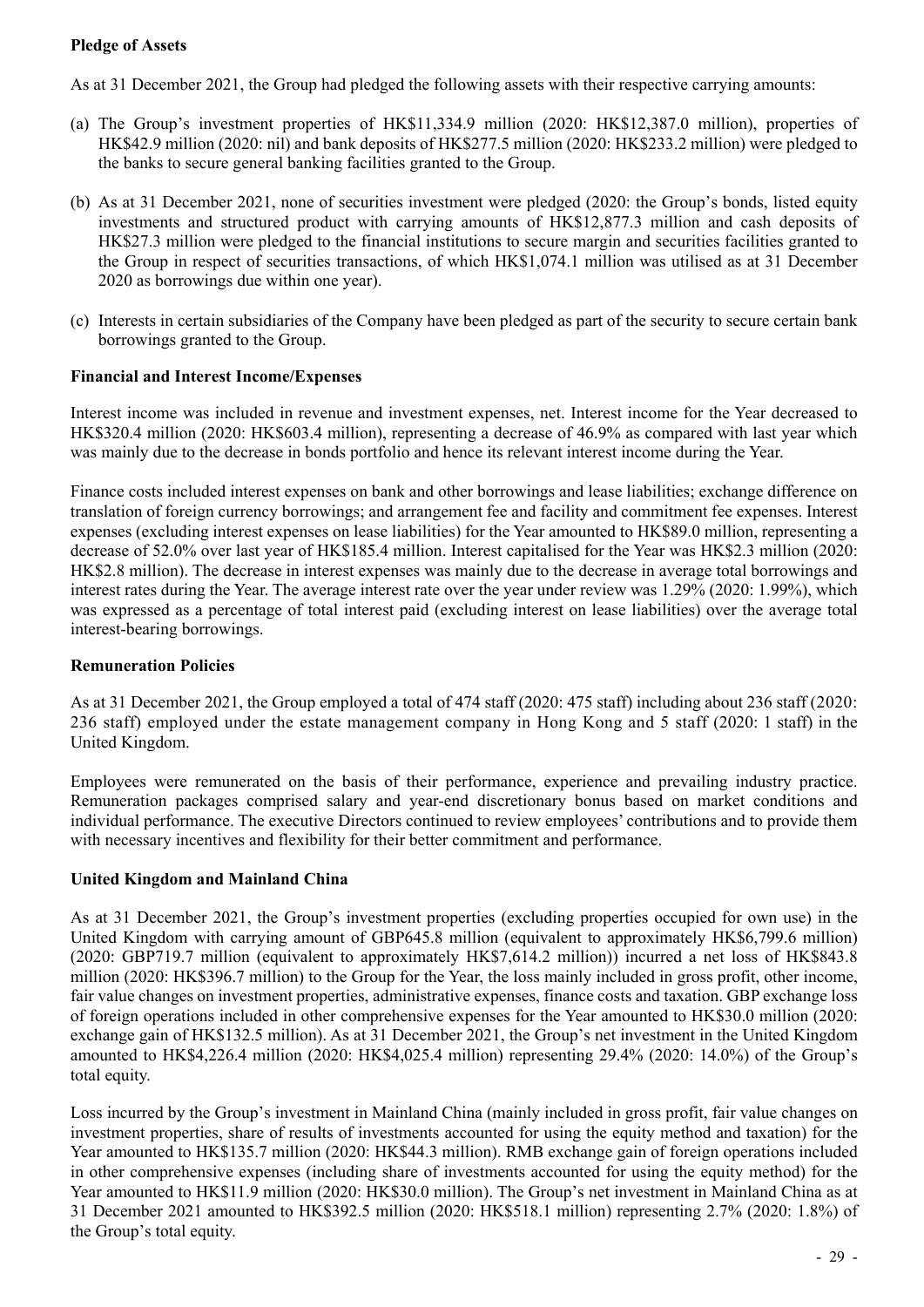## **Property Valuation**

Property valuations in respect of the Group's investment properties in Hong Kong, Mainland China and one of investment properties in the United Kingdom as at 31 December 2021 were carried out by LCH (Asia-Pacific), an independent qualified professional valuer. For the remaining investment properties in the United Kingdom, the property valuations as at 31 December 2021 were carried out by Peak Vision Appraisals, another independent qualified professional valuer (2020: investment properties in Hong Kong and Mainland China were carried out by B.I. Appraisals Limited and investment properties in the United Kingdom were carried by Peak Vision Appraisals, both are independent qualified professional valuers). Their valuations were based on investment method and/or direct comparison method and/or residual method as the valuation methodologies and were used in preparing 2021 final results.

The Group's investment properties were valued at HK\$13,292.2 million (2020: HK\$14,373.3 million), a decrease of 9.5% over 2020 after adjusted for the additions, acquisition, transfer and exchange adjustments of investment properties during the Year. The decrease in fair value of HK\$1,376.6 million was recognised in the consolidated statement of comprehensive income for the Year. The Group also shared a decrease in fair value of investment properties of associates of HK\$19.3 million for the Year.

The decrease in fair value of HK\$1,376.6 million was mainly derived from the decrease in fair value of River Court in the United Kingdom. The global outbreak and persistence of COVID-19 pandemic has adversely affected the fair value of investment properties of the Group. The fair value change is a non-cash item and will not affect the cash flow of the Group.

## **FINANCIAL INFORMATION**

The financial information in this announcement does not constitute the Group's consolidated financial statements for the Year, but represents an extract from those consolidated financial statements. The final results of the Group for the Year have been reviewed by the Audit Committee of the Company.

#### **Scope of work of HLB Hodgson Impey Cheng Limited**

The figures in respect of the Group's consolidated statement of financial position, consolidated statement of comprehensive income, and the related notes thereto for the Year as set out in the preliminary announcement have been agreed by the Group's auditors, HLB Hodgson Impey Cheng Limited, to the amounts set out in the Group's audited consolidated financial statements for the Year. The work performed by HLB Hodgson Impey Cheng Limited in this respect did not constitute an assurance engagement in accordance with Hong Kong Standards on Auditing, Hong Kong Standards on Review Engagements or Hong Kong Standards on Assurance Engagements issued by the HKICPA and consequently no assurance has been expressed by HLB Hodgson Impey Cheng Limited on the preliminary announcement.

## **BUSINESS REVIEW**

## **Hong Kong Property Investment**

Rentals from investment properties continued to be one of the major sources of our income.

During the Year, the average occupancy rate of the shops of Causeway Place was approximately 96.97%.

Olympian City 3 (25% interest), the retail mall in The Hermitage residences in West Kowloon, the average occupancy rate was approximately 94.74% during the Year.

Coronation Circle (15% interest), the retail mall in The Coronation residences in West Kowloon, the average occupancy rate was approximately 60.27% during the Year.

During the Year, the average occupancy rate of the Group's office property, Harcourt House was approximately 74.84%.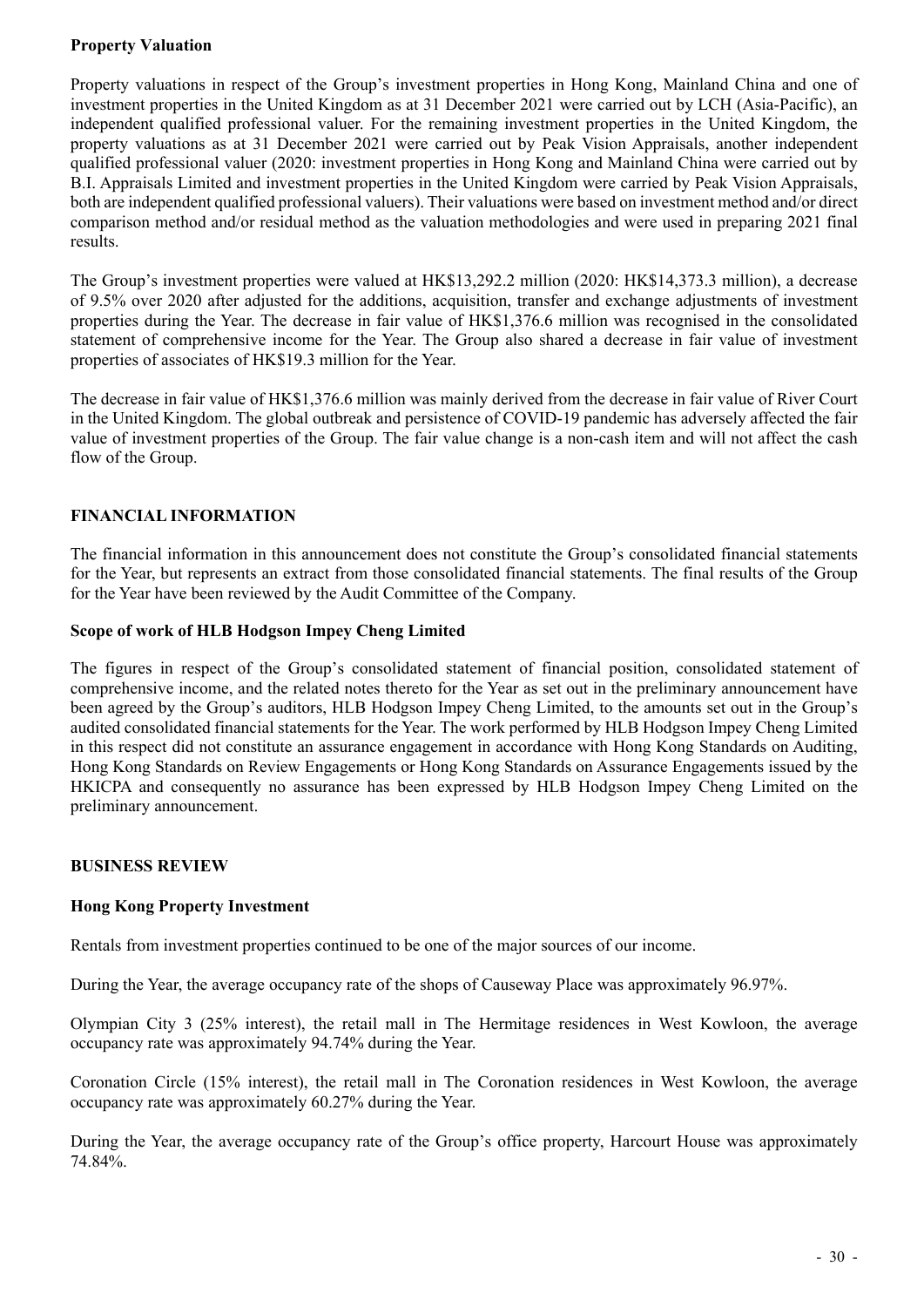Nos. 14-18 Ma Kok Street is an industrial site in Tsuen Wan. It will be redeveloped into a 25-storey industrial building (including 2 basement levels of parking and loading/unloading facilities). Its total gross floor area is approximately 228,001 square feet. Construction of the new development is currently underway, with the foundation works commenced in May 2021. The new building is expected to be completed by early 2025, and presale of the industrial units is expected to be launched in the third quarter of 2022.

In December 2021, the Group acquired Nos. 86 and 88 Apliu Street in Sham Shui Po, a 25-storey residential-cumcommercial building with total gross floor area of approximately 17,714 square feet. As at 31 December 2021, it is vacant. Alterations and additions works for reinstatement and refurbishment of the property are in progress and expected to be completed around the fourth quarter of 2023.

No. 1 Hung To Road (33.33% interest), a 33-storey industrial building in Kwun Tong, the average occupancy rate was approximately 93.96% during the Year.

## **Hong Kong Property Development**

The Hermitage (25% interest) is the Group's joint venture development project in West Kowloon. It comprises 6 residential tower blocks and provides in aggregate 964 residential units and retail properties with a total gross floor area of around 1,095,980 square feet. As at 31 December 2021, 99.90% of total residential units were sold.

Grand Central (10% interest) is a joint venture development project of the Group awarded by the Urban Renewal Authority. Its total site area is approximately 234,160 square feet, with a total gross floor area of around 1,853,561 square feet. 4 residential tower blocks with 1,999 residential units in aggregate are built in two phases. Superstructure works of both phases were completed, occupation permit was issued in November 2020, and certificate of compliance was granted in April 2021. Up to 31 December 2021, 925 units of first phase and 900 units of second phase were sold.

## **Mainland China Property Investment**

Hilton Beijing (50% interest), a five-star international hotel having 506 rooms. Due to the pandemic, the renovation works of 5th to 14th Floors of the main tower were temporarily suspended. Its occupancy rate was approximately 36.53 % as at 31 December 2021 due to renovation works and the outbreak of COVID-19.

Oriental Place (50% interest), a 10-storey office building next to Hilton Beijing. As at 31 December 2021, the occupancy rate was approximately 95.95%.

#### **Overseas Property Investment**

River Court is a freehold office building situated at 116-129 Fleet Street, London, United Kingdom. It provides a total net internal area of approximately 429,980 square feet, together with certain car parking spaces. During the Year, the retails portion of River Court was fully let while the office accommodation was vacant as the anchor tenant has moved out in the first quarter of 2020. City of London's Resolution to Grant the redevelopment of the property was secured in October 2021. Demolition work will commence once the relevant government approvals/agreements are granted/finalized.

"14 St George Street" is a freehold office building located in London, United Kingdom. The building comprises in aggregate approximately 51,861 square feet of office accommodation arranged over lower ground, ground and four upper floors, approximately 86.73% had been let out during the Year on average.

"61-67 Oxford Street and 11-14 Soho Street" is a mixed use freehold building located in London, United Kingdom, comprising approximately 55,151 square feet in aggregate. The building provides retails, office and residential accommodation, occupying approximately 33,843 square feet, 13,694 square feet and 7,614 square feet respectively, over lower ground, ground and six upper floors. As at 31 December 2021, the occupancy rate was approximately 88.86%.

"11 and 12 St James's Square and 14 to 17 Ormond Yard" is a mixed use freehold building located in London, United Kingdom. The building provides around 79,484 square feet office accommodation arranged over lower ground, ground and six upper floors. As at 31 December 2021, the occupancy rate was approximately 93.26%.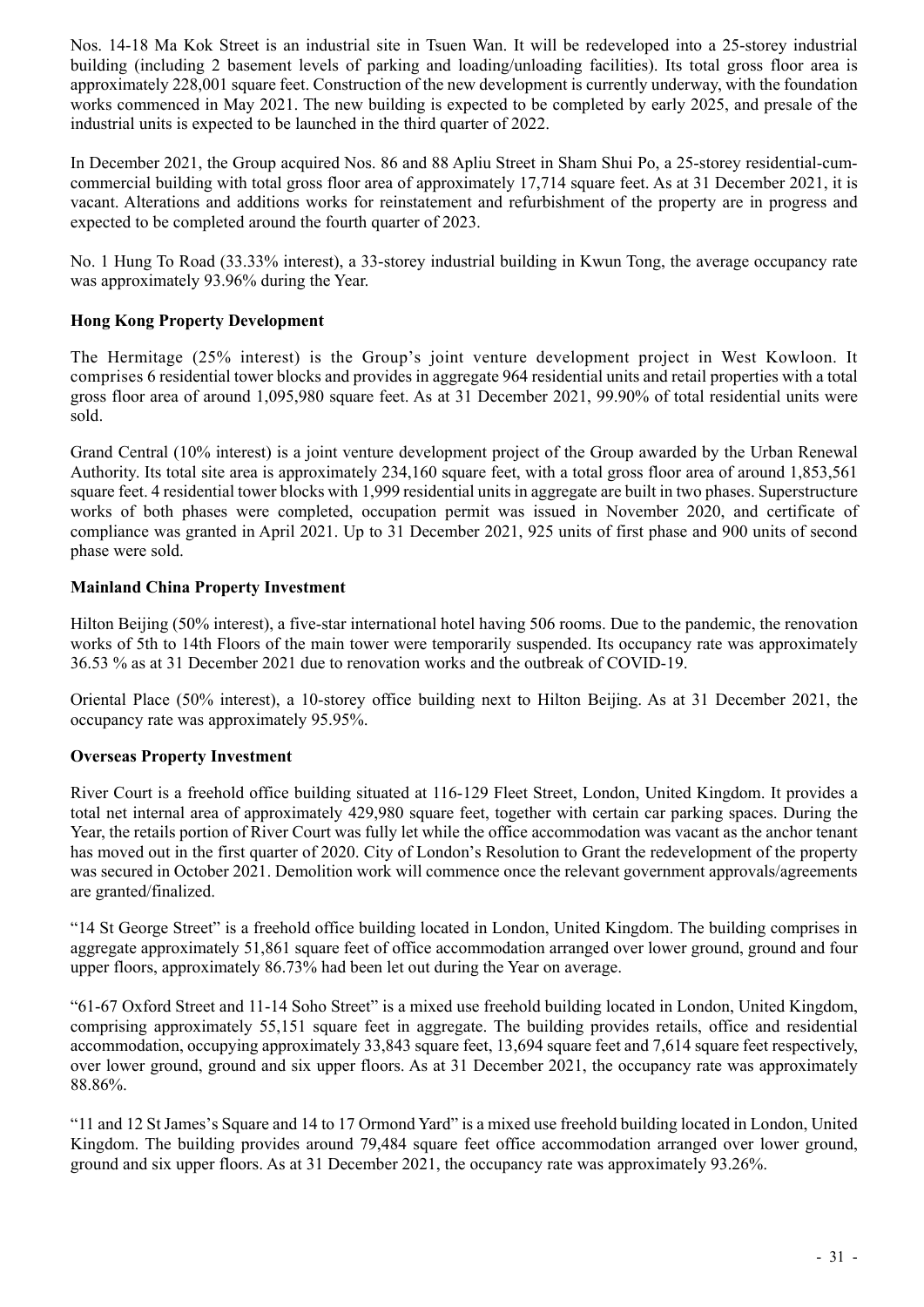#### **Securities Investment**

Securities investment is one of the principal activities of the Group.

The Group's strategy is to maintain securities investment portfolio for treasury management. As at 31 December 2021, the Group's securities investment portfolio comprised of bonds, listed equity investments and treasury products. The Group's primary objectives when managing capital are to safeguard the abilities of the entities in the Group to continue as a going concern, so that it can continue to provide returns for shareholders of the Company. The Group's strategy for future investments is to invest in a diversified portfolio to minimise risks with attractive yield, good liquidity and issuers from reputable entities, so as to maintain a healthy financial status and grasp every good investment chance.

The net loss recognised from securities investments and treasury products for the Year was approximately HK\$1,995.5 million. Details of the performance of securities investments are disclosed in the "Financial Operation Review" of this announcement.

The Group will continue to closely monitor its portfolio of securities investment to achieve satisfactory returns.

## **OTHER INFORMATION**

#### **Subscription of Senior Notes – Discloseable Transaction**

On 28 April 2021, the Group received confirmations that US\$500,000,000 11.7% senior notes due 2025 of Kaisa Group Holdings Ltd. (the shares of which are listed on the Stock Exchange (Stock Code: 1638)) ("Kaisa"), an independent third party, in the principal amount of US\$150,000,000 (equivalent to approximately HK\$1,166,355,000) was allocated to the order placed by the Group for subscription at the issue price of 100% of the principal amount thereof (the "Subscription"). The Subscription, on a stand-alone basis or when aggregated with the previous subscription, constituted a discloseable transaction for the Company under the Listing Rules as more described in the Company's announcement dated 28 April 2021.

#### **Forfeiture of Unclaimed Dividends**

As announced on 4 August 2021, all dividends declared on or before 15 June 2015 remaining unclaimed on 3 September 2021 be forfeited and reverted to the Company.

#### **Disposal of Senior Notes – Discloseable Transaction**

On 23 August 2021, the Group disposed of the 8.875% senior notes due 2021 issued by Zhongliang Holdings Group Company Limited (the shares of which are listed on the Stock Exchange (stock code: 2772)) in the principal amount of US\$7,000,000 (equivalent to approximately HK\$54,415,000) through over-the-counter market for a consideration of US\$6,838,196.20 (equivalent to approximately HK\$53,157,000) (exclusive of accrued interest) (the "Notes Disposal"). The Notes Disposal, when aggregated with the previous disposals, constituted a discloseable transaction for the Company under the Listing Rules as more described in the Company's announcement dated 23 August 2021.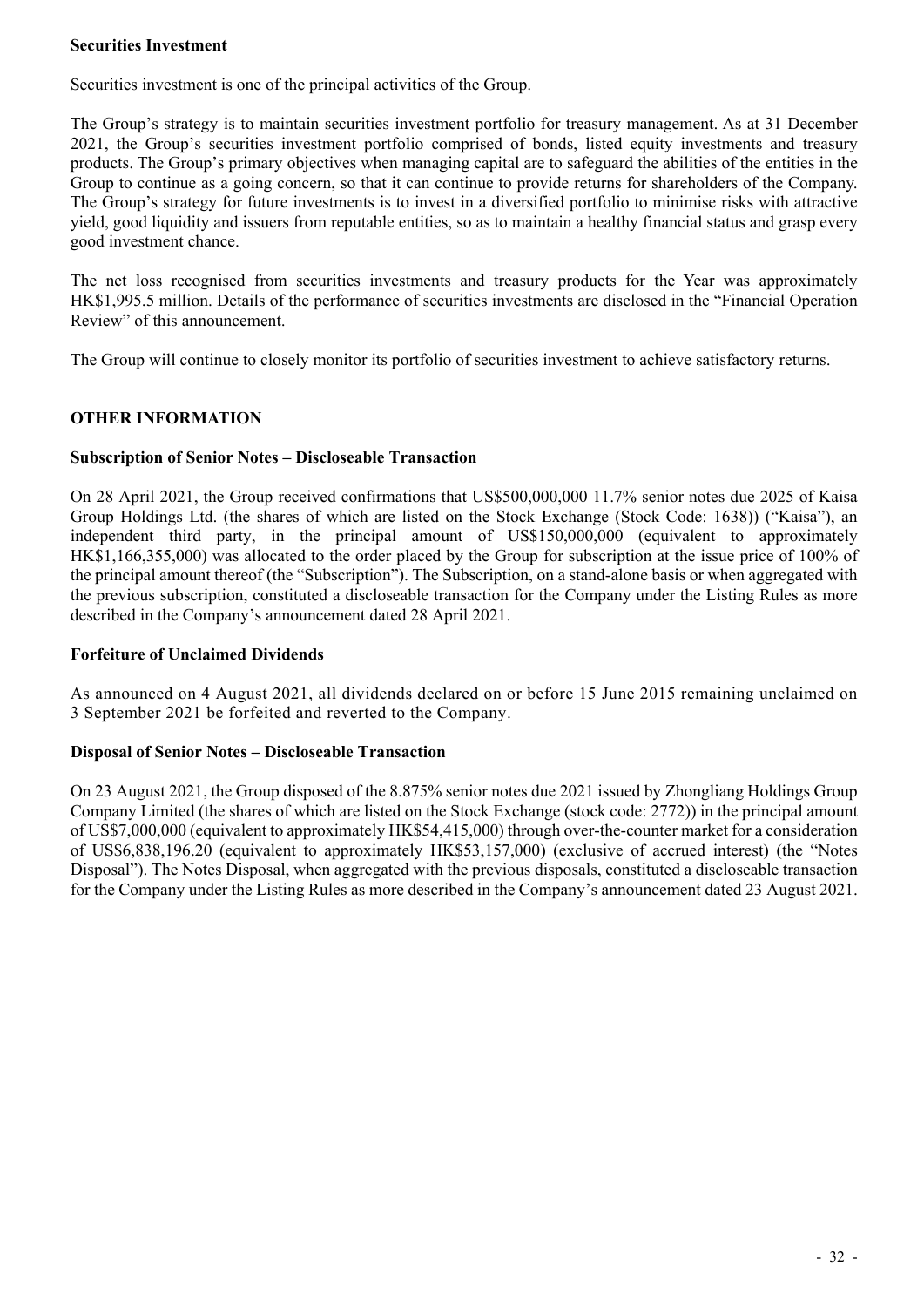## **Disposal of Shares in China Evergrande Group – Discloseable Transaction and Mandate for Disposal(s) of Shares in China Evergrande Group – Major Transaction**

During the period from 30 August 2021 to 21 September 2021 (both dates inclusive), the Group disposed of an aggregate of 108,909,000 shares in China Evergrande Group (the shares of which are listed on the Stock Exchange (stock code: 3333)) ("China Evergrande") (the "Disposal Shares") in the open market of the Stock Exchange for an aggregate consideration of approximately HK\$246.5 million (exclusive of transaction costs). The average selling price per the Disposal Share was approximately HK\$2.26 (exclusive of transaction costs) (the "Disposal"). The Disposal constituted a discloseable transaction for the Company under the Listing Rules as more described in the Company's announcement dated 23 September 2021.

On 23 September 2021, the Company had sought and obtained the written shareholders' approval in lieu of a general meeting pursuant to Rule 14.44 of the Listing Rules for the grant of a mandate to the Directors to dispose of all or part of the Company's 751,091,000 shares in China Evergrande (the "Disposal Mandate") in the open market of the Stock Exchange or through block trade(s) subject to a minimum selling price of HK\$0.01 per share (excluding transaction cost) in one or series of transactions during a period of 12 months from 23 September 2021 to 22 September 2022. The possible disposal(s) and the Disposal Mandate, when aggregated with the Disposal, constituted a major transaction for the Company under the Listing Rules as more described in the Company's announcements dated 23 September 2021, 18 October 2021 and 20 October 2021 as well as circular dated 24 November 2021. After obtaining the approval of the Disposal Mandate on 23 September 2021 and up to 31 December 2021, the Group further disposed of an aggregate of 521,794,000 shares of China Evergrande in the open market of the Stock Exchange. As at 31 December 2021, the Group held 229,297,000 shares of China Evergrande.

### **Proposed Privatisation of the Company by Solar Bright Ltd. by Way of a Scheme of Arrangement under Section 99 of the Companies Act and Proposed Withdrawal of Listing of the Company**

On 28 September 2021, Solar Bright Ltd. (the "Offeror") requested the Board to put forward the proposal to the scheme shareholders for the privatisation of the Company by the Offeror by way of a scheme of arrangement under section 99 of the Companies Act 1981 of Bermuda (the "Scheme" or the "Proposal"). Under the Scheme, if the Scheme becomes effective, the scheme shareholders will receive from the Offeror the cancellation price of HK\$4.00 in cash for each scheme share cancelled. Upon completion of the Proposal, the Offeror, Century Frontier Limited and Joseph Lau Luen Hung Investments Ltd. (all being substantial shareholders of the Company as at the date of the Proposal) will hold the entire issued share capital of the Company and the listing of the Company's shares will be withdrawn from the Stock Exchange. As the Scheme was disapproved by scheme shareholders at the scheme meeting held on 17 December 2021, the Proposal therefore not proceeded and the listing of the Company's shares on the Stock Exchange be maintained. Details were described in the Company's announcements dated 6 October 2021, 12 October 2021, 27 October 2021, 3 November 2021, 24 November 2021, 6 December 2021 and 17 December 2021 as well as the composite scheme document dated 24 November 2021.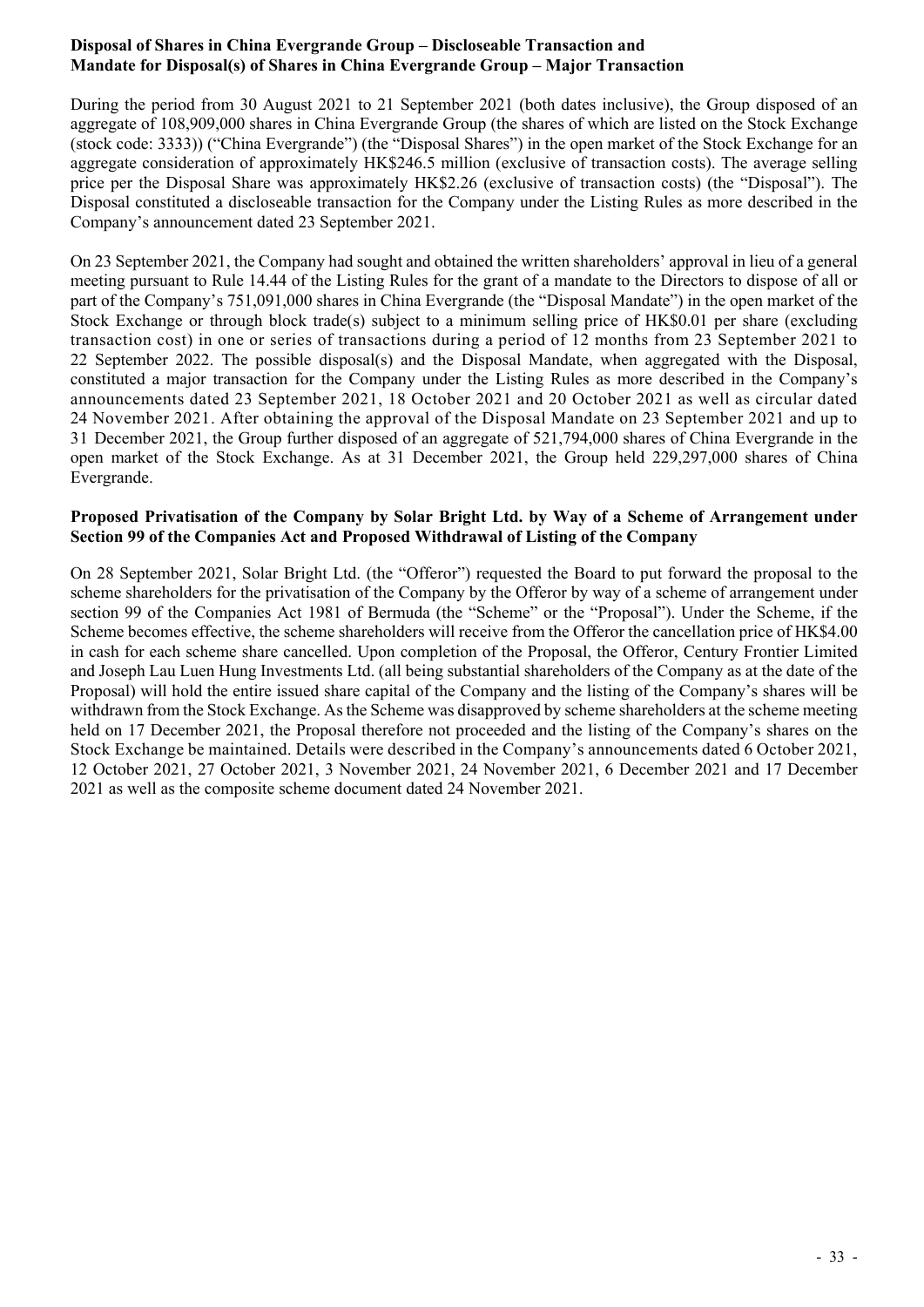### **Disposals of Senior Notes – Discloseable Transactions and Major Transaction**

During the period from 19 October 2021 to 28 October 2021 (both dates inclusive), the Group disposed of the following senior notes issued by Kaisa through a series of transactions in the over-the-counter market, details as below:

| <b>Disposed</b><br><b>Senior Notes</b>    | Dates/periods of disposals and the principal amount<br>involved           | Consideration<br>(excluding | Consideration<br>(including |                            |
|-------------------------------------------|---------------------------------------------------------------------------|-----------------------------|-----------------------------|----------------------------|
|                                           | Date/period                                                               | Principal amount<br>(USS)   | accrued interest)<br>(USS)  | accrued interest)<br>(USS) |
| 9.375%<br><b>Senior Notes</b><br>due 2024 | From 19.10.2021 to 20.10.2021<br>(both dates inclusive)<br>("Batch $1$ ") | 19,000,000                  | 7,127,500.00                | 7,681,406.28               |
|                                           | On 21.10.2021<br>("Batch $2"$ )                                           | 23,000,000                  | 6,871,500.00                | 7,560,302.08               |
|                                           | From 22.10.2021 to 25.10.2021<br>(both dates inclusive)<br>("Batch $3"$ ) | 23,000,000                  | 7,412,500.00                | 8,112,239.58               |
|                                           | From 26.10.2021 to 28.10.2021<br>(both dates inclusive)<br>("Batch $4"$ ) | 10,000,000                  | 3,142,000.00                | 3,449,291.66               |
| 10.875%<br>Senior                         | On 21.10.2021<br>("Batch 2")                                              | 3,000,000                   | 802,392.00                  | 825,048.25                 |
| Perpetual<br>Capital<br>Securities        | From 22.10.2021 to 25.10.2021<br>(both dates inclusive)<br>("Batch $3"$ ) | 4,000,000                   | 1,015,135.66                | 1,047,760.66               |
|                                           | From 26.10.2021 to 28.10.2021<br>(both dates inclusive)<br>("Batch $4"$ ) | 23,000,000                  | 5,257,464.00                | 5,463,786.91               |
| 11.7%<br><b>Senior Notes</b><br>due 2025  | From 19.10.2021 to 20.10.2021<br>(both dates inclusive)<br>("Batch $1"$ ) | 29,000,000                  | 11,179,550.10               | 12,696,000.10              |
|                                           | On 21.10.2021<br>("Batch $2"$ )                                           | 26,000,000                  | 7,743,590.00                | 9,129,390.00               |
|                                           | From 22.10.2021 to 25.10.2021<br>(both dates inclusive)<br>("Batch $3"$ ) | 28,000,000                  | 8,651,596.00                | 10,159,921.00              |
|                                           | From 26.10.2021 to 28.10.2021<br>(both dates inclusive)<br>("Batch $4"$ ) | 67,000,000                  | 18,507,000.00               | 22,195,100.00              |

The disposals under Batch 1, Batch 2 and Batch 3 respectively constituted a discloseable transaction for the Company under the Listing Rules as more described in the two Company's announcements dated 21 October 2021 and another announcement dated 25 October 2021 respectively. The disposals under Batch 4, when aggregated with the disposals under Batch 1, Batch 2 and Batch 3, constituted a major transaction of the Company under the Listing Rules as more described in the Company's announcement dated 28 October 2021 and circular 18 November 2021.

#### **Update on Impact on the Outbreak of COVID-19 to the Group**

The outbreak of COVID-19 in Hong Kong and many countries started in early 2020 and continues up to the date of this announcement, its social-economic impact is unprecedented. The global pandemic is having a major impact on the economies and financial markets.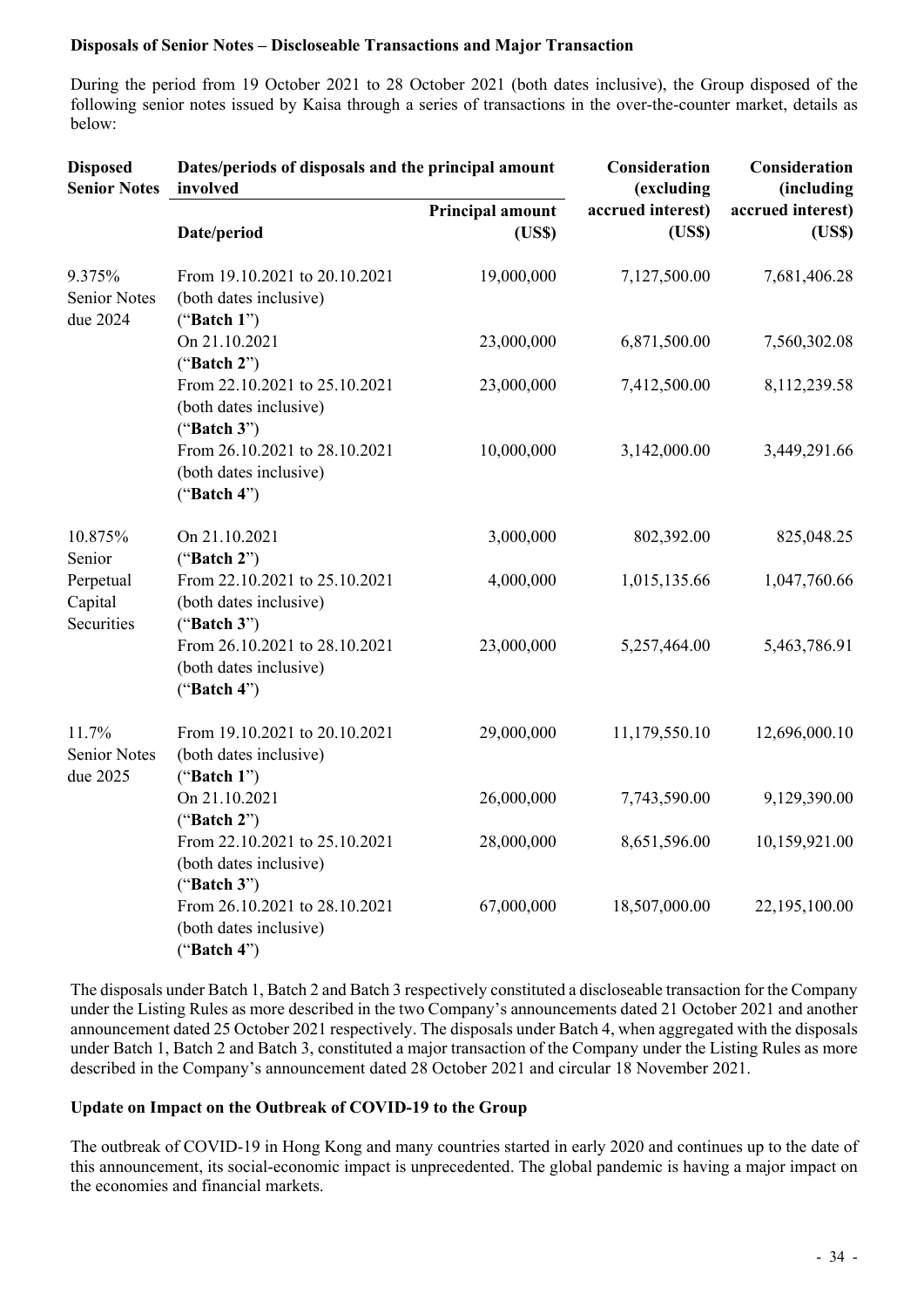The drop in rental income of the Group during the Year was mainly due to the surrender of lease by an anchor tenant of one of the Group's investment properties in the United Kingdom. Meanwhile, in view of COVID-19 pandemic, rent concession has been given by the Group to tenant to ease its hardship.

The persistence of COVID-19 pandemic has adversely affected the fair value of investment properties of the Group. During the Year, the Group recorded an unrealised loss on fair value changes of investment properties of HK\$1,376.6 million.

The Group's hotel business of Hilton Beijing (50% interest) also adversely affected by COVID-19 pandemic.

As COVID-19's duration is unpredictable and the extent of its impact is not easy to determine under this volatile situation of the pandemic, it is believed that COVID-19 will continue to affect the Group's businesses for a period of time.

## **PROSPECTS**

The lingering COVID-19 pandemic-related disruption over the world in the past two years still posed concerns. The global economy continues its uneven recovery and enters 2022 in a weaker position than previously expected. The economic outlook is clouded with downside risks including the spread of new Omicron variant, supply-chain challenges and inflationary pressure. Moreover, developments of China-US relations and the broke out of Russia-Ukraine War raised global attention and the tension could have far-reaching global consequences.

Hong Kong's economic recovery became more entrenched in the third quarter of 2021 alongside the further revival of global economic activity and stable local epidemic situation, and recovered further in the fourth quarter of 2021. However, the onslaught of the latest wave of epidemic and the tightened anti-epidemic measures have posed renewed pressure on economic activities and weighed on sentiment.

On local front, inbound tourism was virtually at a standstill, constraining the extent of the economic recovery. In addition, tough social-distancing curbs and vaccine pass could deal a more severe blow to the retail sector than the early stages of the COVID-19 pandemic in 2020. Accordingly, overall rental level and occupancy expected to come under strain. It is expected that the Group's investment properties will continue to face numerous challenges in the short run. Despite that, the Group will continue to keep an eye on market dynamics and seize opportunities in this challenging environment.

In the United Kingdom economy, pressures from inflation, shortages of labour and supply chain bottlenecks cloud the outlook for its growth. Despite the uncertainty, the Group's immediate focus is on asset enhancement works of our investment properties. We remain to preserve long-term view for the United Kingdom economy.

For the stock market, it is likely to be volatile in short term, dampened by uncertainties over the tighten monetary policy in the United States, curb inflation, recent spike of Omicron infections and geopolitical tensions between Russia and Ukraine. On the interest rate outlook, we remain alert of the possible interest rate rises in 2022 in order to manage our risk on cost of financing.

Looking ahead, the Group will maintain a cautious stance towards risk and the uncertainties around the globe. We will also continue to manage our businesses with caution and seek new opportunities in opportune moment.

## **CORPORATE GOVERNANCE**

Throughout the Year, the Company had applied the principles and complied with the code provisions and certain recommended best practices set out in the Corporate Governance Code contained in Appendix 14 to the Listing Rules, except the following deviations:-

#### **Code Provision A.6.7**

## **– Non-executive Director Attending General Meetings**

Mr. Lau, Ming-wai, a Non-executive Director, was unable to attend the annual general meeting of the Company held on 26 May 2021 ("AGM") and the special general meeting of the Company held on 17 December 2021 as he had business engagement.